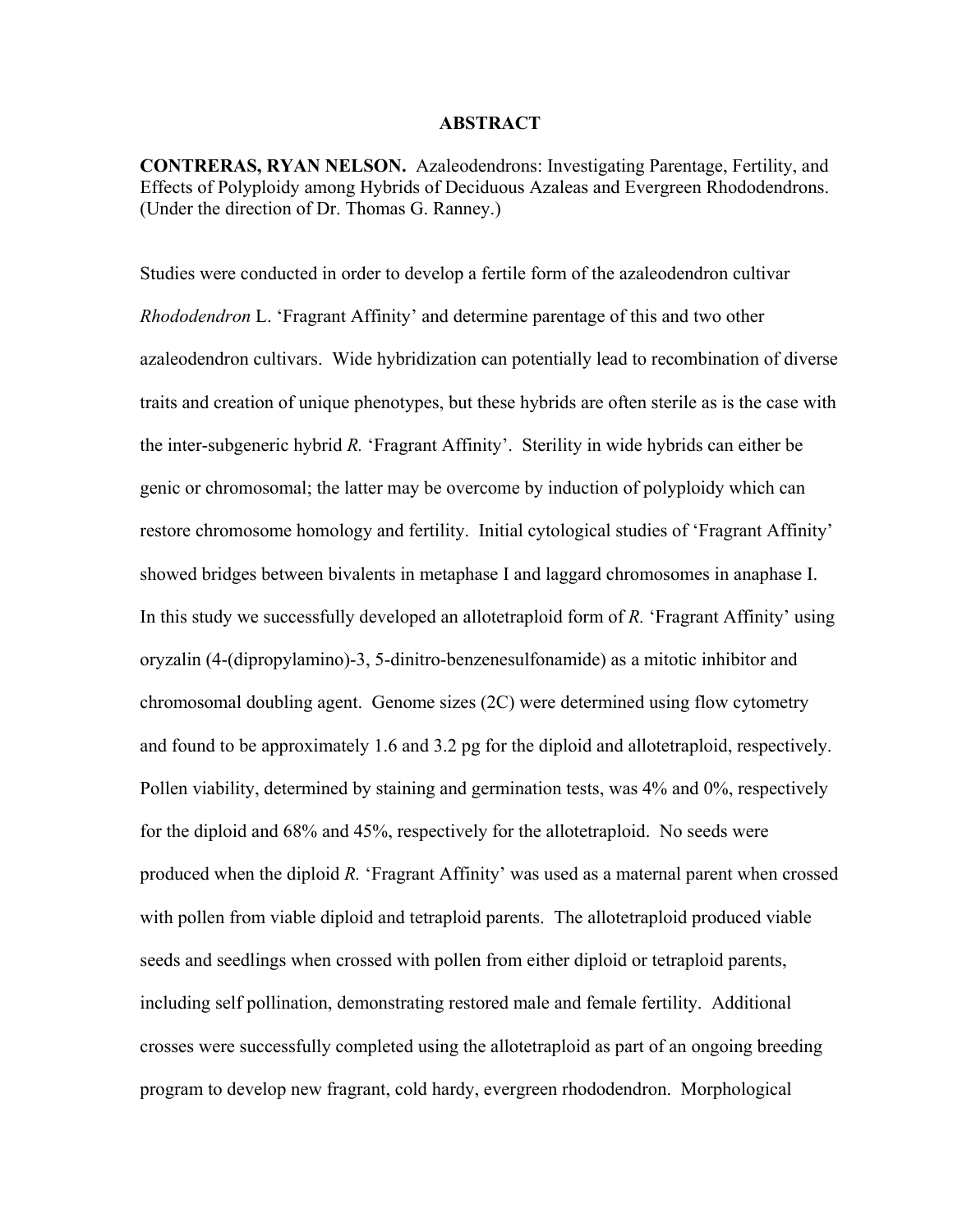analysis has historically been used to determine parentage of unknown hybrids. This can be difficult when the purported parental taxa have very similar morphology as in the case of the three azaleodendron cultivars *R*. 'Fragrans', 'Fragrans Affinity', and 'Fragrant Affinity'. The three cultivars are purported hybrids of *R. catawbiense* Michx. or *R. ponticum* L. and *R. viscosum* (L.) Torr., the three cultivars are very similar morphologically as are the purported parents. In this study, morphological and AFLP analyses were conducted to determine if these are unique cultivars or clones and to elucidate the parents. The three cultivars, potential parents from subgenera *Hymenanthes* (Blume) K.Koch (evergreen rhododendrons) and *Pentanthera* (G.Don) Pojarkova (deciduous azaleas), and related taxa from each subgenus were evaluated using 31 AFLP primer combinations. Morphological comparison indicated that *R*. *ponticum* is likely the evergreen rhododendron parent of *R*. 'Fragrant Affinity' based on intermediate petiole and leaf blade lengths and floral characteristics. Genetic similarity calculated using Jaccard's coefficient of similarity was highest between the hybrids and *R. ponticum* among the evergreen rhododendrons and *R. viscosum* among the deciduous azaleas, respectively. Genetic similarities among the three azaleodendrons indicated that they are unique cultivars and not synonyms, but likely share the same parental species. A dendrogram generated using the genetic similarity matrix grouped taxa into generally accepted taxonomic groups and nested *R. ponticum* with the hybrids suggesting it is the evergreen rhododendron parent. Additionally, a plot of the first three principle components also showed *R. ponticum* to be grouped more closely with the hybrids. Furthermore, there were 18 fragments unique to *R. ponticum* and the hybrids, however no unique bands were found for the purported deciduous azalea parent, suggesting the original parent may have been a hybrid.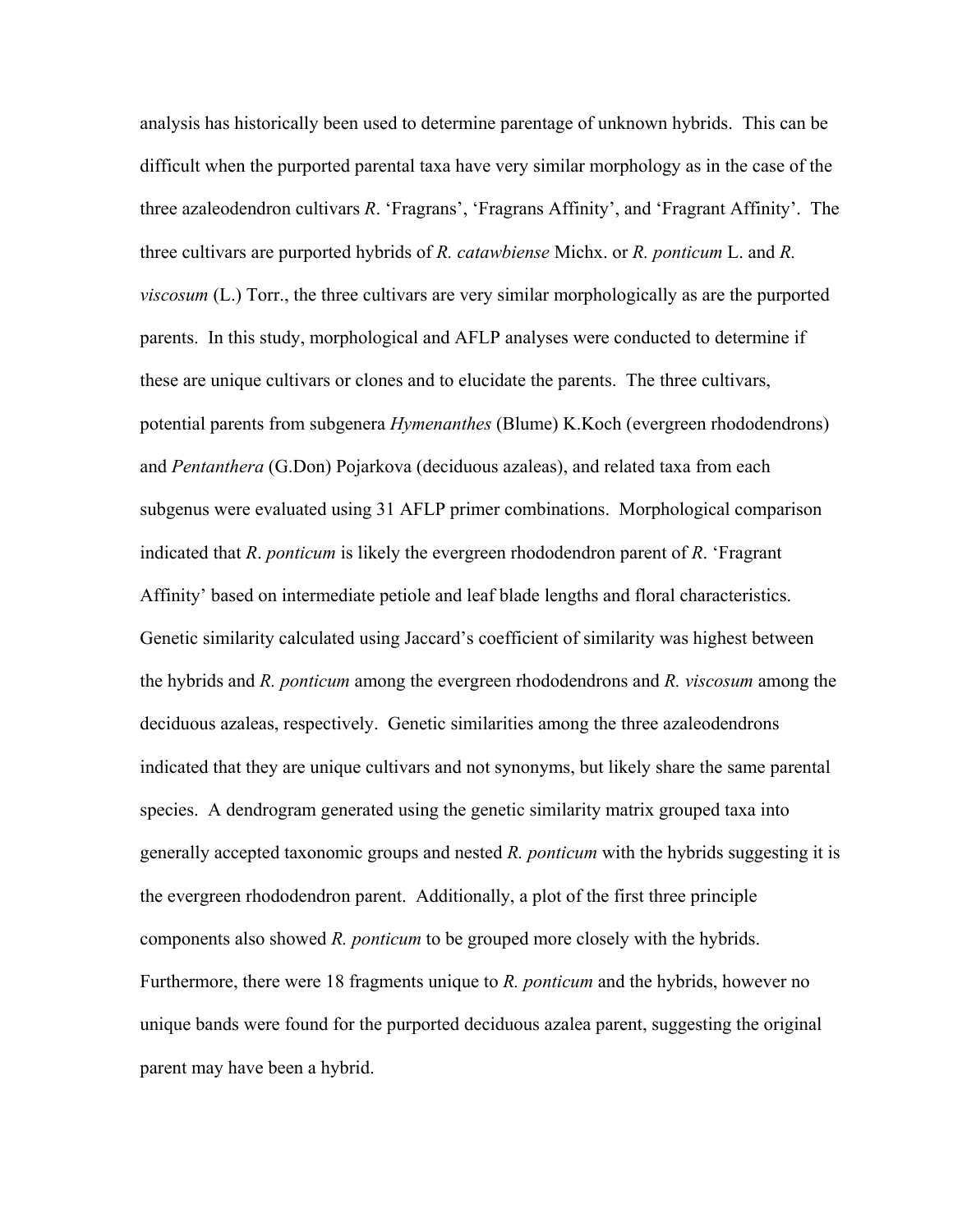### **AZALEODENDRONS: INVESTIGATING PARENTAGE, FERTILITY, AND EFFECTS OF POLYPLOIDY AMONG HYBRIDS OF DECIDUOUS AZALEAS AND EVERGREEN RHODODENDRONS**

by **RYAN NELSON CONTRERAS** 

A thesis submitted to the Graduate Faculty of North Carolina State University in partial fulfillment of the requirement for the Degree of

Master of Science

### **HORTICULTURAL SCIENCE**

Raleigh

2006

### **APPROVED BY:**

Dr. Thomas G. Ranney Chair of Advisory Committee

Dr. Dennis J. Werner Dr. G. Craig Yencho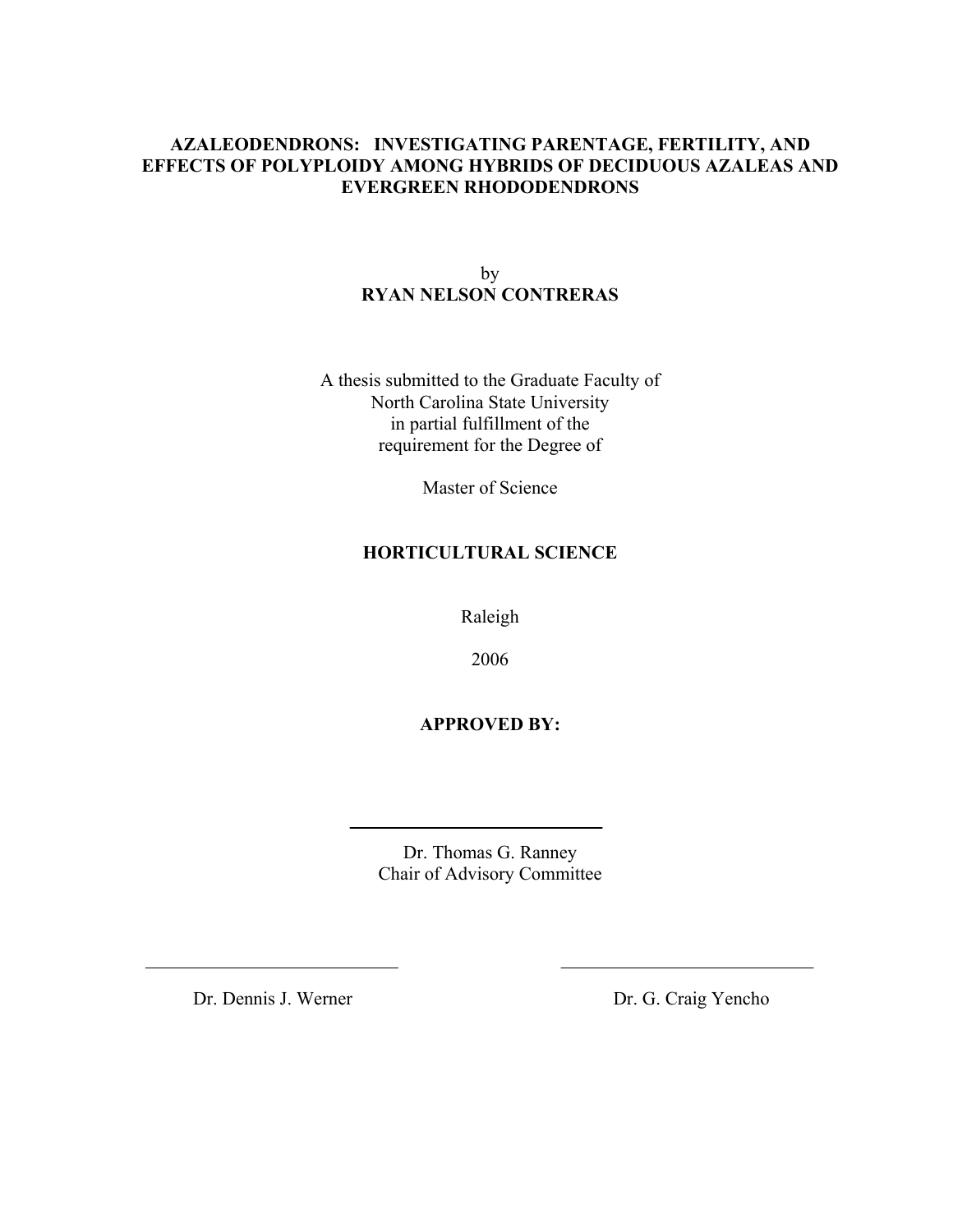## **DEDICATION**

In loving memory of the greatest person

I shall ever know.

Anything I am is because of you.

I love you S.A.M.

**To:** 

My mother **Carol English Contreras**  1943-2005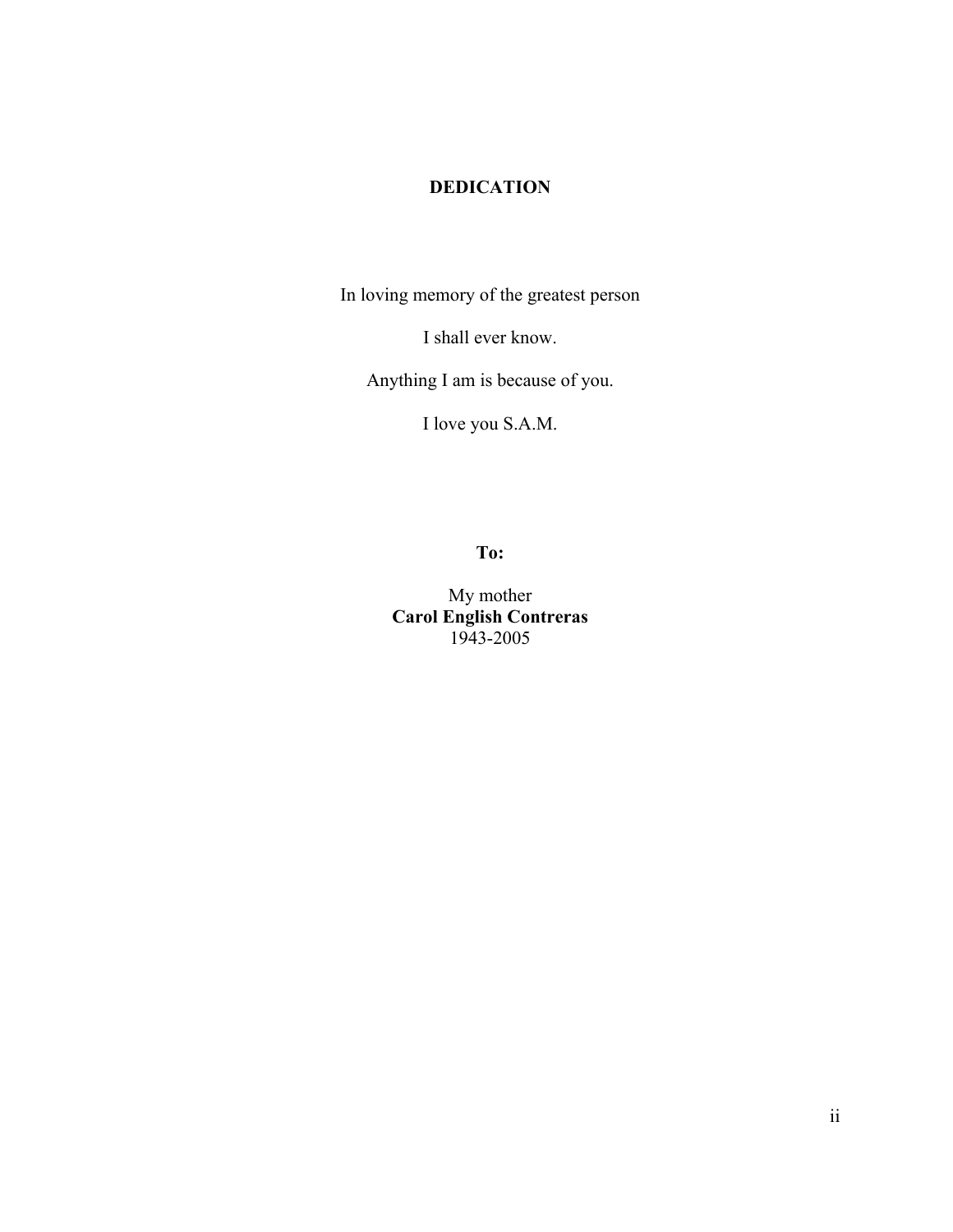#### **Biography**

Ryan N. Contreras was born in Morehead City, North Carolina on August 20, 1978. He was raised in the small farming community of Harlowe. He attended Beaufort Elementary and Middle Schools and East Carteret High School, graduating in 1996.

 At this time he began his collegiate education at NC State University, majoring in Agriculture Education and Extension with a concentration in Horticultural Science. After taking his first Horticulture class in 1997 he transferred into the Department of Horticultural Science. In the summer of 1999, he conducted an internship at the Center for the Study of Early Events in Photosynthesis at Arizona State University under the direction of Dr. Kenneth J. Hoober. From 2000-2002 Ryan took a hiatus from college and worked as a landscaper. In 2002 he returned to NC State and finished his B.S. in Horticultural Science. During his last semester he conducted an independent study project with Dr. Dennis J. Werner working on the cytology of *Buddleia* ×*weyeriana*. Ryan conducted this research in the lab of Dr. Shyamalrau Tallury, Senior Researcher in Crop Science at NC State. After finishing the project Ryan stayed on with the Peanut Genetics project.

 In 2004 Ryan began working toward his M.S. degree at NC State under the direction of Dr. Thomas G. Ranney at the Mountain Horticultural Crops Research and Extension Center. While conducting his thesis research Ryan spent summers in Fletcher, N.C. and semesters in Raleigh, N.C. After graduation he will begin work on his Ph.D. degree at University of Georgia under the direction of Dr. Jon Ruter. He will spend the three semesters in Athens on main campus and the last two years in Tifton conducting his dissertation research.

iii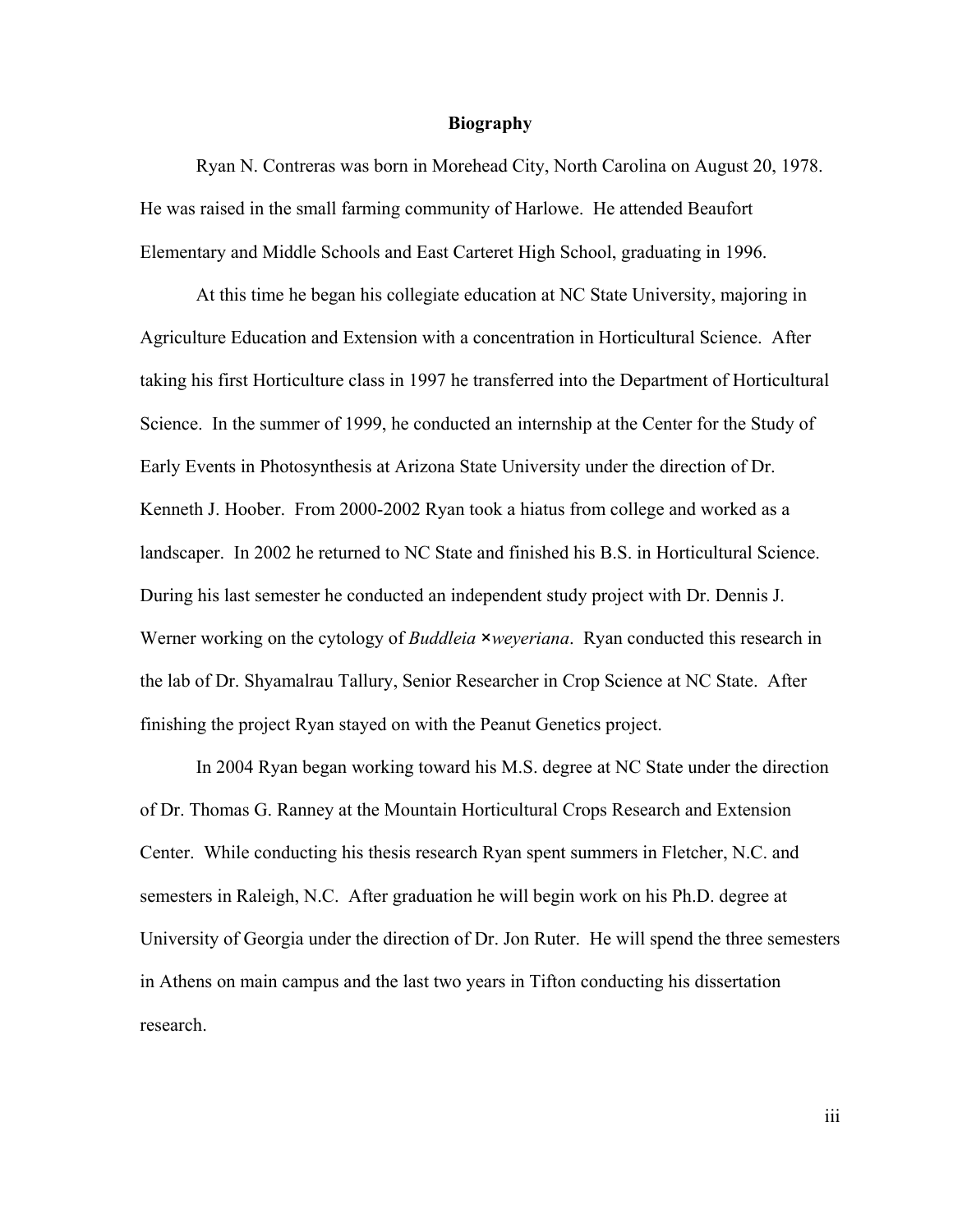#### **Acknowledgements**

 Before I begin I would like to apologize to any friends or family I omit, there are so many people who have helped me along the way I can't possibly recognize you all here, but rest assured that your help and friendship were not taken for granted. I would like to begin this bittersweet process of saying goodbye to the Department of Horticultural Science at NC State by thanking my advisor, Dr. Tom Ranney. I am honored to have been one of your graduate students. I appreciate you taking a chance on me even though I had a few abysmal grades during my undergraduate career. It has been a pleasure working with you and I value you as a mentor and friend. There are few things I have enjoyed more in my entire life than sitting on the patio at the Ranney house with the rest of the research group, having a cold beverage, and talking shop. Thanks to the rest of my committee: Drs. Denny Werner, Craig Yencho, and Shyam Tallury. Denny, I credit you for giving me a challenging project to work on as a senior and introducing me to cytology and Tallury. My career path would likely be quite different without your guidance. Craig, I can always count on you to challenge my assumptions when I come to your office to discuss the project and for that I thank you. Tallury, you were a great boss and are a great friend and cytological mentor. I appreciate the opportunity to work with you and I value your friendship. To you all, it was an honor and a pleasure to work with you.

 Thank you to the entire faculty and staff of the Department of Horticultural Science. It was a pleasure taking your classes, seeking advice on research, or just chatting in the hall. I would like to thank Dr. Mason Pharr in particular. Your compassion for me while I was taking your class meant a great deal at a difficult time. It will not soon be forgotten. Thanks

iv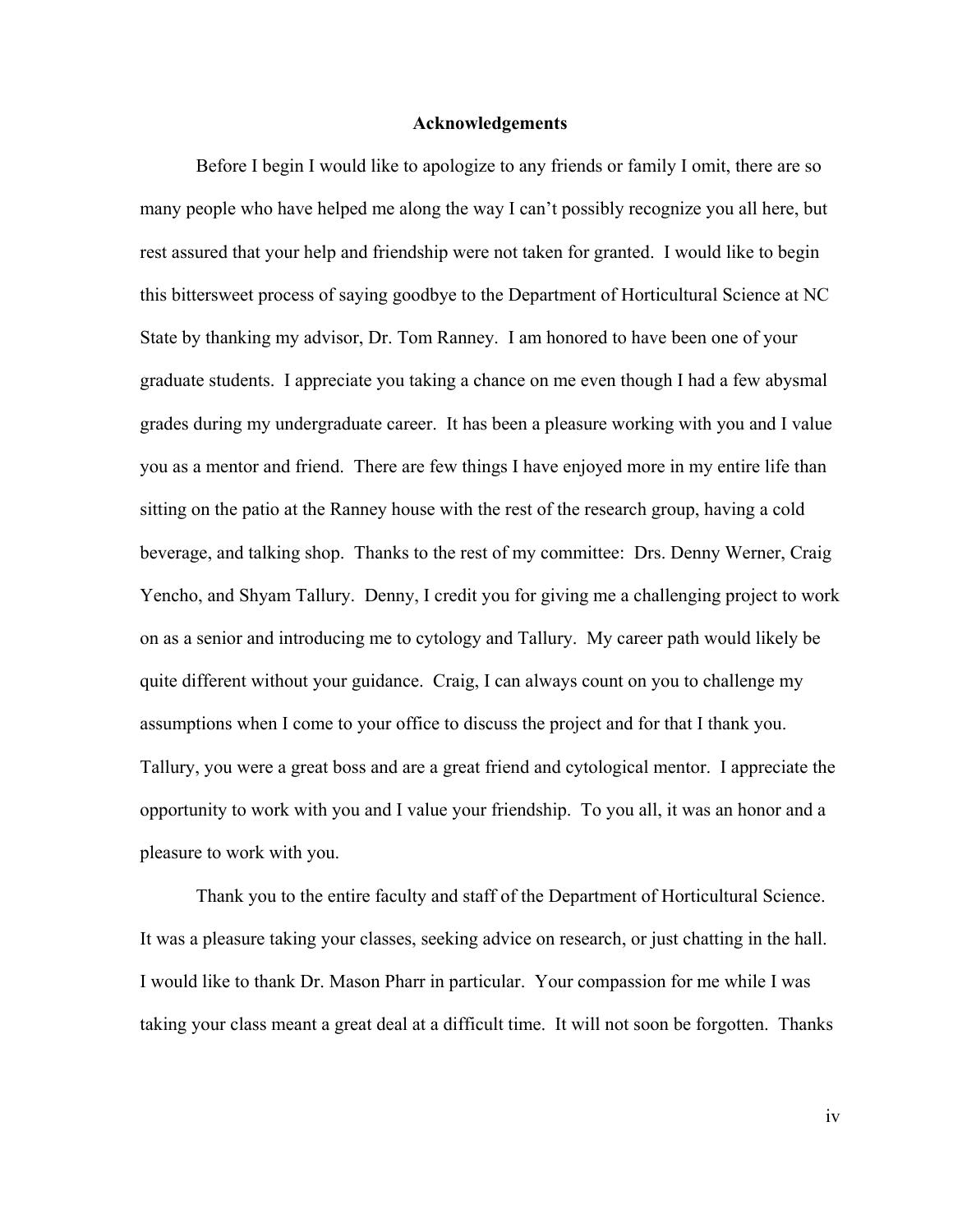to Dr. Paul Fantz for help with the taxonomy. Rachel, all of us would be crazy without you. I know, I know, I am still crazy but at least I'm going to graduate. Thank you.

 Thank you to all graduate students that I served with. I learned as much from you as any of my classes. Brian Krug, you've been a good friend, a worthy opponent at the showdown, and I look forward to a great career from you. Carrie Judge, you were the first one that I went and had a beer with in the grad office. You have been a confidant, friend, and role model. Jim Owen, if ever there was a driven soul you are it. I measure my enthusiasm and passion for my work by you. Richard Olsen, you have been like an in-office mentor to me. Working on my M.S. would have been a lot harder and certainly a lot less fun without working along side you. You gave me something to shoot for. I thank you all for giving me an exemplary example of graduate researchers and for your friendship.

 I'd like to thank the staff of the Mountain Horticultural Crops Research and Extension Center. Tom Eaker, Joel Mowrey, and Nathan Lynch were invaluable in my time at Fletcher. I've said it before and I'll say it again; you guys make us look good. I thank you for keeping my plants alive, counting those tiny rhododendron seeds and being good company.

 Thanks to the Method Road family. To Dr. Tom Isleib: your sense of humor is unrivaled. I bow down to your skill with the limerick. Susana Milla, you're patience with me while working on the AFLP project was impressive and your guidance on this project is greatly appreciated. Tallury: thank you again for everything. Susan Copeland, Philip Rice, and anyone else I am overlooking at this moment; you are all great friends and I will not forget you. Come see me when you're in Tifton.

v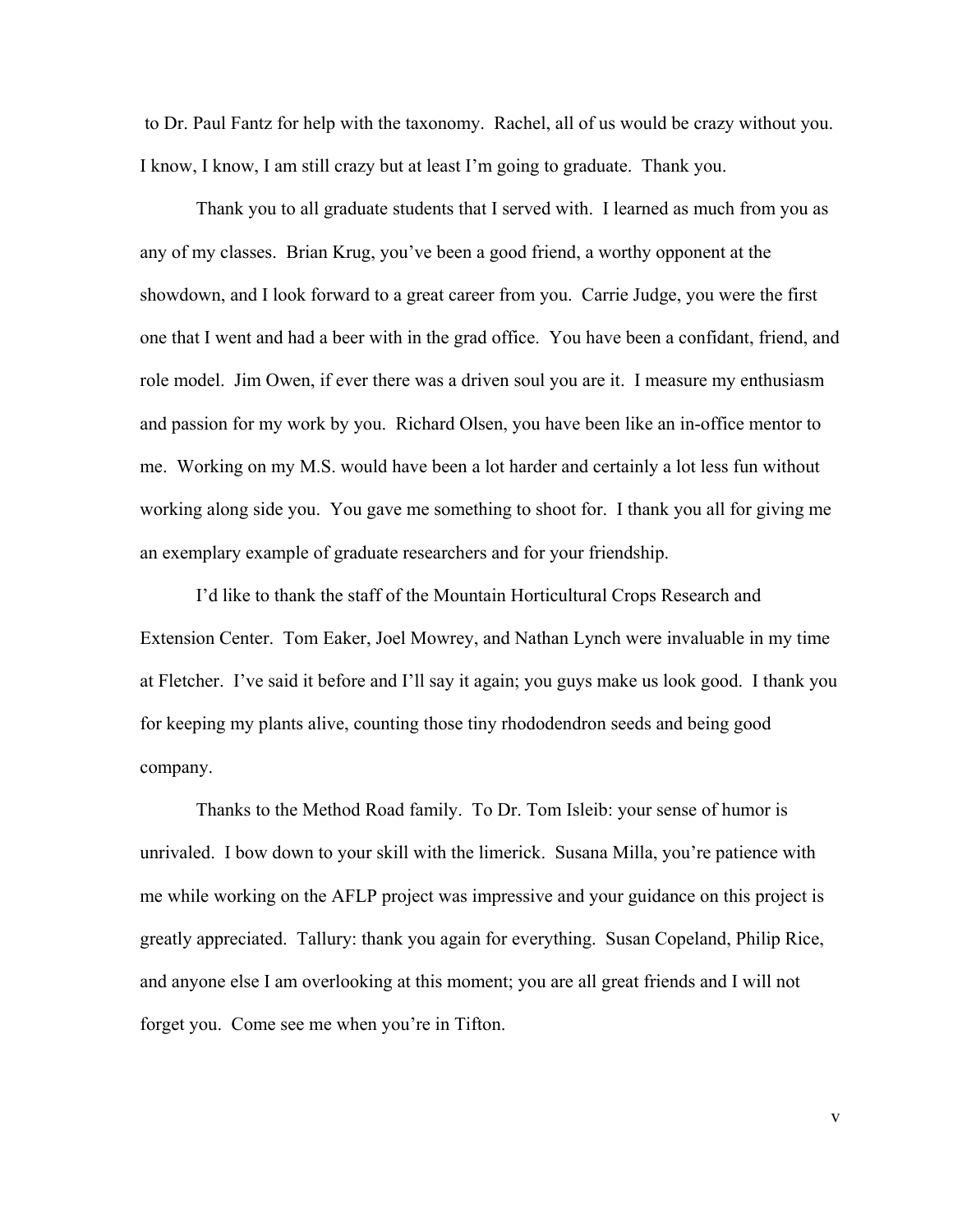I would like to thank my extended Southern Style family. To Margaret: you have always been like a mother to me. Buddy, no one can tell me that I don't know what an honest day of work means. Dwain, Kay, and Rae: you've been like another brother and sisters to me.

 Charlotte and Calleiope, the women in my life. They say that behind every great man there is an even greater woman. I don't think of myself as great but your support during this process has meant the world to me. I know that I was not always in the greatest spirits and I thank you for putting up with that Charlotte. Calleiope, you have been with me from the very beginning. You don't have a lot to say but what you do is profound. I could not have done it without you. I love you both.

 To my father Ron: you have instilled in me the sense of honor and responsibility that all fathers hope their sons will have. We are not close physically but I try to keep in mind the morals that you hold in high regard. Christian: your intelligence is intimidating sometimes but I use it to push myself. Success is twice as sweet when I get to tell my big brother about it.

 Finally, to my mother Carol: you were the embodiment of all that is good and true. You taught me to laugh, love, and cry. You taught me to have compassion for others and pride in myself. I love you.

vi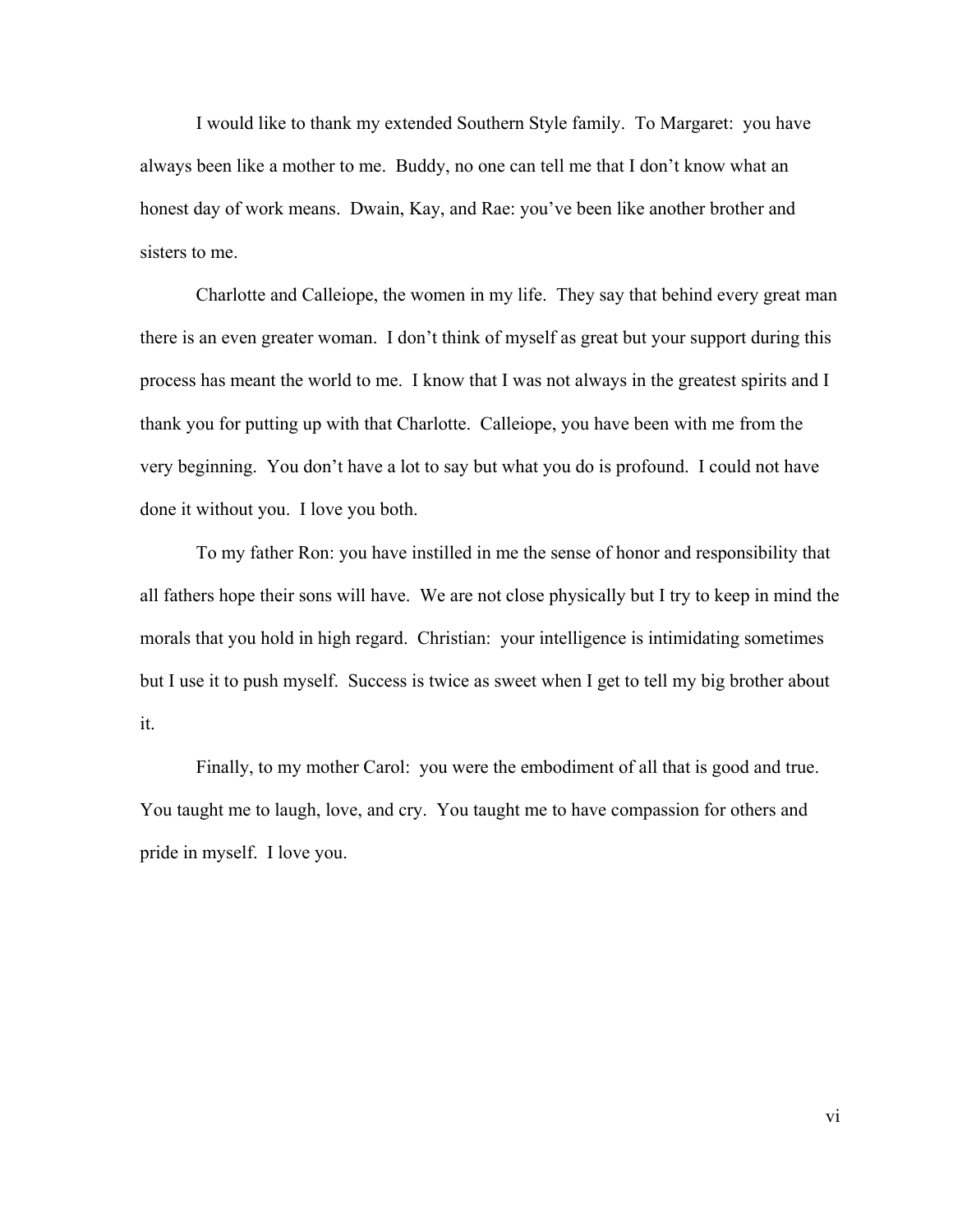## **TABLE OF CONTENTS**

## Page

# Chapter 1. Reproductive Behavior of Diploid and Allotetraploid Rhododendron

# Chapter 2. Investigating Parentage and Hybridity of Three Azaleodendrons Using

|  | 28 |
|--|----|
|  | 31 |
|  | 33 |
|  | 35 |
|  | 39 |
|  |    |
|  |    |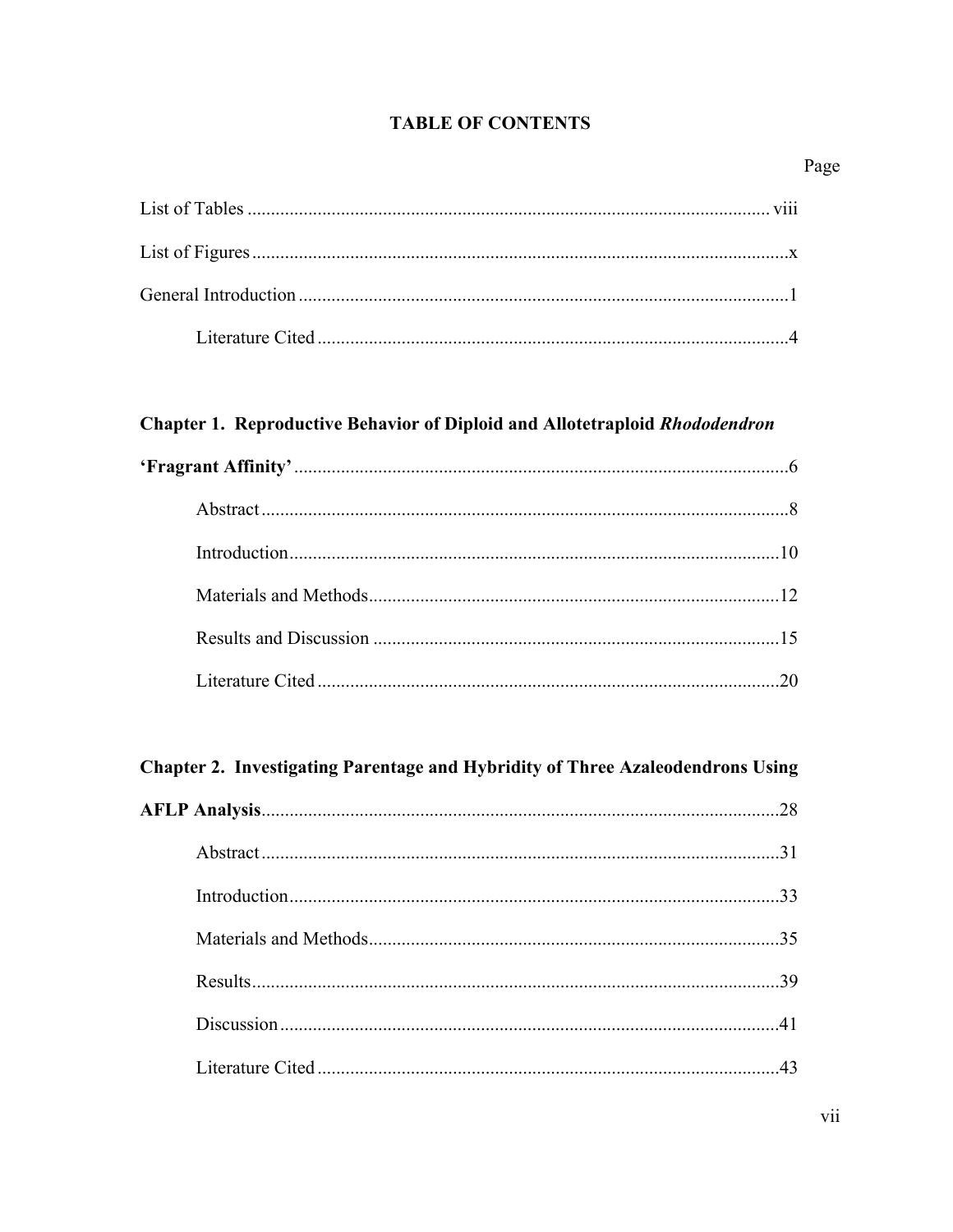### **LIST OF TABLES**

# **Chapter 1. Reproductive Behavior of Diploid and Allotetraploid** *Rhododendron* **L. 'Fragrant Affinity'**

| Table 1. Pollen staining and germination of diploid $(2x)$ and allotetraploid $(4x)$ |  |
|--------------------------------------------------------------------------------------|--|
|                                                                                      |  |

|  | Table 2. Fertility and interploid crossability of diploid $(2x)$ and allotetraploid $(4x)$ |
|--|--------------------------------------------------------------------------------------------|
|  |                                                                                            |

# **Chapter 2. Investigating Parentage and Hybridity of Three Azaleodendrons Using AFLP Analysis**

| Table 1. Taxa used in AFLP analysis to elucidate parentage and hybridity of |  |
|-----------------------------------------------------------------------------|--|
|                                                                             |  |

| Table 2. 31 primer combinations used in AFLP analysis and number of polymorphic |  |
|---------------------------------------------------------------------------------|--|
|                                                                                 |  |

| Table 3. Morphological comparison of R. catawbiense, R. ponticum, R. 'Fragrant' |  |  |
|---------------------------------------------------------------------------------|--|--|
|                                                                                 |  |  |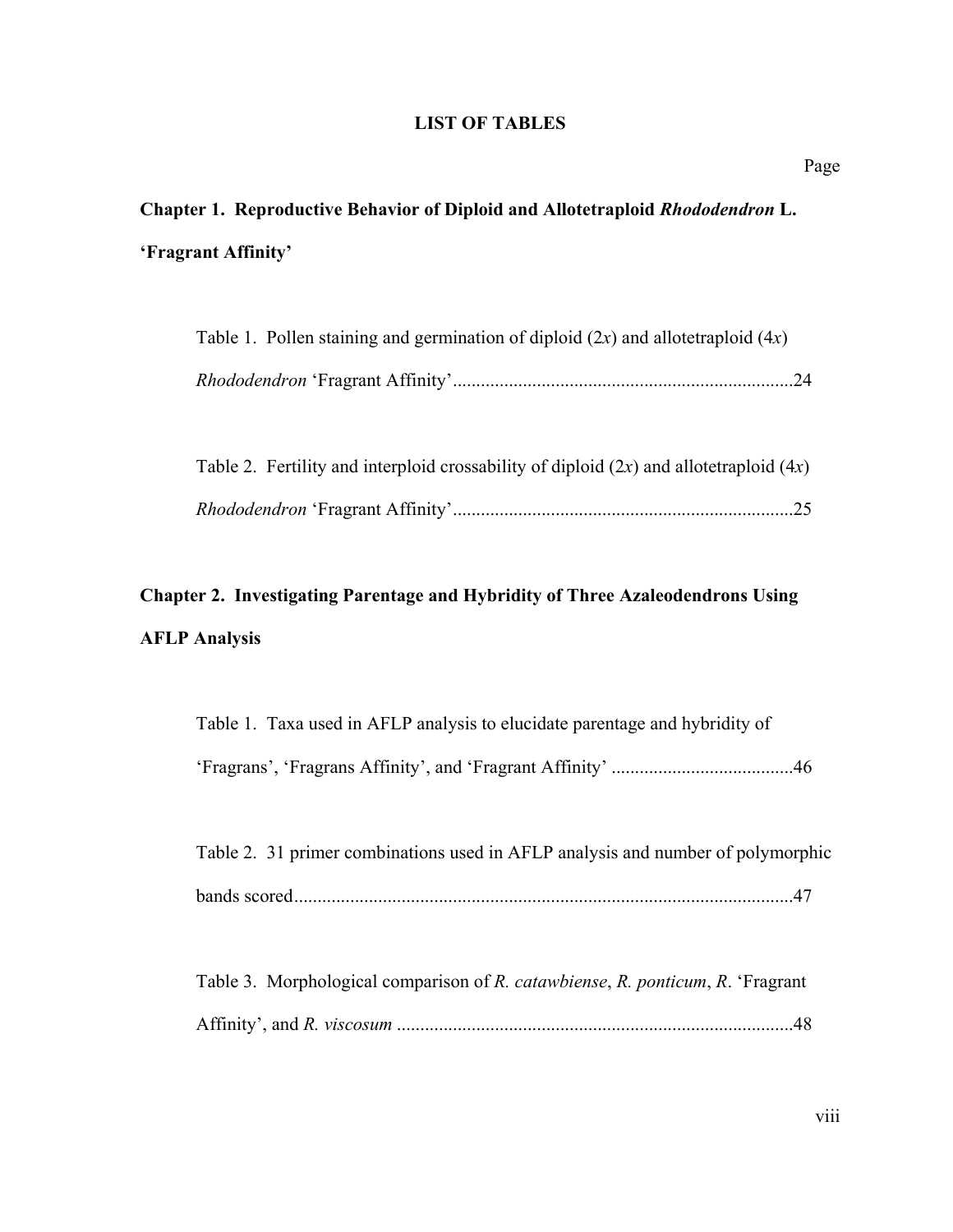|            | Table 4. Genetic similarity matrix based on Jaccard's coefficient of |  |
|------------|----------------------------------------------------------------------|--|
| similarity |                                                                      |  |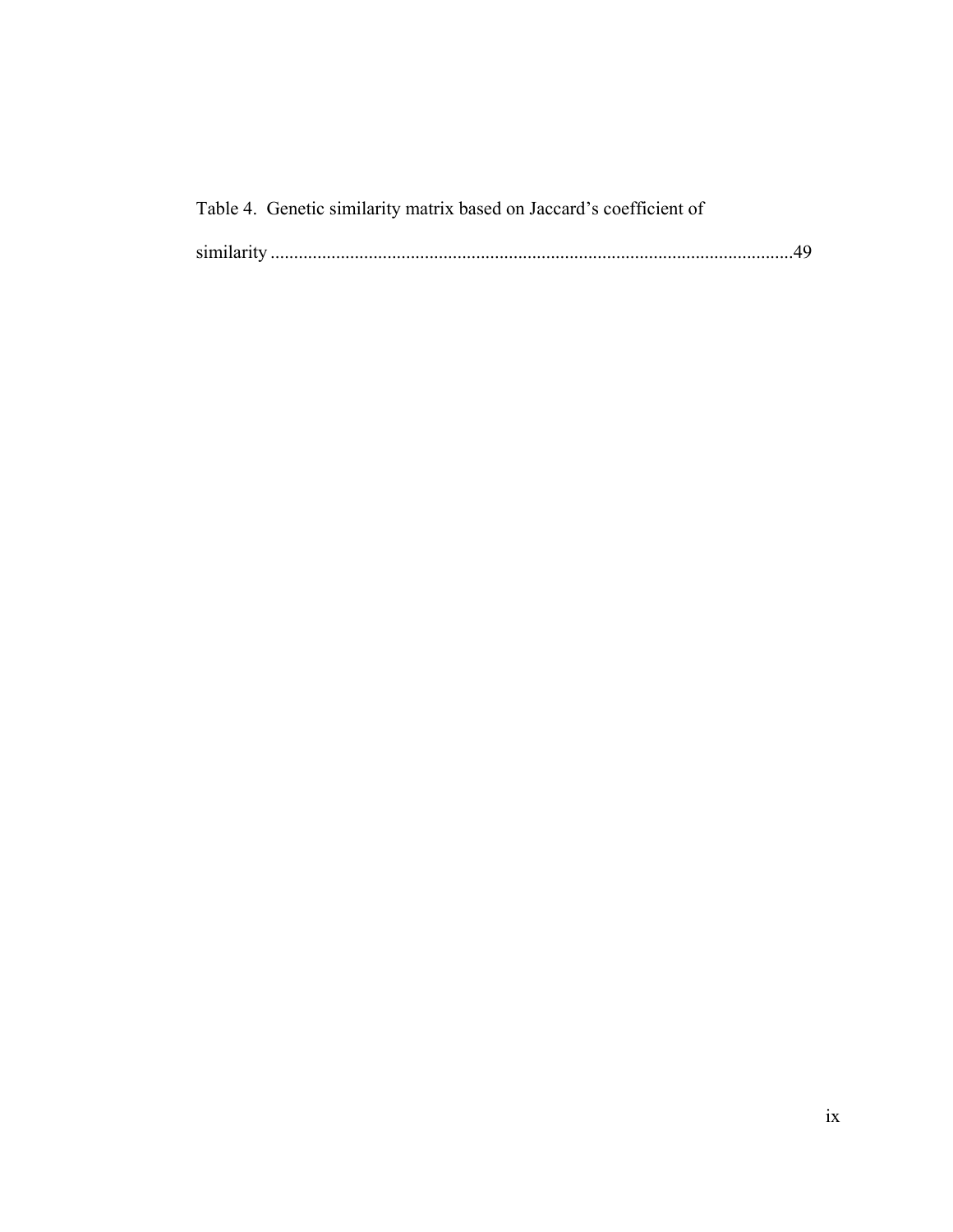#### **LIST OF FIGURES**

# **Chapter 1. Reproductive Behavior of Diploid and Allotetraploid** *Rhododendron* **L. 'Fragrant Affinity'**

|  | Figure 1. Histograms showing detection of ploidy level and DNA content of diploid |  |  |  |  |
|--|-----------------------------------------------------------------------------------|--|--|--|--|
|  |                                                                                   |  |  |  |  |

| Figure 2A–C. Micrographs of meiotic cells from diploid $(2n = 2x = 26)$ |  |
|-------------------------------------------------------------------------|--|
|                                                                         |  |

# **Chapter 2. Investigating Parentage and Hybridity of Three Azaleodendrons Using AFLP analysis**

| Figure 1. AFLP profile generated by primer combination |  |
|--------------------------------------------------------|--|
| E+ATC/M+CTA                                            |  |

 Figure 2. Dendrogram created using the unweighted pair group method with arithmetic averages (UPGMA) based on Jaccard's coefficient of similarity ........51

 Figure 3. Plot of first three principle components based on the variance-covariance matrix of the data using the 14 taxa evaluated.......................................................52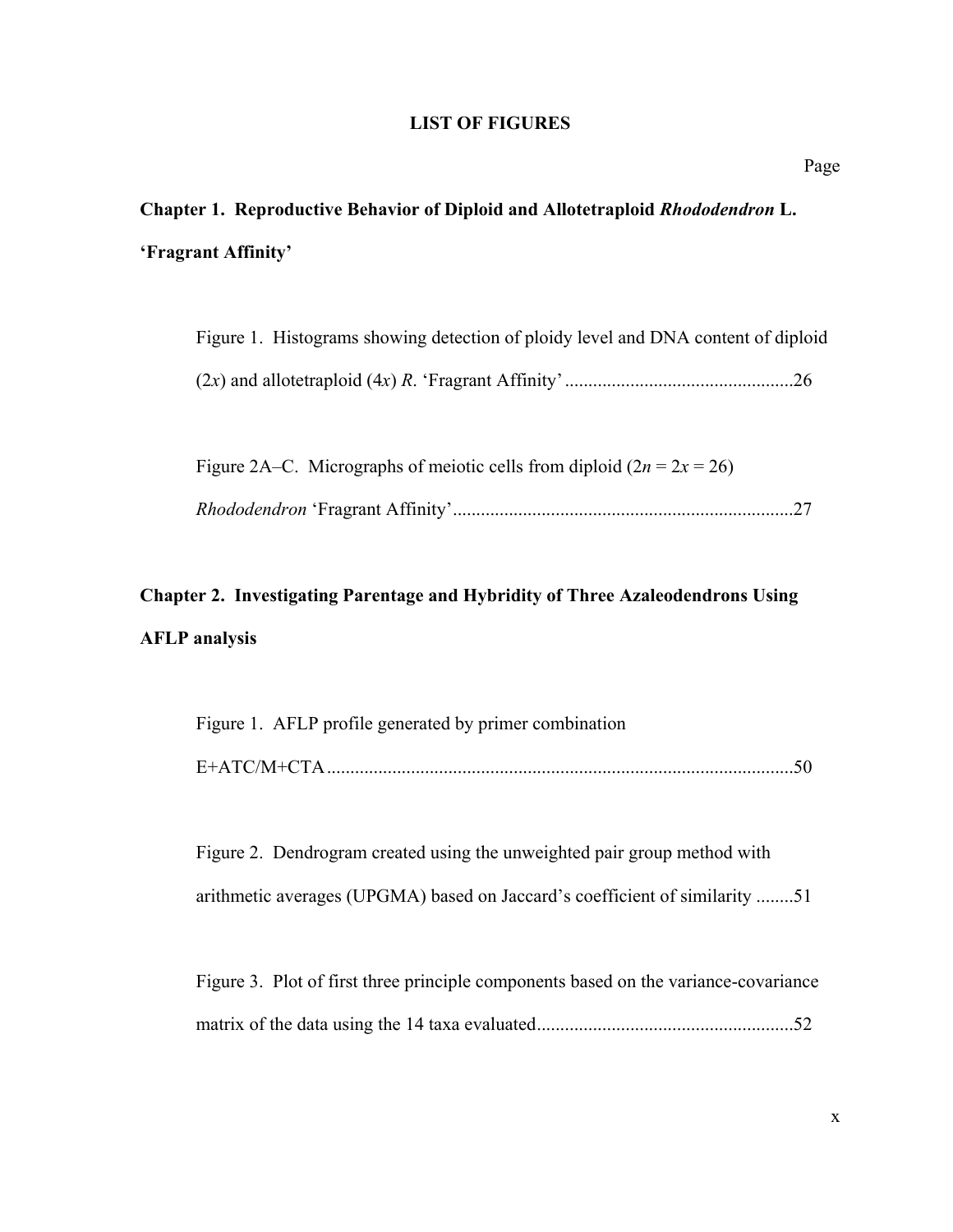#### **GENERAL INTRODUCTION**

 Rhododendrons and azaleas are among the most widely grown garden plants in the world. The genus *Rhododendron* L. is large and comprised of over 1,000 species separated into 8 subgenera (Chamberlain et al., 1996) within the tribe Rhodoreae DC. ex Duby of Ericaceae Sweet (Stevens, 1971). The eight subgenera are *Azaleastrum* Planch. (evergreen azaleas from China and Taiwan), *Cadidastrum* Franch. (*R. albiflorum* Hook.), *Hymenanthes* (Blume) K.Koch (elepidote or non-scaly rhododendrons), *Mumeazalea* (Sleumer) W.R.Philipson & M.N.Philipson (*R. semibarbatum* Maxim.), *Pentanthera* (G.Don) Pojarkova (deciduous azaleas), *Rhododendron* L. (lepidote or scaly leaved rhododendrons), *Therorhodion* (Maxim.) A.Gray (*R. camtschaticum* Pall. and *R. redowskianum* Maxim.), and *Tsustusi* (Sweet) Pojarkova (evegreen azaleas from Japan, China, and Taiwan). The base chromosome number is 13 and most species are diploid  $(2n = 2x = 26)$ , though natural polyploids exist and include triploids  $(2n = 3x = 39)$ , tetraploids  $(2n = 4x = 52)$ , hexaploids  $(2n = 6x = 78)$ , octaploids  $(2n = 8x = 104)$ , and dodecaploids  $(2n = 12x = 156)$  (Ammal, 1950; Ammal et al., 1950).

 The natural range of rhododendrons extends from the equator to above 60 ºN (Cox, 1993) and throughout the northern hemisphere. The greatest concentration of species occurs on the eastern Himalayas and southeastern Tibet, and in the mountain ranges that form the archipelago extending between mainland Asia and Australia, the latter consisting mainly of tropical species (subgenus *Rhododendron* L. section *Vireya* (Blume) Copel.f. (Cullen, 2005; Irving and Hebda, 1993). Rhododendrons are also found in northeastern Asia, northeastern Turkey, across the sub-arctic zone, and across North America (Irving and Hebda, 1993).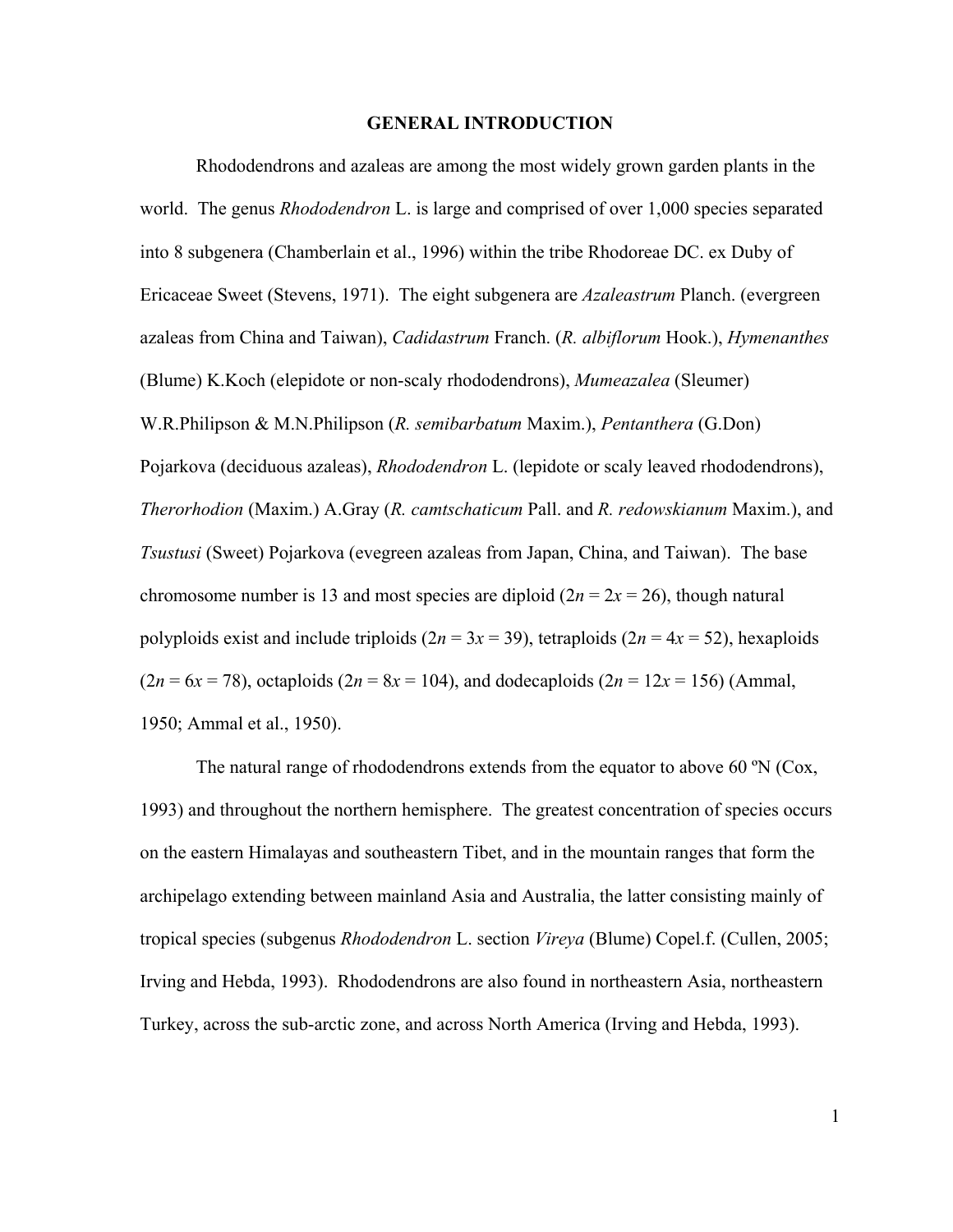Within the United States there are 26 native rhododendron species in 37 states (USDA, 2006).

 There is a long history of hybridization of rhododendrons, beginning in England with the work of the Waterers who developed the "ironclads hybrids", predominantly using *R. catawbiense* L. as a parent for its cold tolerance (Livingston and West, 1978). Breeding in the US began in the 1920s with Charles Dexter, Joseph Gable, and Benjamin Morrison. Dexter worked mainly in subgenus *Hymenanthes* (Blume) K.Koch section *Ponticum* G.Don using species such as *R. decorum* Franch., *R. fortunei* Lindl., and *R. auriculatum* Hemsl. in attempts to develop fragrant cultivars with novel flower color (Leonard, 1993; Livingston and West, 1978). Gable also worked in subgenus *Hymenanthes*, producing his most famous cultivar, *R*. 'Cadis'. Gable is perhaps better remembered for his early work in subgenus *Tsutsusi* (Sweet) Pojarkova, section *Tsutsusi* Sweet using *R. kaemferi* Planch. and *R. poukhanense* H.Lev. (syn. *R*. ×*transiens* Nakai) as a basis for many of his crosses. Morrison's legacy is the Glenn Dale azaleas. Morrison concentrated much of his efforts in subgenus *Tsutsusi* to develop azaleas for the mid-atlantic region that were evergreen, of dense habit, slow growing, had abundant flowers, and generally well adapted to the region (Livingston and West, 1978).

 These early hybridizers concentrated their efforts on intrasectional crosses. However, intersectional and intersubgeneric crosses are possible. The first reported interspecific hybrid within the genus was the azaleodendron *R*. 'Azaleoides' (*R. periclymenoides* (Michx.) Shinners x *R. ponticum* L.) (Hillier, 2002). As of 2002, there were 108 azaleodendrons, hybrids between elepidote rhododendrons (*Hymenanthes*) and deciduous azaleas (*Pentanthera*), registered with the Royal Horticulture Society (Leslie, 2002). These cultivars

 $\mathcal{L}$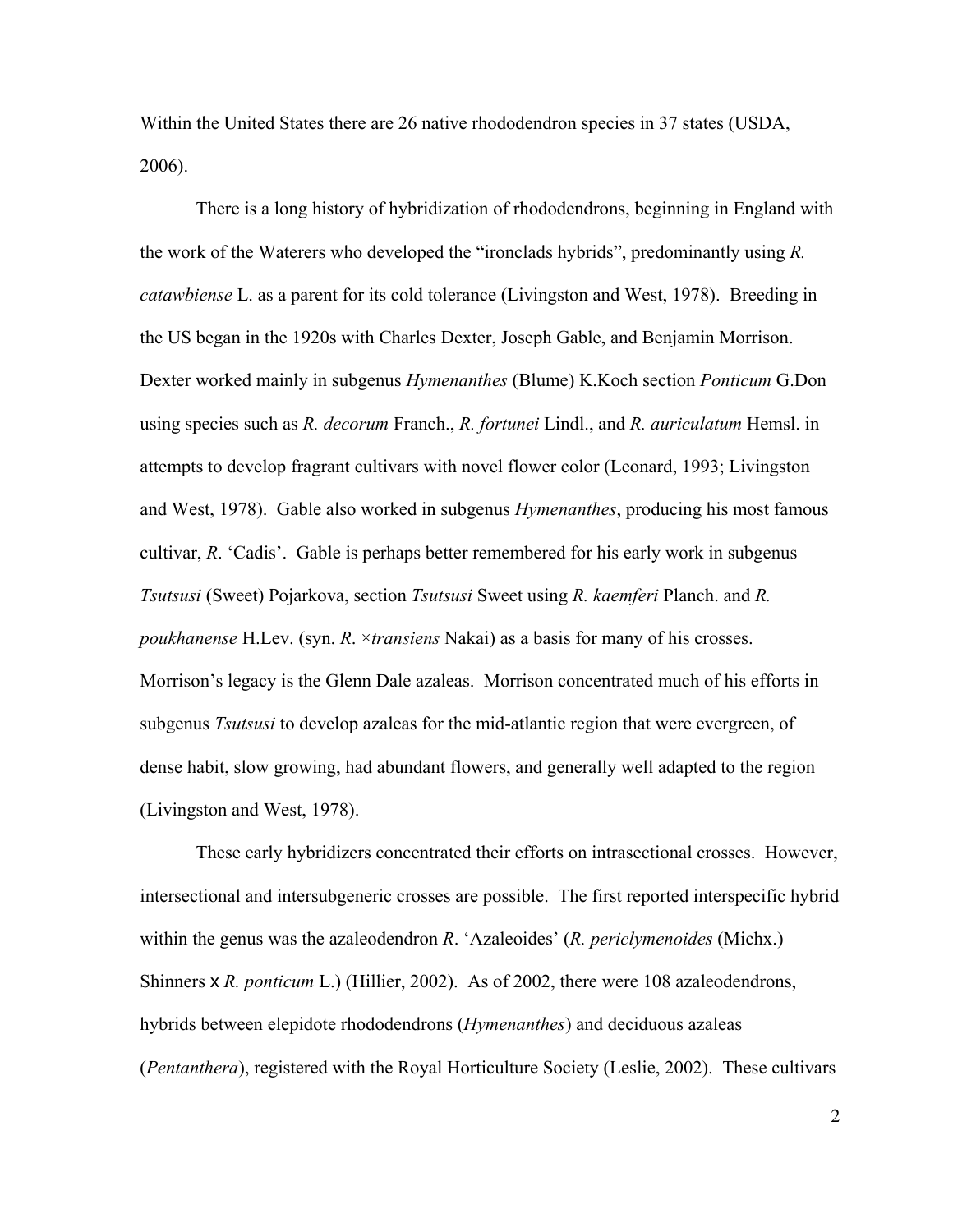are mostly novelties sought after by rhododendron enthusiasts as opposed to superior cultivars for the average gardener. This is largely due to the fact that these individuals are a dead end in breeding. Wide hybridization (intergeneric or inter-subgeneric) often results in sterile progeny due to differences in parental chromosomes. Induced polyploidization offers the potential to restore fertility in these wide hybrids (Hadley and Openshaw, 1980).

 Another issue that presents difficulty to modern rhododendron breeders is the lack of information on parentage of many of the superior cultivars in the trade. This creates difficulties for breeders trying to develop breeding strategies. Historically, morphological taxonomy has been used to elucidate parents. In rhododendrons so much hybridization has taken place between closely related (intrasectional) taxa that it is difficult to accurately determine parents of hybrids. Molecular techniques such as amplified fragment length polymorphism (AFLP) (Zabeau and Vos, 1993) can distinguish between species and can be used to determine parentage (Beismann et al., 1997).

 This thesis presents the results of a studies to restore fertility in the sterile azaleodendron *R*. 'Fragrant Affinity' by doubling the chromosome complement and elucidate the parentage and hybridity of three azaleodendrons; 'Fragrant Affinity', 'Fragrans', and 'Fragrans Affinity' using AFLP analysis.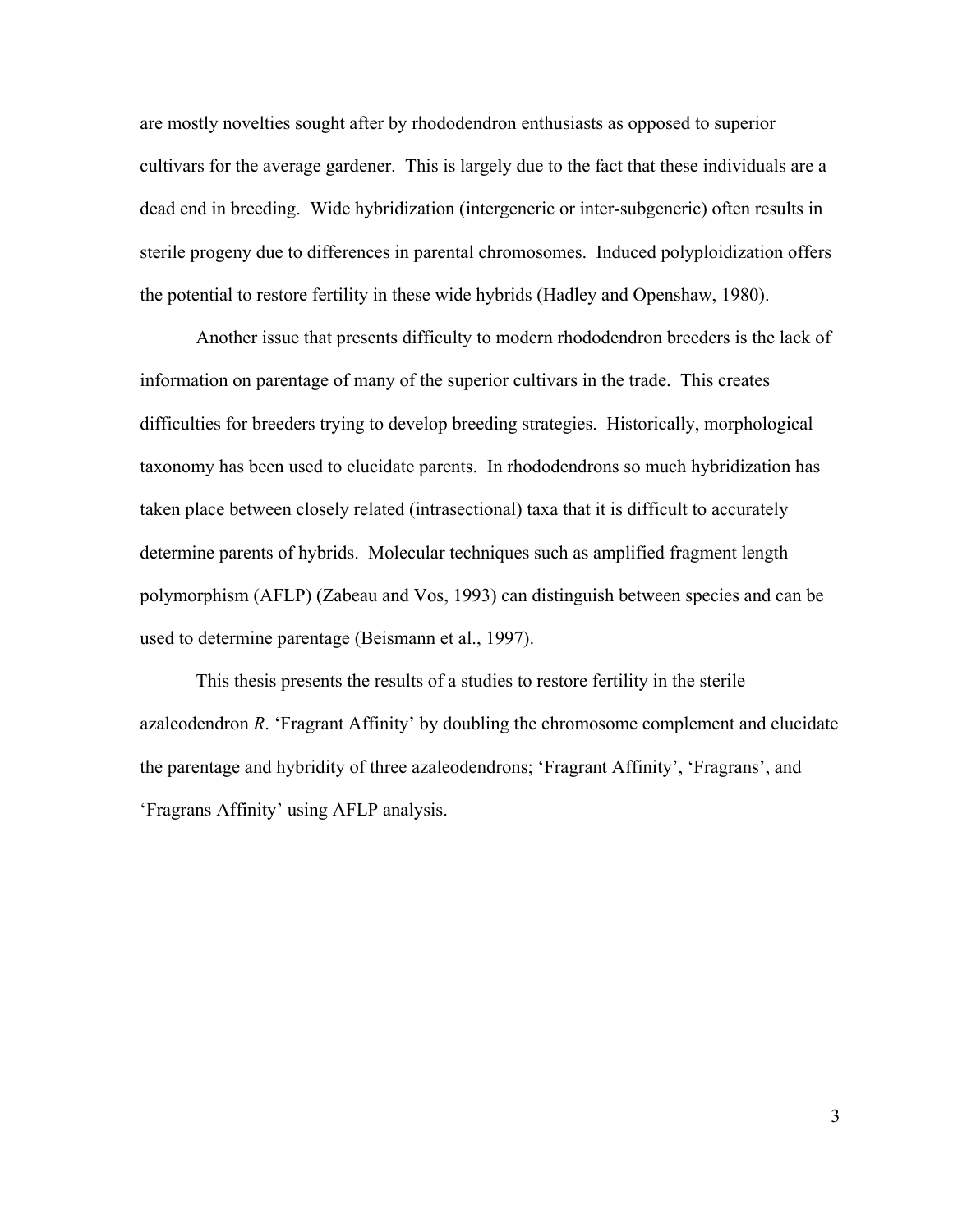#### **Literature Cited**

- Ammal, E.K.J. 1950. Polyploidy in the genus *Rhododendron*. Rhododendron year book. 5:92-98.
- Ammal, E.K.J., I.C. Enoch, and M. Bridgewater. 1950. Chromosome numbers in species of rhododendron. Rhododendron year book 5:78-91.
- Beismann, H., J.H.A. Barker, A. Karp, and T. Speck. 1997. AFLP analysis sheds light on distribution of two *Salix* species and their hybrid along a natural gradient. Molecular Ecology 6:989-993.
- Chamberlain, D.F., R. Hyam, G. Argent, F. Fairweather and K.S. Walter. 1996. Genus *Rhododendron*: Its classification and synonymy. Royal Botanic Garden Edinburgh, Edinburgh, United Kingdom.
- Cox, P.A. 1993. The cultivation of rhododendrons. B.T. Batsford, Ltd., London.
- Cullen, J. 2005. Hardy rhododendron species: A guide to identification. Timber Press, Inc., Portland, Ore.
- Hadley, H.H. and S.J. Openshaw. 1980. Interspecific and intergeneric hybridization, p. 133- 159. In: W.R. Fehr and H.H. Hadley (eds.). Hybridization of crop plants. Amer. Soc. of Crop Sci., Madison, Wis.
- Hillier Nurseries. 2002. The Hillier manual of trees and shrubs. 6<sup>th</sup> ed. David and Charles, Melksham, United Kingdom.
- Irving, E. and R. Hebda. 1993. Concerning the origin and distribution of rhododendrons. J. Am. Rhododendron Soc. 47(3):139-162.
- Leonard, J. 1993. A breeder's perspective. J. Am. Rhododendron Soc. 47(1):2.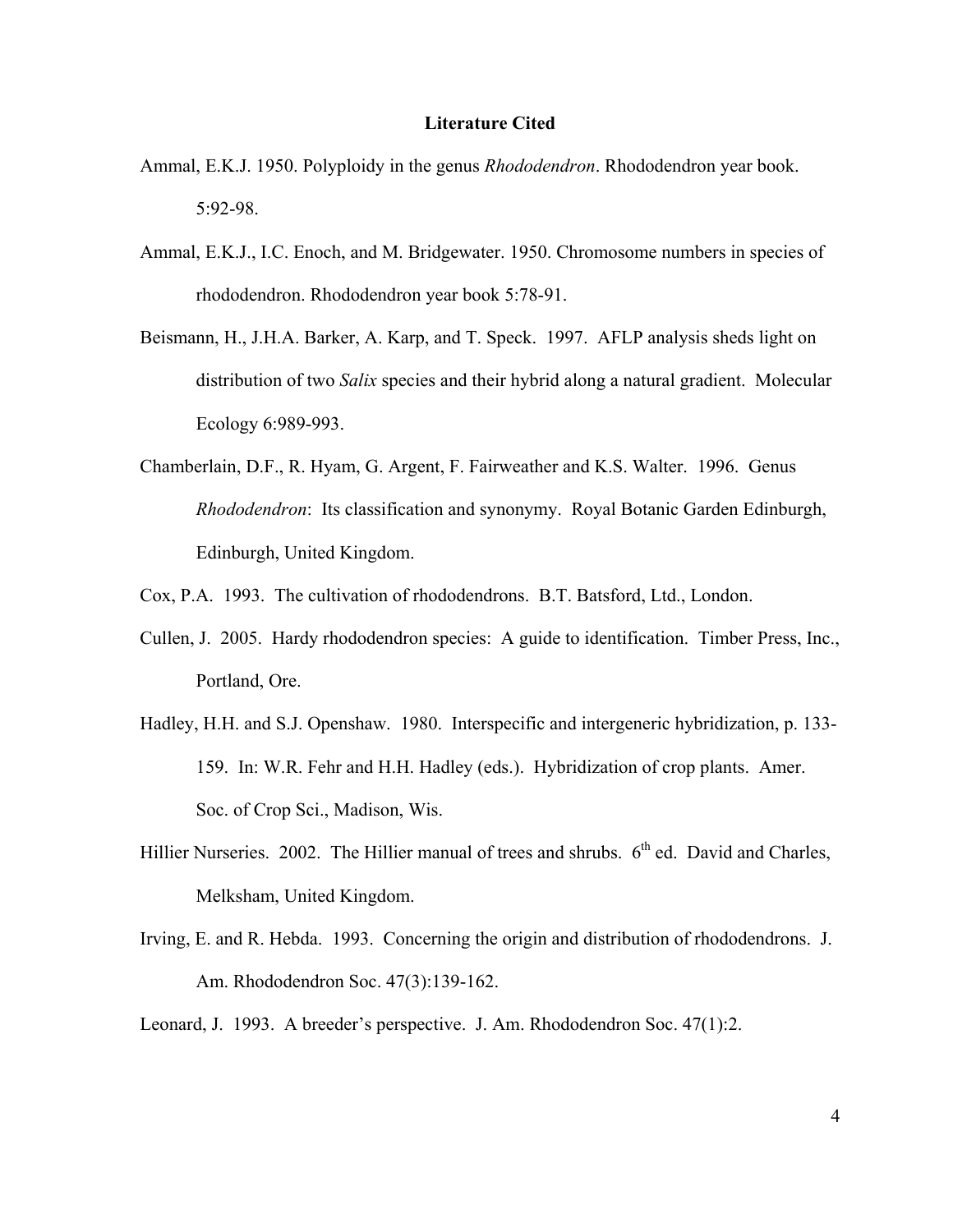- Leslie, A.C. 2002. The international *Rhododendron* register and checklist. 2<sup>nd</sup> ed. Royal Botanic Garden Edinburgh, Edinburgh, United Kingdom.
- Livingston, P.A. and F.H. West, (Eds.). 1978. Hybrids and hybridizers: rhododendrons and azaleas for eastern North America. Harrowood Books, Newtown Square, P.A.
- Stevens, P.F. 1971. A classification of the Ericaceae: subfamilies and tribes. Bot J. Linn. Soc. 64:1-53.
- USDA, NRCS. 2006. The PLANTS Database (http://plants.usda.gov, 23 May 2006). National Plant Data Center, Baton Rouge, LA 70874-4490 USA.
- Zabeau, M. and P. Vos. 1993. Selective restriction fragment amplification: A general method for DNA fingerprinting. European Patent Application number: 92402629.7, Publication Number EP 0534858.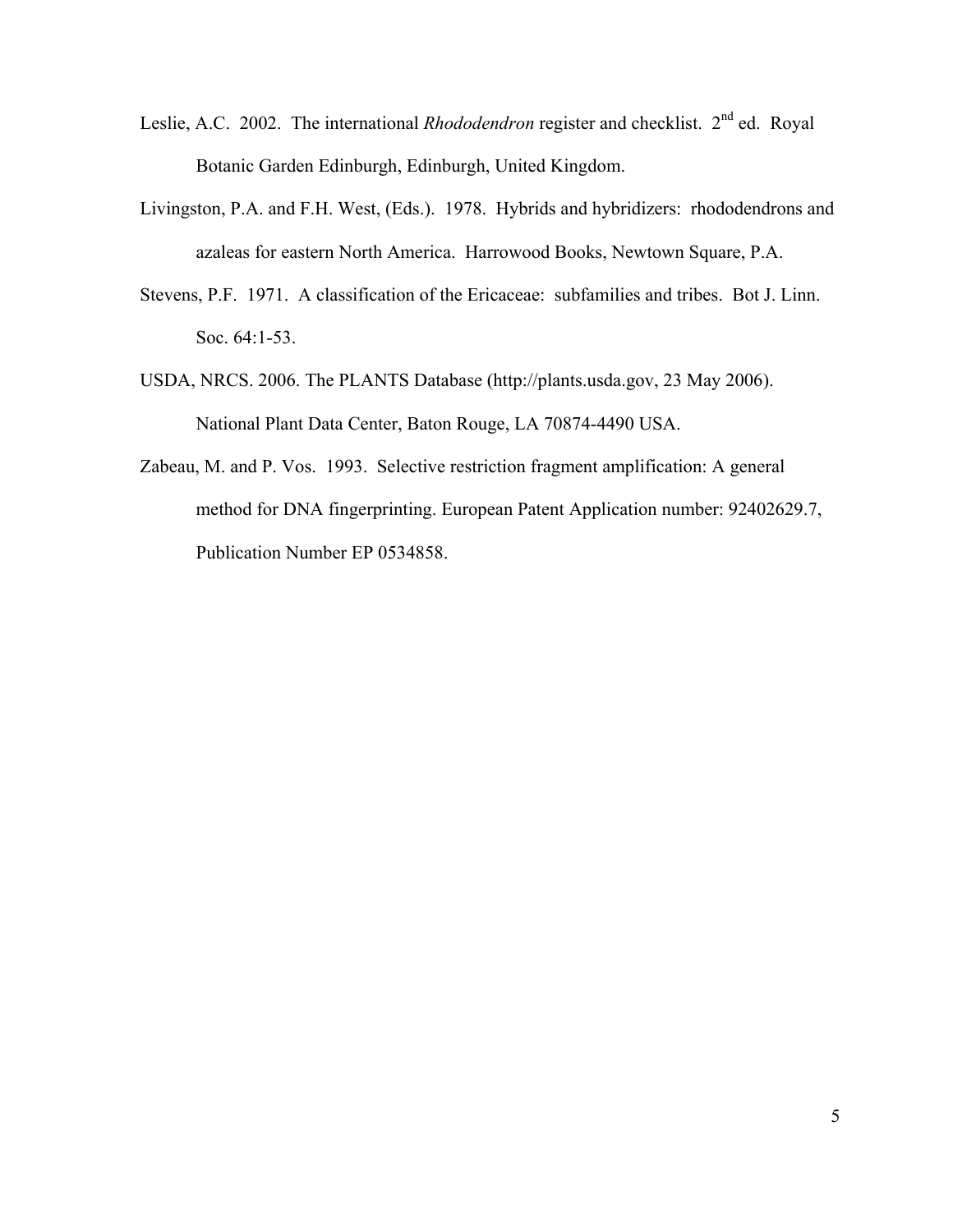Chapter 1

Reproductive Behavior of Diploid and Allotetraploid

*Rhododendron* L. 'Fragrant Affinity'

(In the format appropriate for submission to HortScience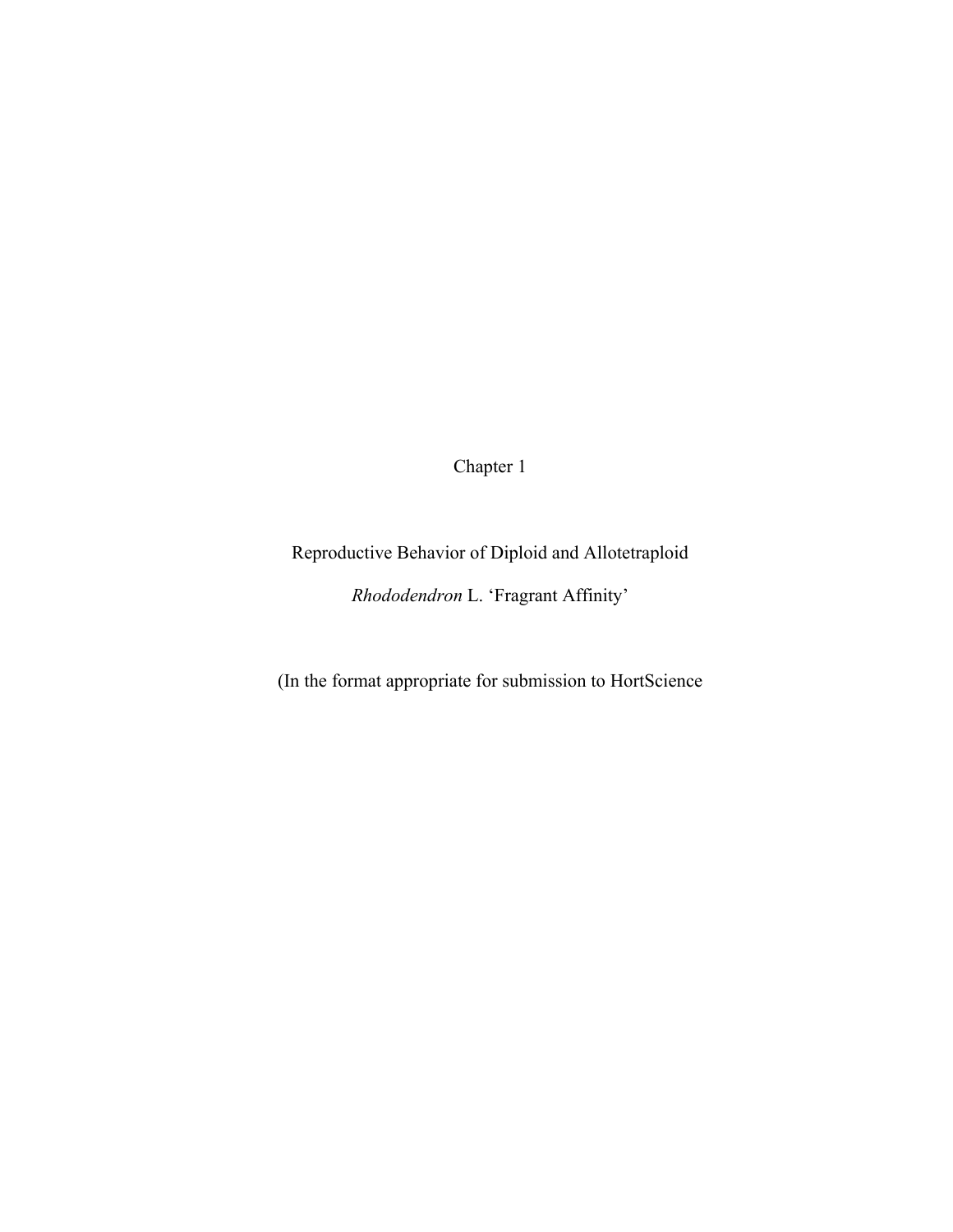Reproductive Behavior of Diploid and Allotetraploid *Rhododendron* L. 'Fragrant Affinity'

Ryan N. Contreras<sup>1</sup> and Thomas G. Ranney<sup>2</sup>

*Department of Horticultural Science, Mountain Horticultural Crops Research and Extension Center, North Carolina State University, Fletcher, NC 28732-9244* 

Shyamalrau P. Tallury<sup>3</sup>

*Department of Crop Science, North Carolina State University, Raleigh, NC 27695-7629* 

Received for publication **Received for publication Received for publication Received for publication** This research was funded, in part, by the American Rhododendron Society (ARS), Niagara Falls, NY 14304, the North Carolina Association of Nurserymen, Inc., Raleigh, NC, 27607, and the North Carolina Agricultural Research Service, Raleigh, NC, 27695. In addition the authors wish to thank the Tom Eaker, Joel Mowrey and Nathan Lynch for their technical assistance. From a thesis submitted by Ryan N. Contreras as partial fulfillment of the requirements for the M.S. degree.

<sup>1</sup>Graduate Research Assistant. Email: ryan\_contreras@ncsu.edu.

<sup>2</sup>Professor and corresponding author

3 Senior Researcher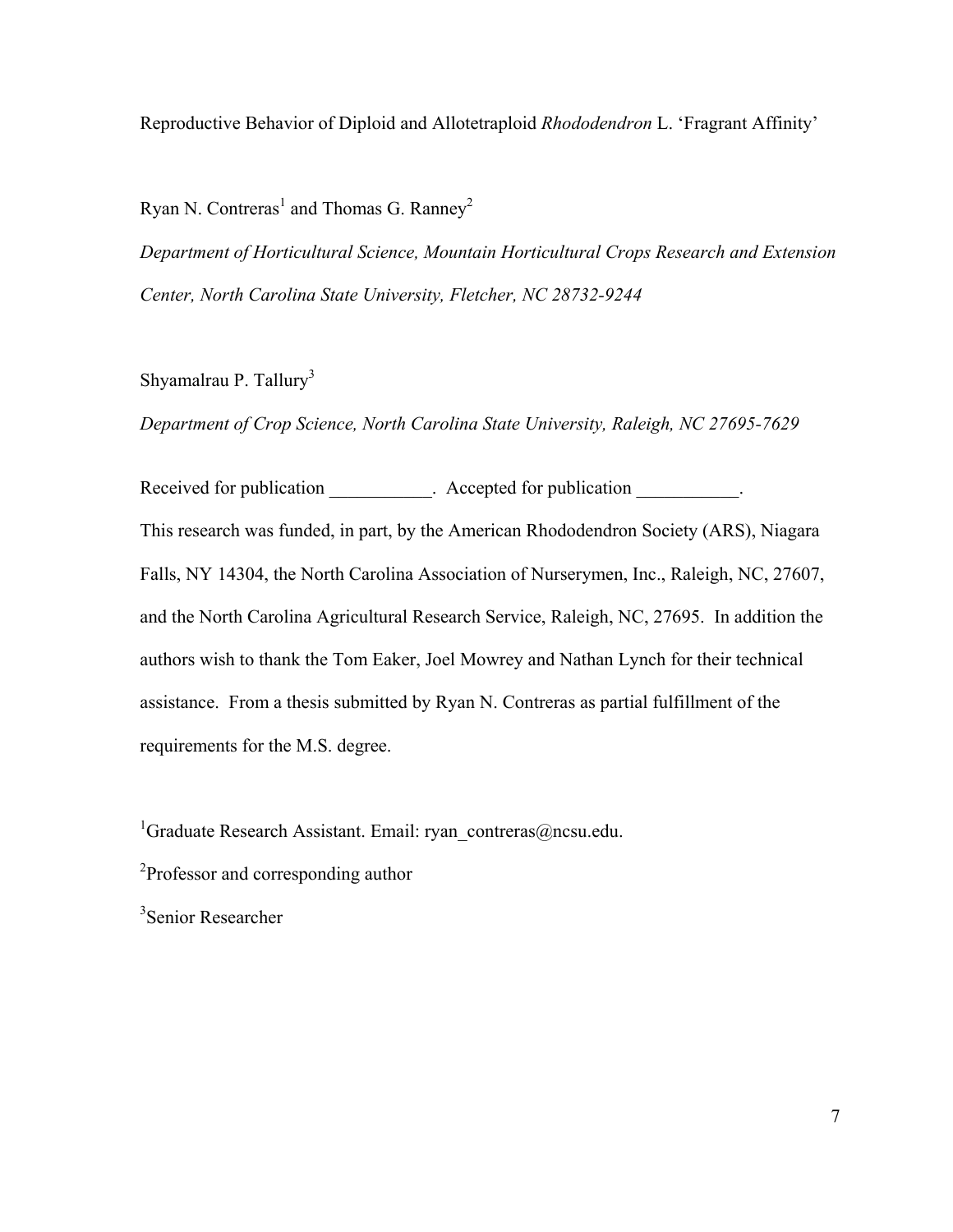Subject Category: Breeding, Cultivars, Rootstocks, and Germplasm Resources

Reproductive Behavior of Diploid and Allotetraploid *Rhododendron* L. 'Fragrant Affinity'

*Additional index words.* azalea, azaleodendron, cytology, fertility, flow cytometry, genome size, plant breeding, pollen viability, polyploidy, tetraploid

*Abstract.* Wide hybridization can lead to recombination of diverse traits and creation of unique phenotypes, but the resultant hybrids are often sterile as is the case with the intersubgeneric hybrid *Rhododendron* L. 'Fragrant Affinity'. Sterility in wide hybrids can either be genic or chromosomal; the latter may be overcome by induction of polyploidy which can restore chromosome homology and fertility. Cytological studies of 'Fragrant Affinity' showed bridges between bivalents in metaphase I, and laggard chromosomes in anaphase I. In this study we developed an allotetraploid form of *R.* 'Fragrant Affinity' using oryzalin (4- (dipropylamino)-3, 5-dinitro-benzenesulfonamide) as a mitotic inhibitor and chromosomal doubling agent. Genome sizes (2C) were determined using flow cytometry and found to be approximately 1.6 and 3.2 pg for the diploid and allotetraploid, respectively. Pollen viability, determined by staining and germination tests, was 4% and 0%, respectively for the diploid and 68% and 45%, respectively for the allotetraploid. No seeds were produced when the diploid *R.* 'Fragrant Affinity' was used as a maternal parent when crossed with pollen from viable diploid and tetraploid parents. The allotetraploid produced viable seeds and seedlings when crossed with pollen from either diploid or tetraploid parents, including self pollination, demonstrating restored male and female fertility. Additional crosses were successfully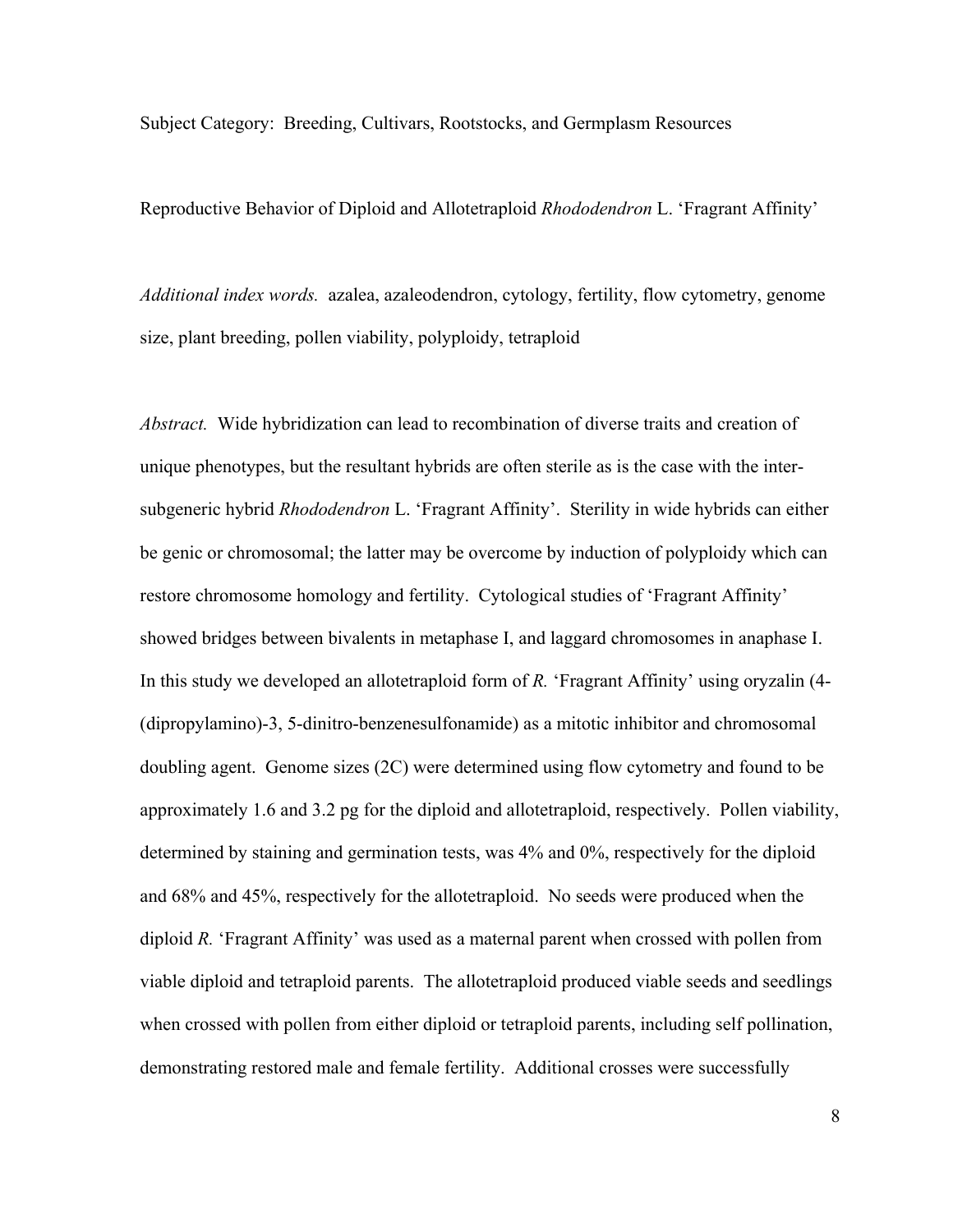completed using the allotetraploid as part of an ongoing breeding program to develop new fragrant, cold hardy, evergreen rhododendron.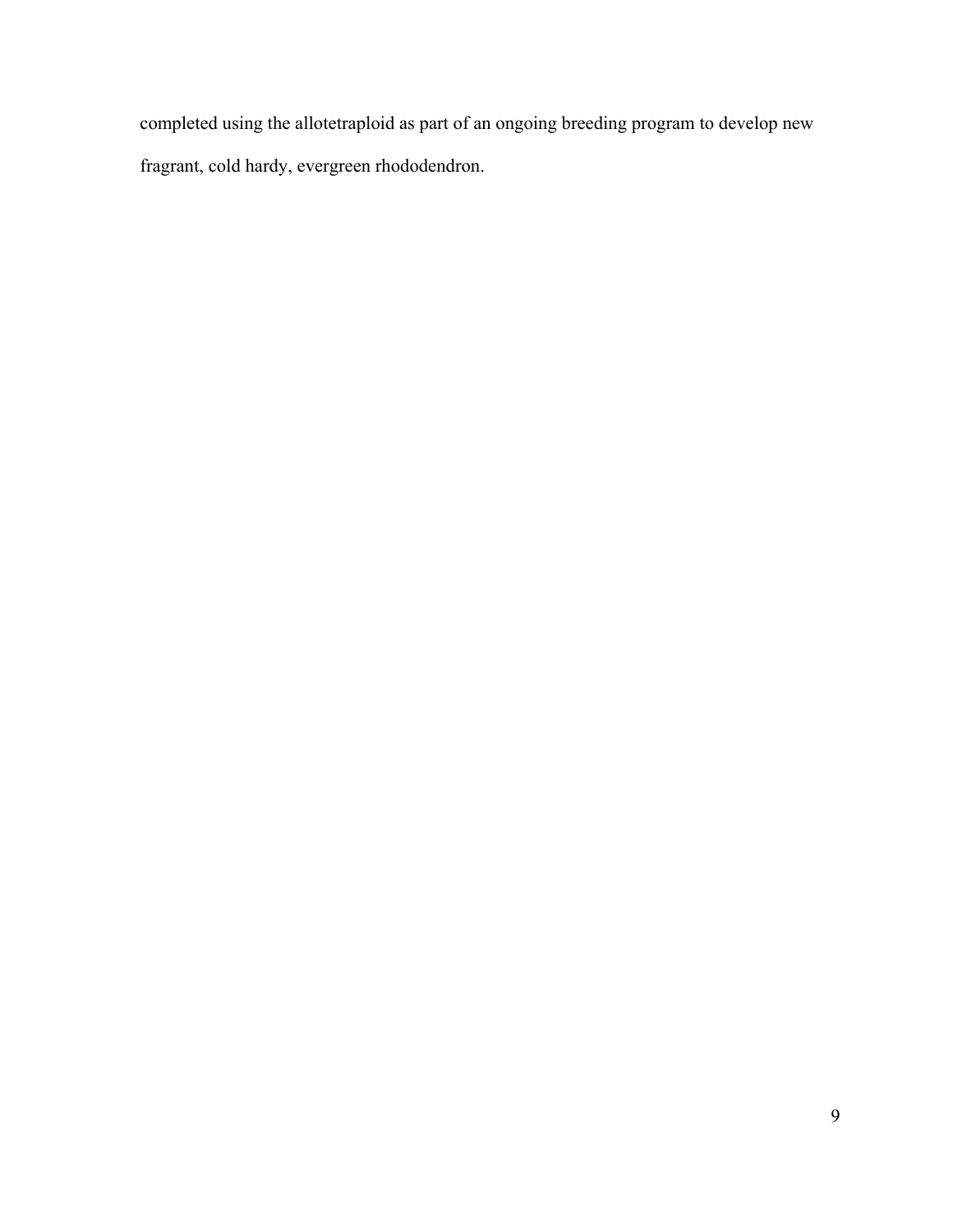Rhododendrons and azaleas (*Rhododendron* L.) are among the most widely grown ornamental plants in the world. There are over 1,000 species recognized in eight subgenera (Chamberlain et al., 1996). Species within subgenera readily hybridize and have resulted in thousands of cultivars (Väinölä, 2000). Although intra-subgeneric hybridization is responsible for the majority of existing cultivars, species in different subgenera are sometimes capable of hybridizing.

 Azaleodendrons are hybrids between deciduous azaleas (subgenus *Pentanthera* (G.Don) Pojarkova) and non-scaly leaved rhododendrons (subgenus *Hymenanthes* (Blume) K.Koch) and constitute some of the oldest hybrids within the genus. The first interspecific hybrid rhododendron reported was 'Azaleoides', resulting from a chance cross between *Rhododendron periclymendoides* (Michx.) Shinners and *R. ponticum* L. in London circa 1820 (Hillier Nurseries, 2002). Such hybrids have the potential to combine the fragrance of the deciduous azaleas with darker flower colors, larger flower size and persistent foliage of evergreen rhododendrons. One such hybrid with breeding potential is *Rhododendron* 'Fragrant Affinity'. 'Fragrant Affinity' is an azaleodendron with semi-evergreen foliage, vigorous growth, good cold-hardiness  $(-26 \degree C)$ , and fragrant, lavender flowers (personal observations). This inter-subgeneric hybrid, believed to be a cross between *R. ponticum* and *R. viscosum* (L.) Torrey (Contreras et al., 2006), possesses unique attributes that are desirable for breeding and development of superior, cold-hardy, fragrant azaleodendrons. Unfortunately, like many other wide hybrids, it appears to be sterile.

 Hybrid sterility, referred to as chromosomal sterility or chromosomal hybrid sterility, often results from improper chromosome pairing during gametogenesis due to meiotic abnormalities such as univalents, lagging chromosomes or simply due to structural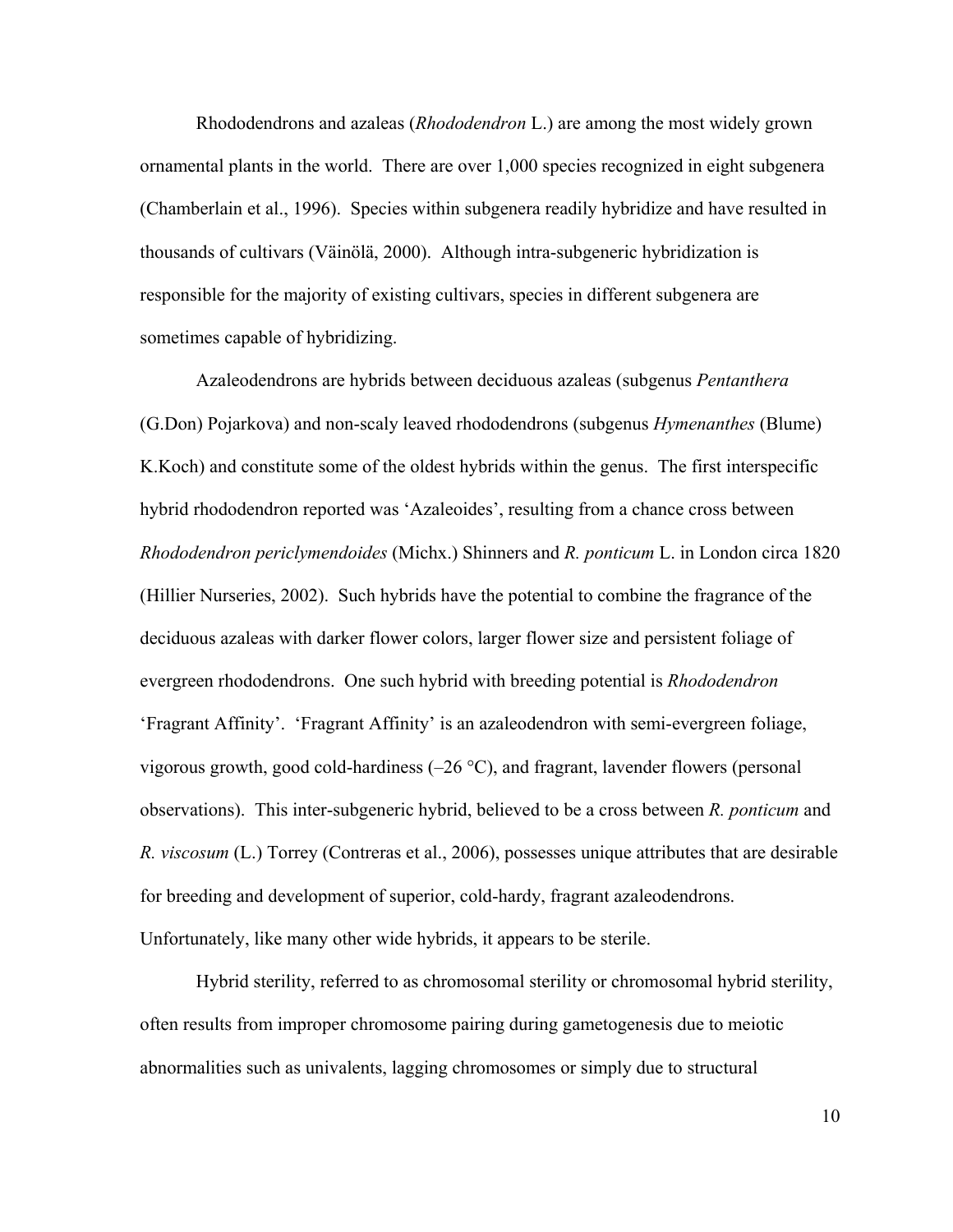differences in the parental chromosomes; however, other mechanisms may also be involved in hybrid sterility (Lu and Bridgen, 1997). In a study using a hybrid of *Alstroemeria aurea* Graham x *A. caryophyllaea* Jacq., Lu and Bridgen (1997) determined that sterility resulted from complex fertility/sterility-regulating mechanisms, not simply due to parental chromosome differences. In cases where sterility is caused by improper chromosome pairing, doubling the chromosome complement (polyploidization) of sterile hybrids to produce allotetraploids provides a homologue for each chromosome to pair with during meiosis and can allow for the development of fertile gametes (Hadley and Openshaw, 1980; Lu and Bridgen, 1997; Stebbins, 1950; van Tuyl and De Jeu, 1997; Zadoo et al., 1975).

Natural polyploids exist in the genus *Rhododendron* including triploids  $(2n = 3x =$ 39), tetraploids  $(2n = 4x = 52)$ , hexaploids  $(2n = 6x = 78)$ , octaploids  $(2n = 8x = 104)$  and dodecaploids  $(2n = 12x = 156)$  (Ammal, 1950; Ammal et al., 1950). Artificial polyploid rhododendrons have also been developed to increase ornamental characteristics such as flower size and texture, extending time of flowering, producing more compact plants, and to facilitate crosses not possible at the diploid level (Eiselein, 1994; Kehr, 1996a; Kehr, 1996b; Pryor and Frazier, 1968; Tolstead and Glencoe, 1991; Väinölä, 2000). Polyploid rhododendrons have been induced with various chemical doubling agents including colchicine (Kehr, 1996a) and oryzalin (Väinölä, 2000).

The objective of this study was to evaluate fertility of diploid and allotetraploid forms of *R.* 'Fragrant Affinity' and to determine if induced polyploidy is an effective method for restoring fertility in hybrids of distantly related rhododendrons.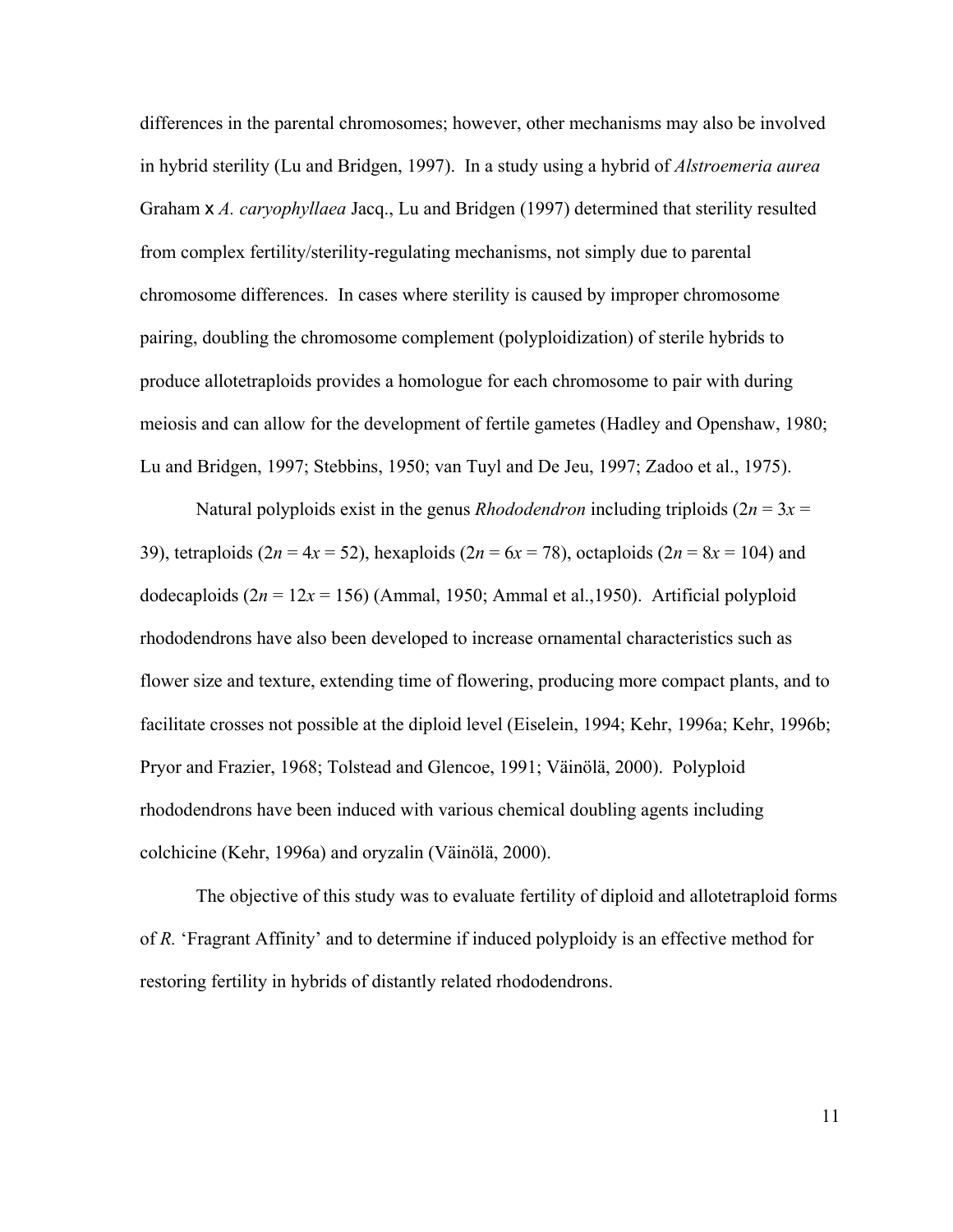#### **Materials and Methods**

 *Plant Material*.A single plant of *Rhododendron* 'Fragrant Affinity' was received from Dr. August Kehr (USDA-ARS Researcher, Beltsville, Md., 1958-1978) in 2000. Semihardwood cuttings were taken in late summer, treated with 5,000 ppm K-IBA, set in 1 peat : 1 perlite (by volume) and placed in a chamber with intermittent mist at a rate of 10 s every 10 min. After rooting, plants were grown in pine bark medium amended with  $0.59 \text{ kg} \cdot \text{m}^{-3}$ dolomitic lime and  $1.0 \text{ kg} \cdot \text{m}^3$  micronutrient blend (Micromax, Scotts, Marysville, Ohio) under 50% shade. Plants were fertilized using 17N–7.4P–14.1K controlled-release fertilizer (Multicote, Vicksburg Chemical Co., Vicksburg, Mo.). Plants used in controlled crosses were container grown with the same media and conditions. Plant material was maintained at the Mountain Horticultural Crops Research Station (MHCRS), Fletcher, N.C.

 *Development of allotetraploids*. Expanding leaves were removed from 20 actively growing shoots of diploid *Rhododendron* 'Fragrant Affinity' and shoot tips were submerged in 150 µM oryzalin (4-(dipropylamino)-3, 5-dinitro-benzenesulfonamide) (Surflan® A.S., Dow AgroScience LLC, Indianapolis, Ind.) solution for 24-h. Shoot growth temporarily ceased following treatment and ploidy levels were determined on individual shoots the following spring when new growth was present.

*Determining ploidy level and genome size*. Relative DNA content, approximate genome size, and ploidy level of control (untreated) and treated plants were determined using flow cytometry (De Schepper et al., 2001; Doležel et al., 1998; Galbraith, et al., 1983). Approximately 1 cm<sup>2</sup> of newly expanded leaf tissue was finely chopped with a razor blade in a Petri dish with 500 µL of nuclei extraction buffer (CyStain UV Precise P Nuclei Extraction Buffer, Partec, Münster, Germany). The solution was filtered using Partec CellTrics<sup>™</sup>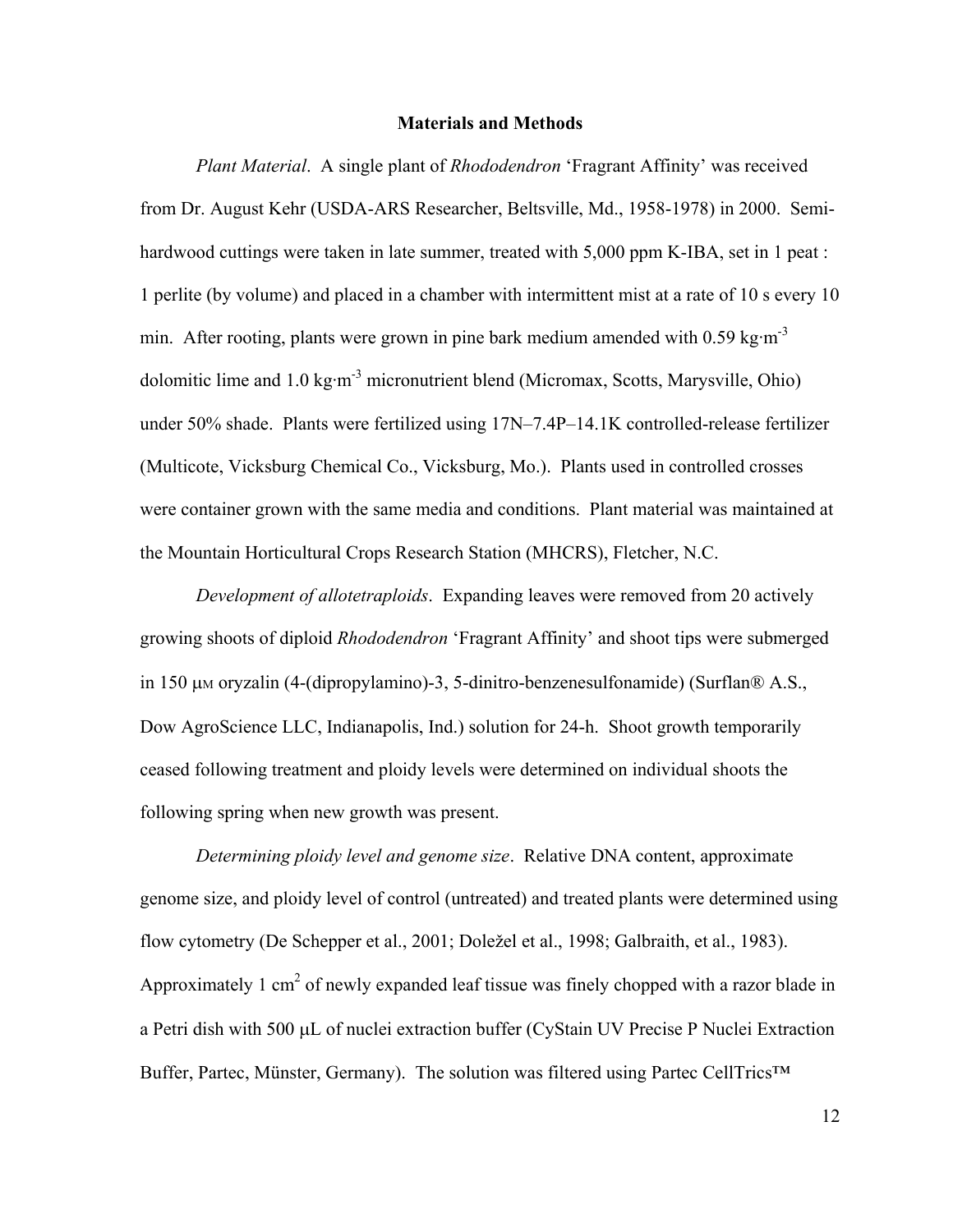disposable filters with a pore size of 50 µm to remove leaf tissue. Nuclei were stained with 1.5 mL 4', 6-Diamidino-2-phenylindole (DAPI) staining buffer (CyStain UV Precise P Staining Buffer, Partec) and incubated for 1 to 2 min at approximately 24 °C. The suspension was analyzed using a flow cytometer (Partec PA-I, Partec) to determine relative DNA fluorescence. Ploidy and genome size were determined by comparing mean relative fluorescence of each sample with the 2C peak of diploids and an internal standard of known genome size. *Pisum sativum* L. 'Ctirad', with a genome size of 9.09pg (Bennett and Smith, 1976; Doležel et al., 1998) was used as an internal standard to calculate nuclear DNA content  $[(2C \text{ DNA content of sample} = 9.09 \text{ pg} \times (\text{mean fluorescence value of sample/mean})]$ fluorescence value of standard)].

*Cytological study*. Flower buds were harvested between 1000 and 1200<sub>HR</sub> on warm sunny days in fall of 2005. Buds were harvested and placed in ice water until individual flower buds were removed and fixed. Flower buds were fixed in Carnoy's solution (1 glacial acetic acid : 3 chloroform : 6 100% ethanol) for 24 to 30-h. After fixing, flower buds were transferred to 70% ethanol and stored at 4 °C. Flower buds were washed in sterile distilled water and anthers removed. Anthers were squashed in 1% acetocarmine stain on glass slides, debris removed, cover glass was laid, and cells observed using a light microscope (Carl Zeiss photomicroscope, Carl Zeiss MicroImaging, Inc., Thornwood, NY 10594) under ×600 and  $\times1,000$  magnification.

 *Assessing pollen fertility*. Pollen fertility was assessed using staining and germination tests (Sharma and Sharma, 1980). Pollen was collected from diploid and allotetraploid plants, dried at 25 °C for 24-h, and frozen at  $-25$  °C. Staining was performed by adding 1% acetocarmine (w/v) solution and incubating pollen for 3-h under ambient conditions (Jahier,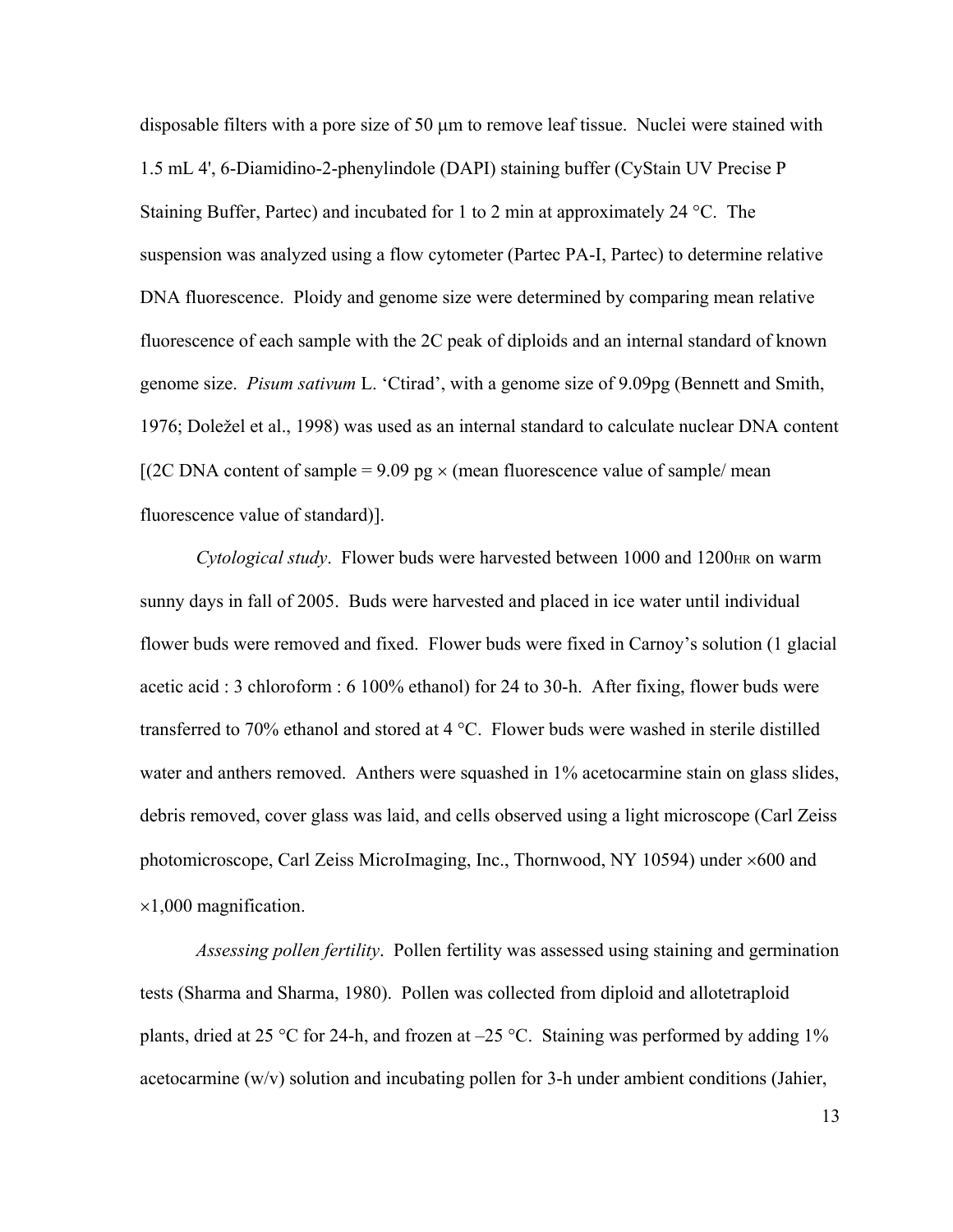1996). Tetrads that were well formed and had at least one pollen grain stained were scored as viable. The germination study was conducted using Brewbaker-Kwack media (Kearns and Inouve, 1993) with 5% sucrose  $(w/v)$ . Pollen was added to the solution and incubated for 8-h under ambient conditions. Tetrads with pollen tubes equal to or greater than the width of a pollen grain were scored as germinated. Pollen was observed using a light microscope (Micromaster, Fischer Scientific, Pittsburgh) under ×100 and ×400 magnification. The experimental design for the pollen viability study was a completely randomized design with two and three replicates (plants) for the diploids and allotetraploids respectively, with five subsamples of at least 100 pollen tetrads scored per subsample. Data were subjected to analysis of variance using the PROC GLM procedure and means across treatments separated by LSD (*P*≤0.01) using SAS 9.1 software (SAS Inst., Cary, N.C.).

 In addition to in vitro testing of male fertility, self and cross-pollination tests were used to evaluate male and female fertility, self-compatibility and interploid crossability. Diploid and allotetraploid *R*. 'Fragrant Affinity' plants were pollinated with pollen collected from a fertile diploid *R. catawbiense* and allotetraploid *R*. 'Fragrant Affinity'. Diploid and allotetraploid *R*. 'Fragrant Affinity' were also pollinated with allotetraploid *R*. 'Fragrant Affinity'. A completely randomized design was used with two and three replicates (plants) for the diploids and allotetraploids, respectively, with a minimum of 50 flowers pollinated per plant with each pollen source. Average seed set per pollinated flower and average seed germination percentage was calculated for each treatment. Means across treatments were separated using a LSD,  $P \le 0.05$ .

In 2004, additional crosses were made between *R*. 'Vulcan Tetraploid' (mixaploid branch sport of *R*. 'Vulcan'), *R*. 'Supernova' (tetraploid form of R. 'Nova Zembla'), and *R*.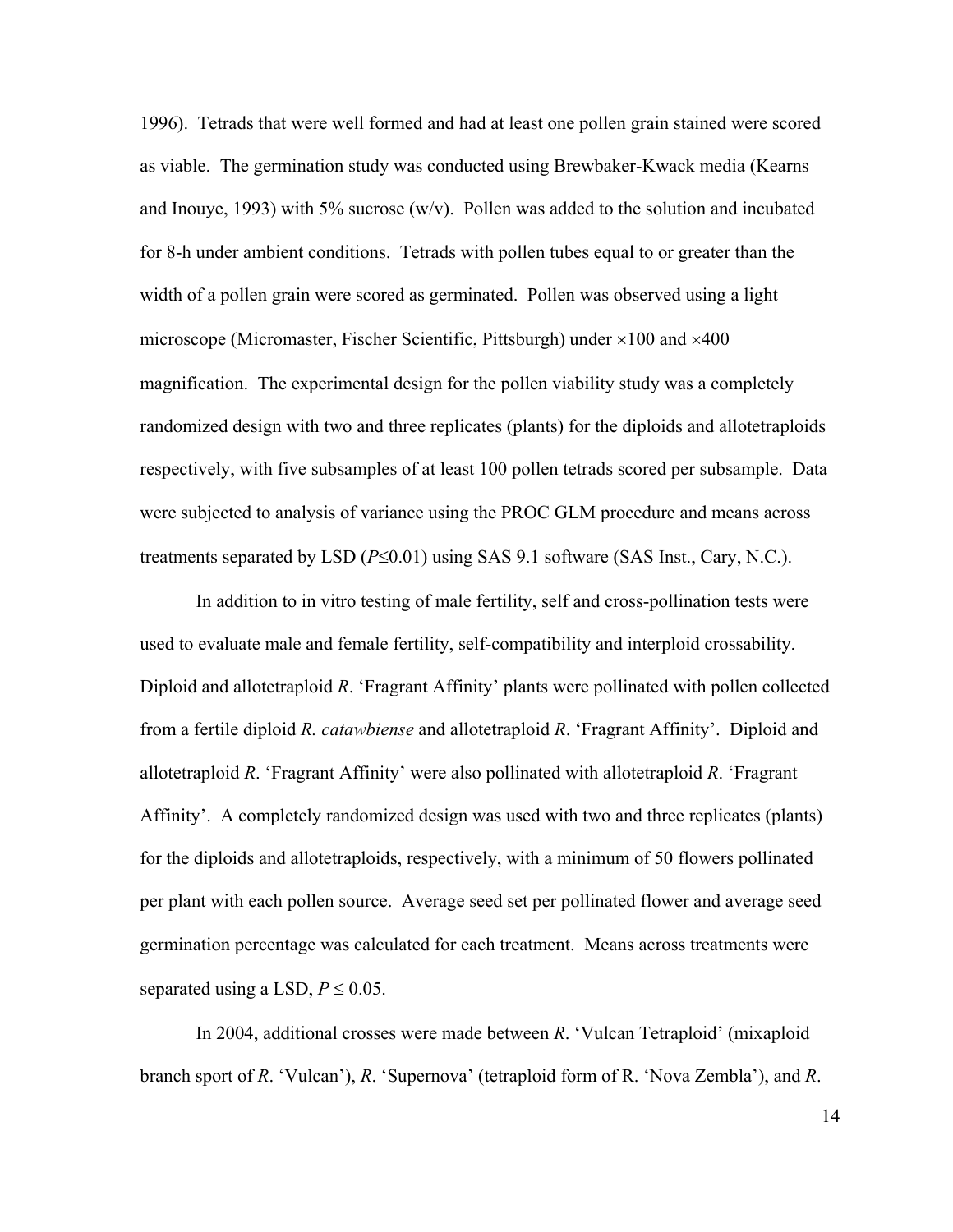'Briggs Red Star' (mixaploid form of *R*. 'The Honorable Jean Marie de Montague') as female parents with the allotetraploid *R*. 'Fragrant Affinity' as the male parent.

#### **Results and Discussion**

Three allotetraploid shoots were identified using flow cytometry on oryzalin treated plants. Approximate DNA content of diploid and allotetraploid *Rhododendron* 'Fragrant Affinity' was calculated as 1.6 and 3.2 pg, respectively (Fig. 1) confirming induced polyploidy. Väinölä (2000) reported 2C DNA content of a limited number of diploid *Rhododendron* taxa ranging from 1.1 to1.5 pg, which is relatively close to the 2C value observed in the current study. Allotetraploid shoots also typically had larger flowers, leaves and pollen compared to diploids.

 Cytology of pollen mother cells (PMCs) showed that while there was proper bivalent pairing during metaphase I, there were bridges formed between bivalents and laggard chromosomes were present in anaphase I (Fig. 2A–C). Meiotic irregularities such as laggards support the hypothesis that sterility in *R*. 'Fragrant Affinity' is chromosomal as opposed to genic and fertility may be restored by doubling the chromosome complement.

 Pollen staining and germination tests demonstrated improved pollen viability in the allotetraploids (Table 1). Diploids had well formed tetrads but stained poorly and exhibited no germination, while the allotetraploids showed improved staining and germination rates. Female fertility, self-compatibility and interploid crossability were all improved in the allotetraploids (Table 2).

 No seeds were produced in crosses using diploid *R*. 'Fragrant Affinity' as a female parent (Table 2). Crosses using allotetraploid 'Fragrant Affinity' as a male or female parent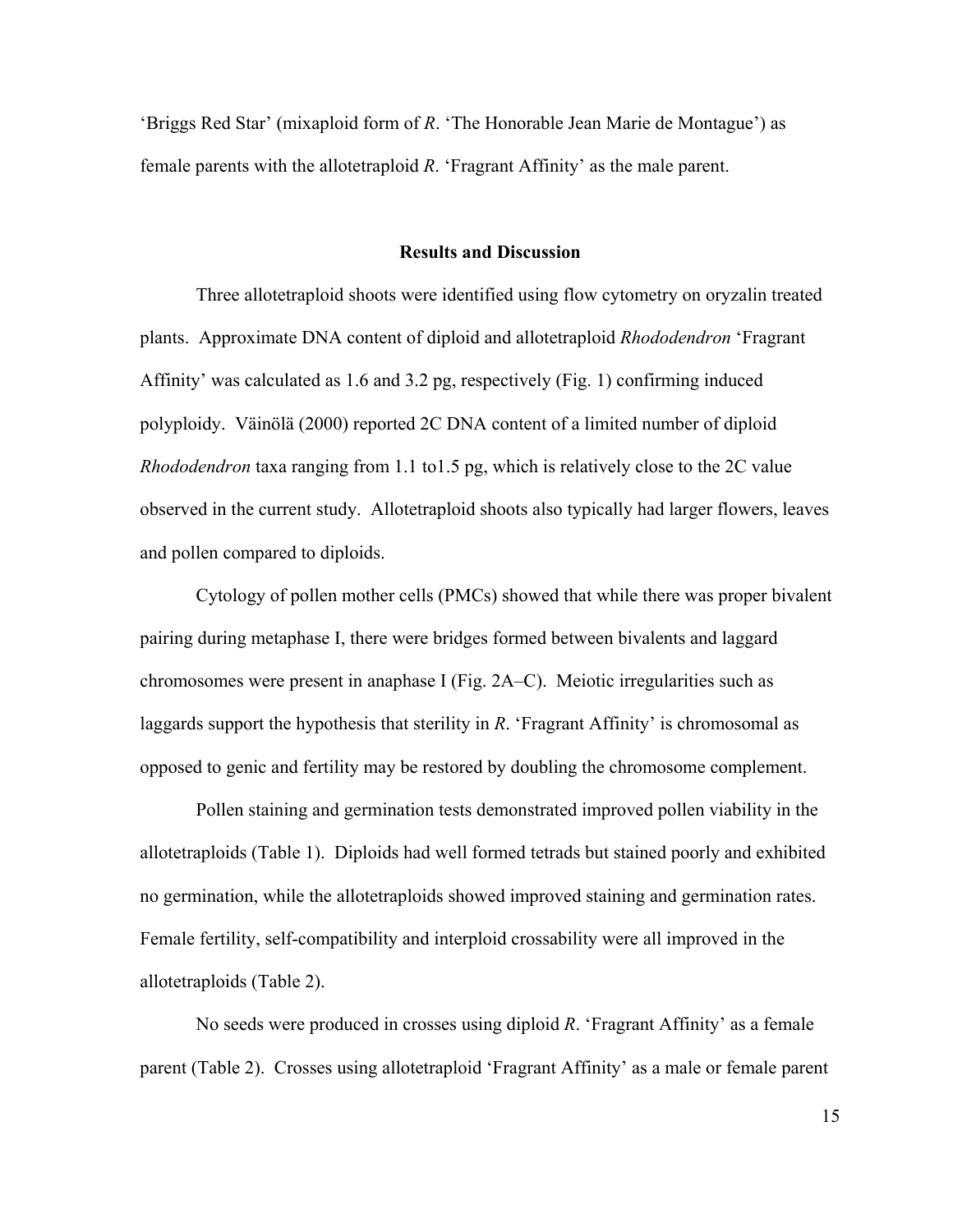(except crosses made onto diploid 'Fragrant Affinity') resulted in viable seeds and seedlings. Additional crosses including *R*. 'Vulcan Tetraploid', 'Supernova' and 'Briggs Red Star' by the allotetraploid 'Fragrant Affinity' were also successful (data not shown). Selected  $F_1$ progeny are currently being grown and evaluated at MHCRS.

 Doubling the chromosomes of sterile cultivars resulting from wide hybridization to create fertile allotetraploids has been used in a number of crops with varying success. Zadoo et al. (1975) reported an increase of pollen staining from 0 % in diploids to a range of 91 to 98% in three induced allotetraploid *Bougainvillea* cultivars. These allotetraploids were reported to be male and female fertile when crossed with fertile diploids and other allotetraploids. Chen et al. (2003) produced a "fully fertile" interspecific hybrid (*Cucumis hystivus* Chen and Kirkbride,  $2n = 4x = 38$ ) of *Cucumis hystrix* Chakr. ( $2n = 2x = 24$ ) x *C*. *sativus* L. ( $2n = 2x = 14$ ) by doubling an F<sub>1</sub> hybrid. Pollen grain germination increased from 0 to 2% in the diploid hybrid to 10 to 40% in the amphidiploid (allotetraploid). Chromosome doubling has also been used to develop fertile allotetraploid forms of the hybrids *Lilium henryi* x *L. candidum* (van Tuyl et al., 1992), *Passiflora incarnata* L. x *P. edulis* f. *flavicarpa* (Knight, 1991), and the kangaroo paw cultivar *Anigozanthos* 'Bush Ranger' (*Anigozanthos humilis* x *A. flavidus*) (Griesbach, 1990). In addition to the above examples of interspecific hybridization within a genus, doubling was used to restore fertility in ×*Chitalpa tashkentensis*, an intergeneric hybrid between *Catalpa bignoniodes* Walt. x *Chilopsis linearis* (Cav.) Sweet (Olsen, 2006). Olsen (2006) reported an increase in pollen staining from <1.0% in the diploid to nearly 99% in the allotetraploid and an increase in pollen germination from  $\leq 1.0\%$  in the diploid to nearly 66% in the allotetraploid. Female fertility of this intergeneric hybrid was also confirmed through a crossing study.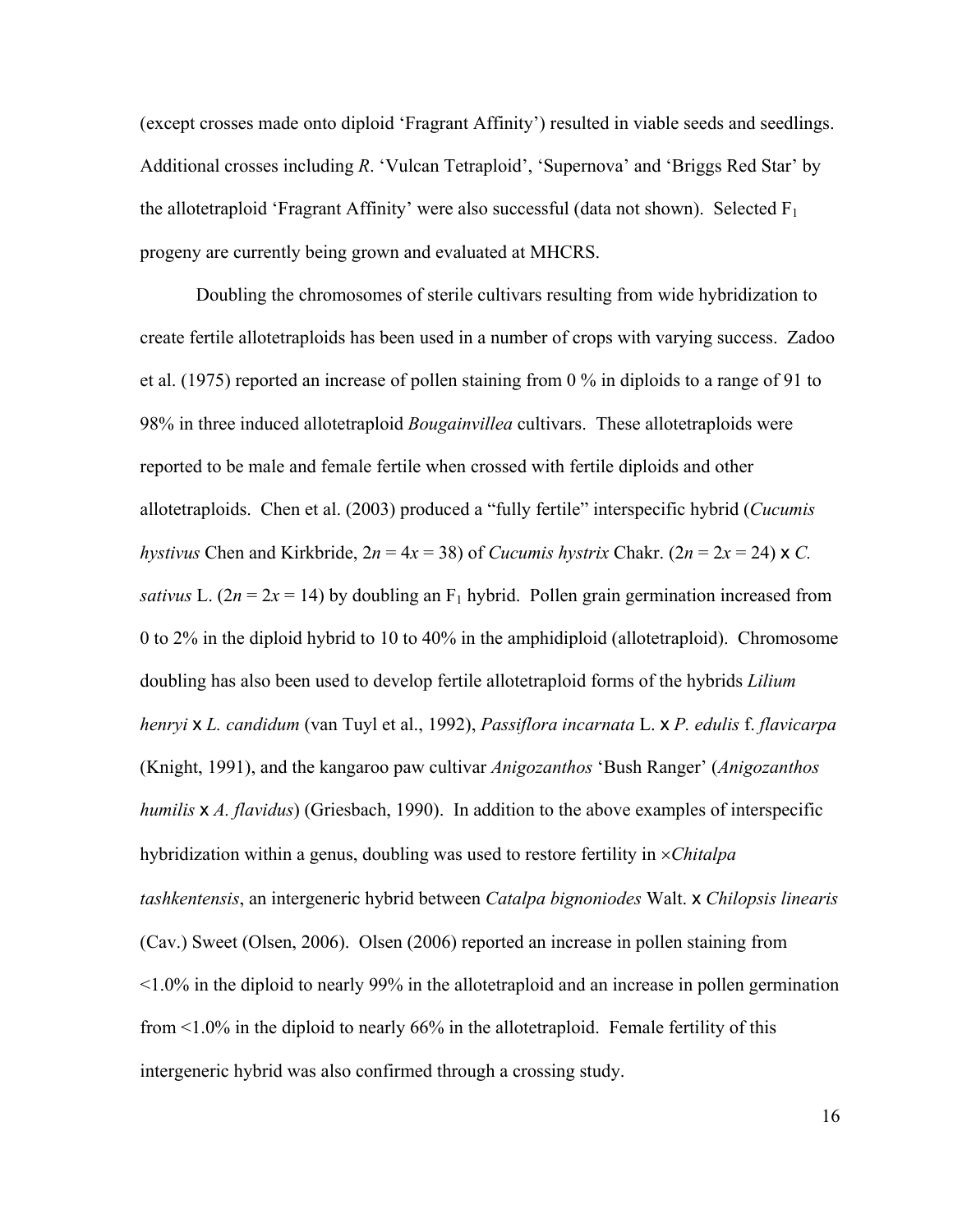The degree of fertility restoration reported for induced allopolyploids varies considerably. For example, Chen et al. (2003) had pollen germination as low as 10% in their allotetraploid, whereas Olsen et al. (2006) reported a mean pollen germination of 66%, and in the current study nearly 45% pollen germination was observed. An explanation for this may be the degree of similarity between the genomes being combined. Genomes that are very similar behave more like autopolyploids which often have marked reduction in fertility (Stebbins, 1950) due to improper pairing between similar (homeologous) chromosomes from different genomes (Riesberg, 2001) while extreme allopolyploids (e.g., intergeneric) have a frequency of meiotic pairing of near one between homologous chromosomes and zero between homeologous chromosomes (Wu et al., 2001). Many allopolyploids, such as 'Fragrant Affinity' behave as an intermediate between these extremes. Stebbins (1950) termed these segmental allopolyploids defined as, "…a polyploid containing two pairs of genomes which possess in common a considerable number of homologous chromosomal segments or even whole chromosomes, but differ from each other in respect to a sufficiently large number of genes or chromosome segments, so that the different genomes produce sterility when present together at the diploid level." Cytological analysis showed *R*. 'Fragrant Affinity' behaves as a segmental allopolyploid. During metaphase I chromosomes exhibit 100% bivalent pairing but laggard chromosomes are observed in anaphase I indicating that chromosomes of the two genomes are similar enough to pair but different enough that proper gametogenesis cannot occur. There is a distinct advantage in utilizing taxa that exhibit this intermediate manner. In allopolyploids formed from very similar genomes the fertility is expected to be extremely low due to the formation of multivalents, making progress slow and difficult. On the other hand, in extreme allopolyploids formed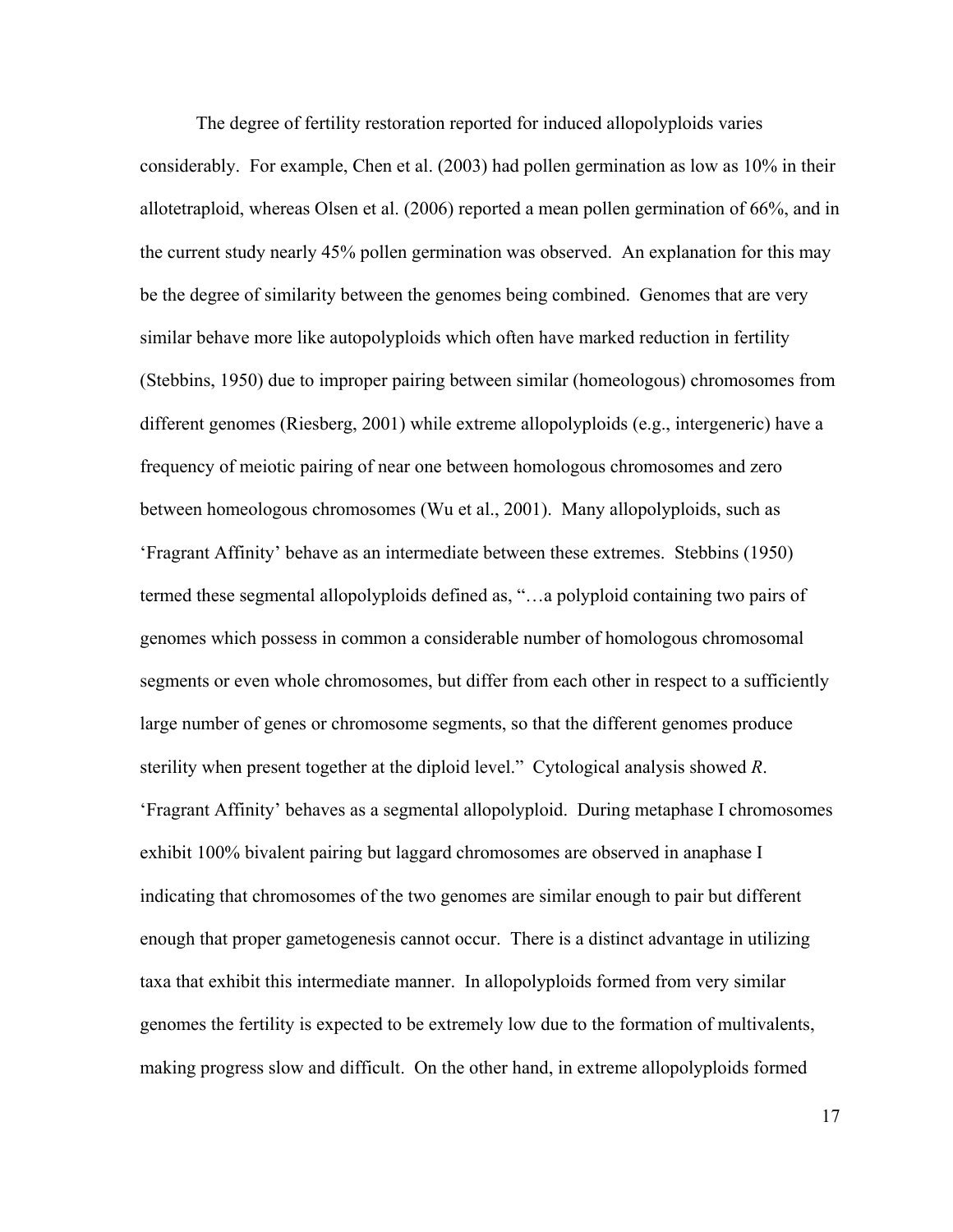from very disparate genomes although fertility is high due to strict disomic pairing which results from 100% preferential pairing between homologous chromosomes (Wu et al., 2001), recombination between the two genomes is reduced or eliminated. Intermediate or segmental allopolyploids such as 'Fragrant Affinity' allow for some crossing over between genomes while maintaining a level of fertility high enough to make it practical in a breeding program.

 There are also examples of crops where chromosome doubling is completely ineffective at restoring fertility due to a different mode of sterility. Lu and Bridgen (1997) developed allotetraploids of the hybrid *Alstroemeria aurea* x *A. caryophyllaea* which were no more fertile than the diploids. In their study they observed PMCs in the diploids and allotetraploids. They observed abnormal meiotic behavior such as no pairing, bridges and laggard chromosomes in the diploids, while the induced allotetraploids exhibited nearly normal meiotic chromosome behavior. These findings indicate that in some cases sterility is more complex than structural chromosomal differences. In light of successful restoration of fertility by chromosome doubling and the meiotic irregularities observed in 'Fragrant Affinity' it can be concluded that the mode of sterility is chromosomal, involving structural dissimilarity between parental chromosomes.

 Azaleodendrons have not been utilized in breeding programs in the past due to hybrid sterility. However, the development of a fertile allotetraploid form provides new opportunities for integrating diverse traits among subgenera of *Rhododendron*. The induced allotetraploid *R*. 'Fragrant Affinity' is both male and female fertile and may serve as a valuable parent for developing new cold-hardy, evergreen rhododendrons with broad adaptability and desirable floral fragrance. Additionally, the development of triploids through interploid crosses could reduce fruit set and promote increased annual and/or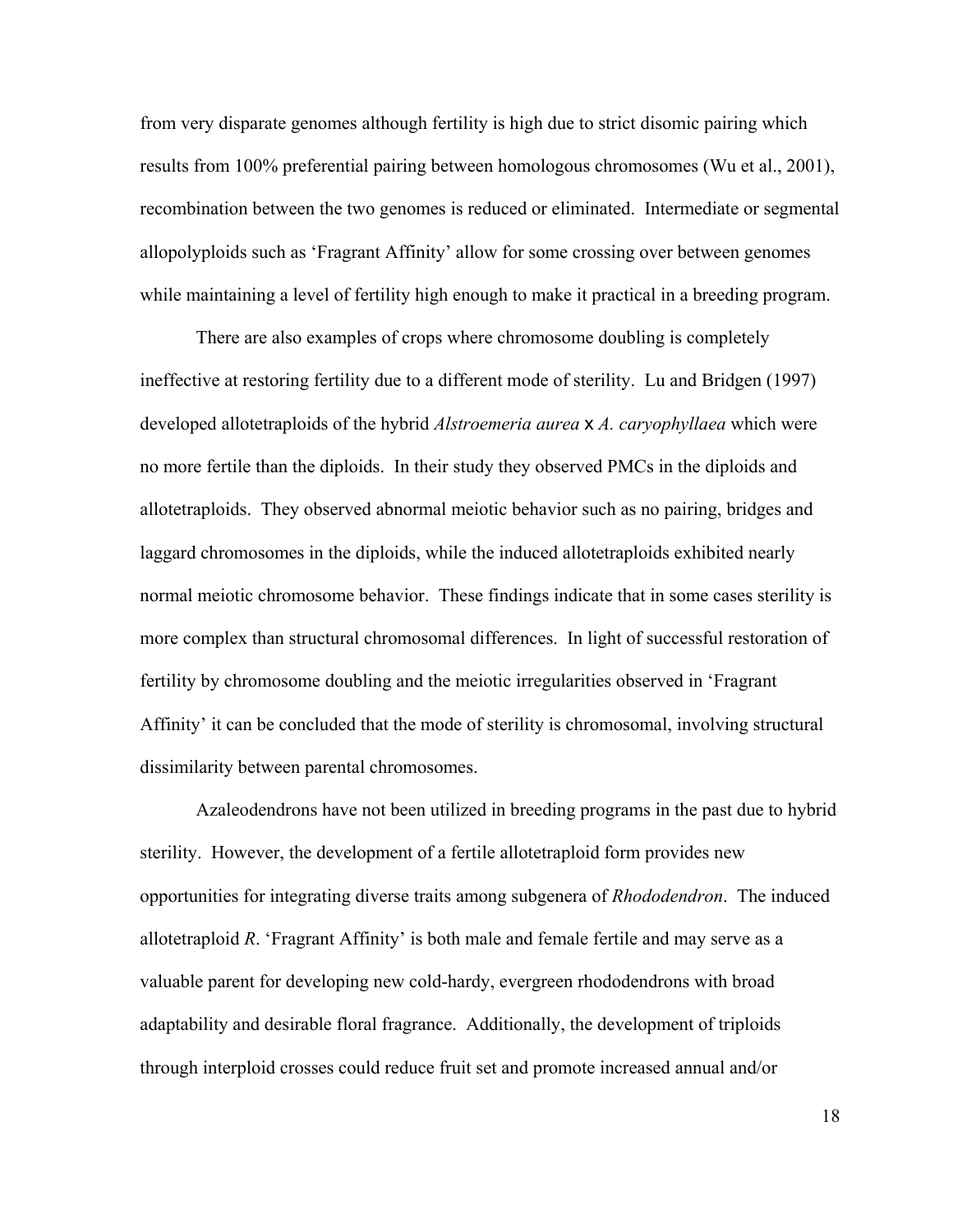remontant flowering. This approach may be valuable for restoring fertility in other wide hybrids within the genus including other sterile azaleodendrons.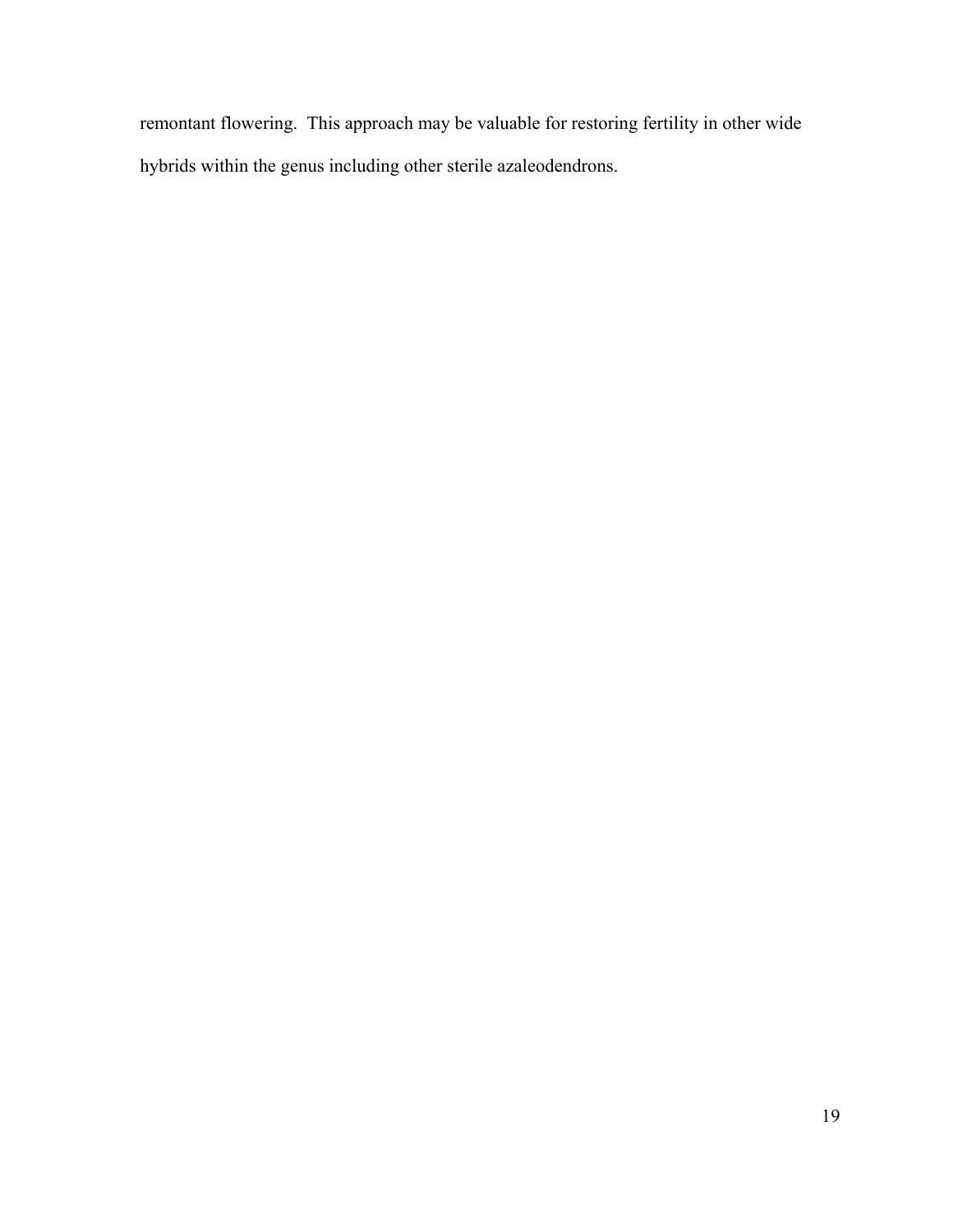#### **Literature Cited**

- Ammal, E.K.J. 1950. Polyploidy in the genus *Rhododendron*. Rhododendron year book. 5:92-98.
- Ammal, E.K.J., I.C. Enoch, and M. Bridgewater. 1950. Chromosome numbers in species of rhododendron. Rhododendron year book 5:78-91.
- Bennett, M.D. and J.B. Smith. 1976. Nuclear DNA amounts in angiosperms. Philosophical Transactions of the Royal Society of London Series B-Biological Sciences 274:227- 274.
- Chamberlain, D.F., R. Hyam, G. Argent, F. Fairweather and K.S. Walter. 1996. Genus *Rhododendron*: Its classification and synonymy. Royal Botanic Garden Edinburgh, Edinburgh, United Kingdom.
- Chen, Jin-feng, J. Staub, Ch. Qian, J. Jiang and X. Luo. 2003. Reproductive and cytogenetic characterization of interspecific hybrids derived from *Cucumis hystrix* Chakr. *x Cucumis sativus* L. Theor. Appl. Genet. 106:688-695.
- Contreras, R.N., T.G. Ranney, S.R. Milla-Lewis, and G.C. Yencho. 2006. Investigating Parentage and Hybridity of Three Azaleodendrons Using AFLP analysis. HortScience. (*in submission*).
- De Schepper, S., L. Leus, M. Mertens, E. Van Bockstaele, M. De Loose, P. Debergh, J. Heursel. 2001. Flow cytometric analysis of ploidy in *Rhododendron* (subgenus *Tsutsusi*). HortScience 36(1):125-127.
- Doležel, J., J. Greilhubers, S. Lucretti, A. Meister, M.A. Lysak, L. Nardi, and R. Obermayers. 1998. Plant genome size by flow cytometry: Inter-laboratory comparison. Ann. of Bot. 82(Supplement A):17-26.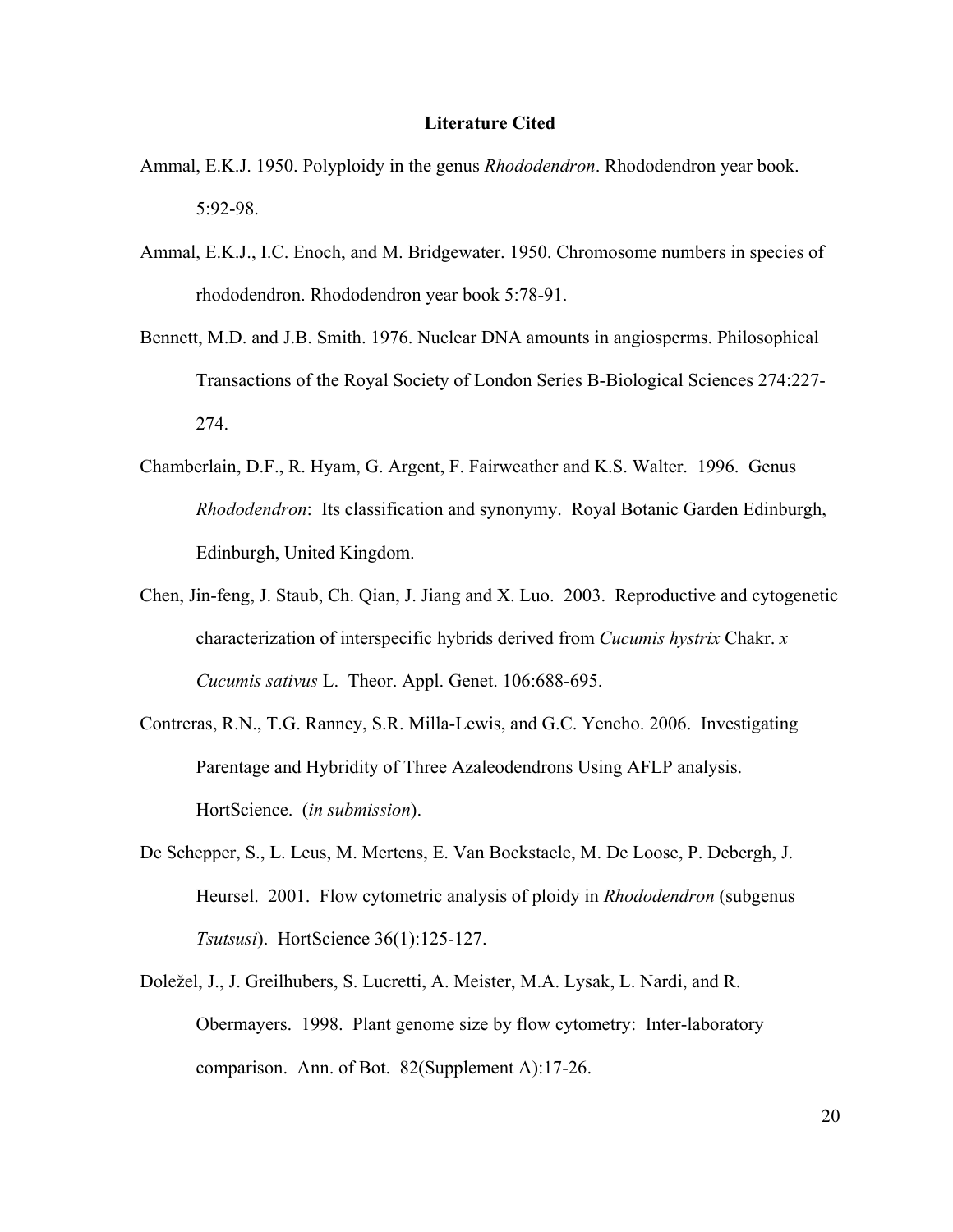- Eiselein, J.E. 1994. A study of chromosome yields and growth responses in colchicine treated rhododendrons. J. Am. Rhododendron Soc. 48:205-209.
- Galbraith, D.W., K.R. Harkins, J.M. Maddox, N.M. Ayres, D.P. Sharma and E. Firoozabady. 1983. Rapid flow cytometric analysis of the cell cycle in intact plant tissues. Science 220:1049-1051.
- Griesbach, R.J. 1990. A fertile tetraploid *Anigozanthos* hybrid produced by in vitro colchicine treatment. HortScience 25(7):802-803.
- Hadley, H.H. and S.J. Openshaw. 1980. Interspecific and intergeneric hybridization, p. 133- 159. In: W.R. Fehr and H.H. Hadley (eds.). Hybridization of crop plants. Amer. Soc. of Crop Sci., Madison, Wis.
- Hillier Nurseries. 2002. The Hillier manual of trees and shrubs.  $6<sup>th</sup>$  ed. David and Charles, Melksham, United Kingdom.
- Jahier, J. 1996. Techniques of plant cytogenetics.  $1<sup>st</sup>$  ed. Science, Lebanon, N.H.
- Kearns, C.A. and D.W. Inouye. 1993. Techniques for pollination biologists.  $1<sup>st</sup>$  ed. University Press of Colorado, Niwot, Colo.
- Kehr, A.E. 1996a. Polyploids in rhododendron breeding. Qrtly. Bul. Amer. Rhod. Soc. 50(4):215-217.
- Kehr, A.E. 1996b. Woody plant polyploidy. Amer. Nurseryman. 183(3):38-47.
- Knight, Jr., R.J. 1991. Development of tetraploid hybrid passion fruit clones with potential for the north temperate zone. HortScience 26(12):1541-1543.
- Lu, Chungsheng and M. P. Bridgen. 1997. Chromosome doubling and fertility study of *Alstroemeria aurea* x *A. caryophyllaea*. Euphytica. 94:75-81.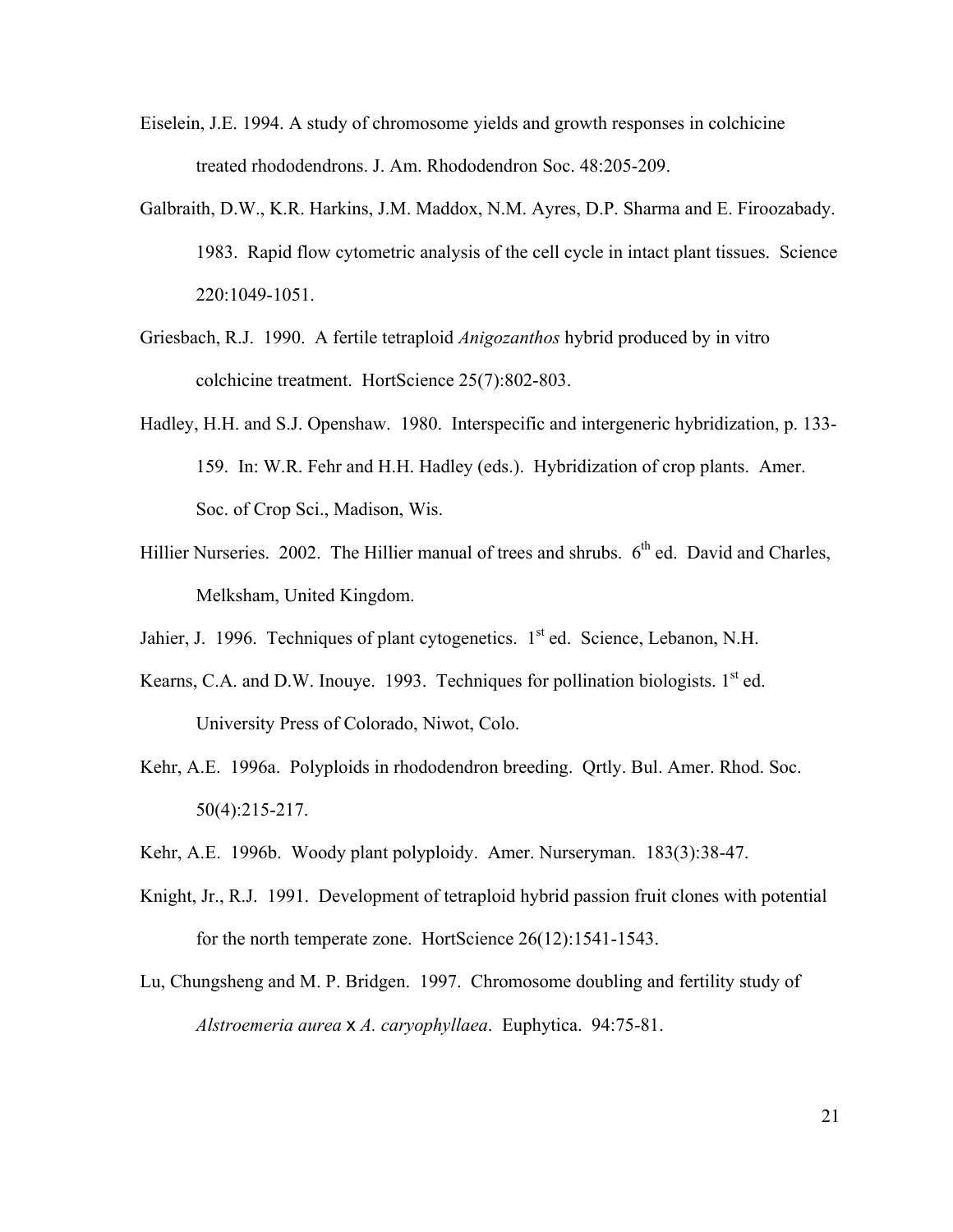- Olsen, R.T., 2006. Utilizing polyploidy for developing improved nursery crops: restoring fertility in wide hybrids, limiting fertility of invasive species, embryo culture of triploids, pest resistance, and inheritance of ornamental traits. N.C. State Univ., Raleigh, Ph.D. Diss.
- Pryor, R.L. and L.C. Frazier. 1968. Colchicine-induced tetraploid azaleas. HortScience 3:283-286.
- Riesberg, L.H. 2001. Polyploid evolution: Keeping the peace at genomic reunions. Current Biology 11:R925-R928.
- Sharma, A.K. and A. Sharma. 1980. Chromosome techniques: Theory and practice.  $3<sup>rd</sup>$  ed. Butterworth, Boston.
- Stebbins, Jr., G.L. 1950. Variation and evolution in plants. Columbia University Press, New York.
- Tolstead, W.L. and J.F. Glencoe, J.F. 1991. Winter-hardy tetraploids of *Rhododendron carolinianum* and *Rhododendron racemosum*, and their tetraploid hybrids. J. Am. Rhododendron Soc. 45:83-84.
- Väinölä, A. 2000. Polyploidization and early screening of *Rhododendron* hybrids. Euphytica 112:239-244.
- van Tuyl, J.M., B. Meijer and M.P. van Diën. 1992. The use of oryzalin as an alternative for colchicine in in-vitro chromosome doubling of *Lilium* and *Nerine*. Acta Horticulturae 325:625-629.
- van Tuyl, J.M., and M.J. De Jeu. 1997. Methods for overcoming interspecific crossing barriers, p. 273-292. IN: V.K. Sawhney and K.R. Shivanna (eds.). Pollen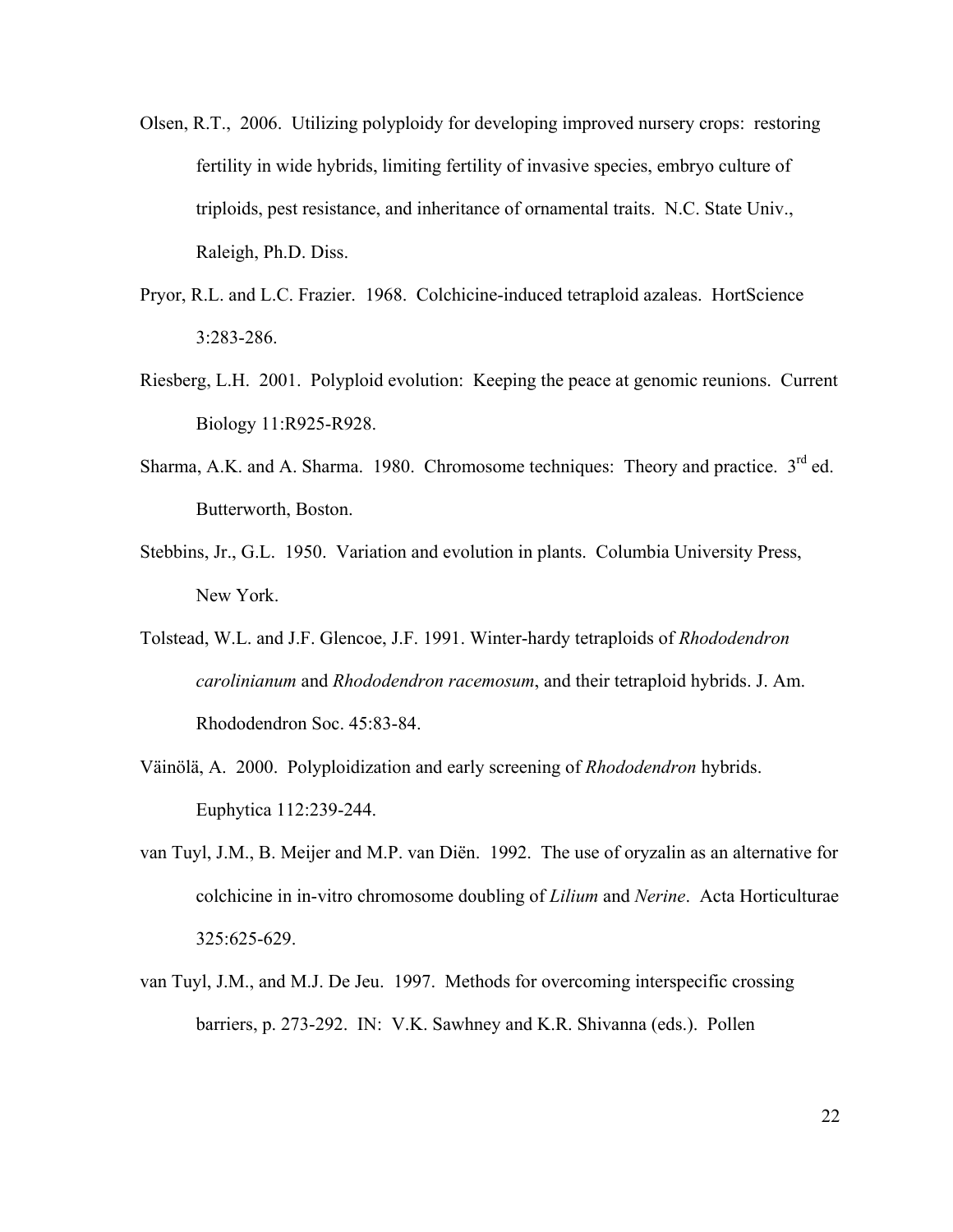biotechnology for crop production and improvement. Cambridge University Press, New York.

- Wu, R., M. Gallo-Meagher, R.C. Littell and Zhao-Bang Zeng. 2001. A general polyploid model for analyzing gene segregation in outcrossing tetraploid species. Genetics 159:869-882.
- Zadoo, S.N., R.P. Roy and T.N. Khoshoo. 1975. Cytogenetics of cultivated bougainvilleas. V. Induced tetraploidy and restoration of fertility in sterile cultivars. Euphytica (Hist. Archives) 24(2):517-524.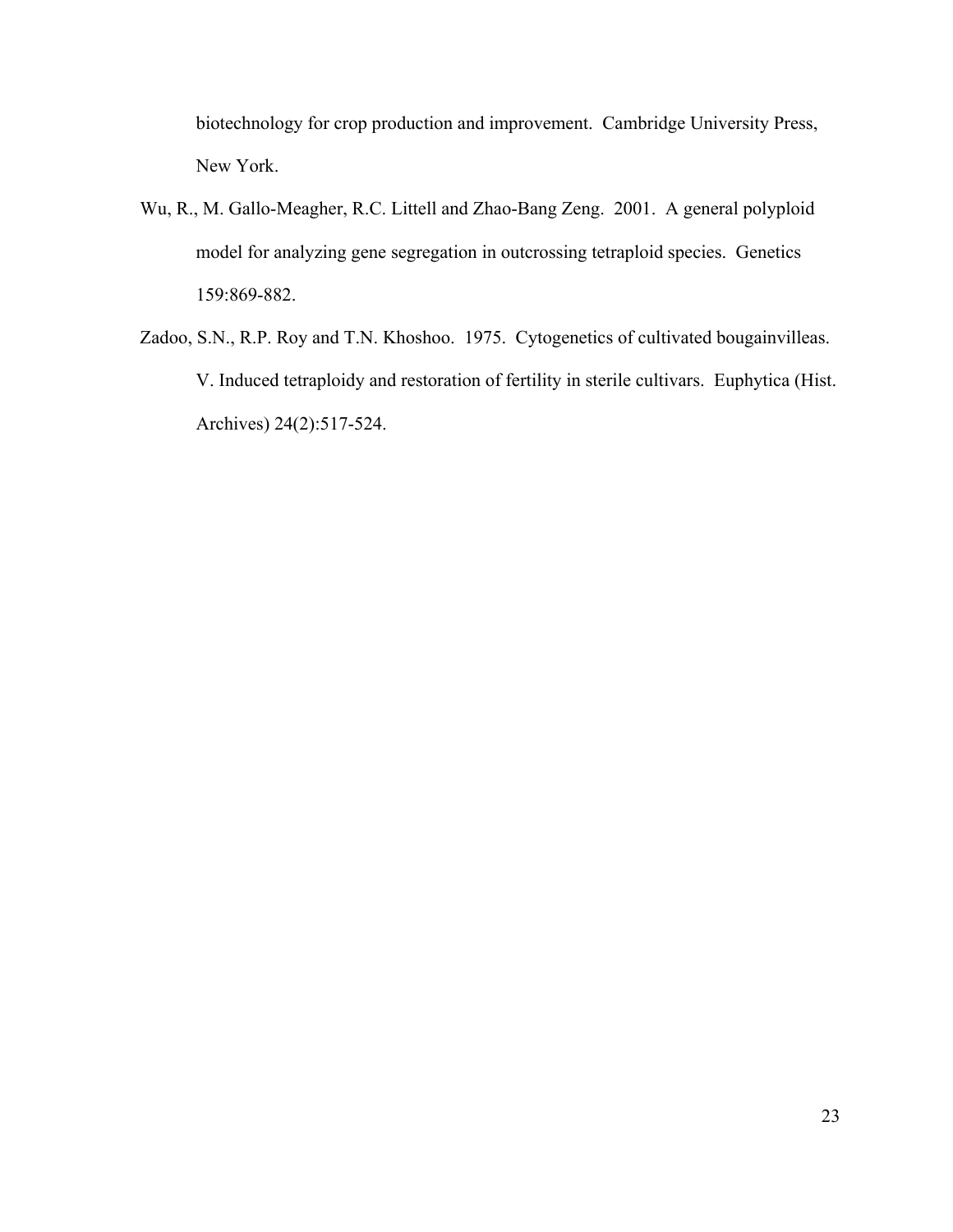Table 1. Pollen staining and germination of diploid (2*x*) and allotetraploid (4*x*)

| Ploidy | $n^{\mathcal{L}}$ | Staining $\%$                        | Germination %    |
|--------|-------------------|--------------------------------------|------------------|
| 2x     |                   | $3.7 \pm 2.0^{\circ}$ a <sup>x</sup> | 0a               |
| 4x     | 3                 | $67.6 \pm 19.9 b$                    | $44.9 \pm 5.5 b$ |

*Rhododendron* 'Fragrant Affinity'.

 $z_n$  = number of replications (plants); each replication consisted of 5 sub-samples of  $\geq 100$ pollen tetrads observed.

<sup>y</sup>Data are presented as mean  $\pm$  one standard error of the mean.

x Means within columns followed by different letters are significantly different based on a

LSD, *P*≤0.01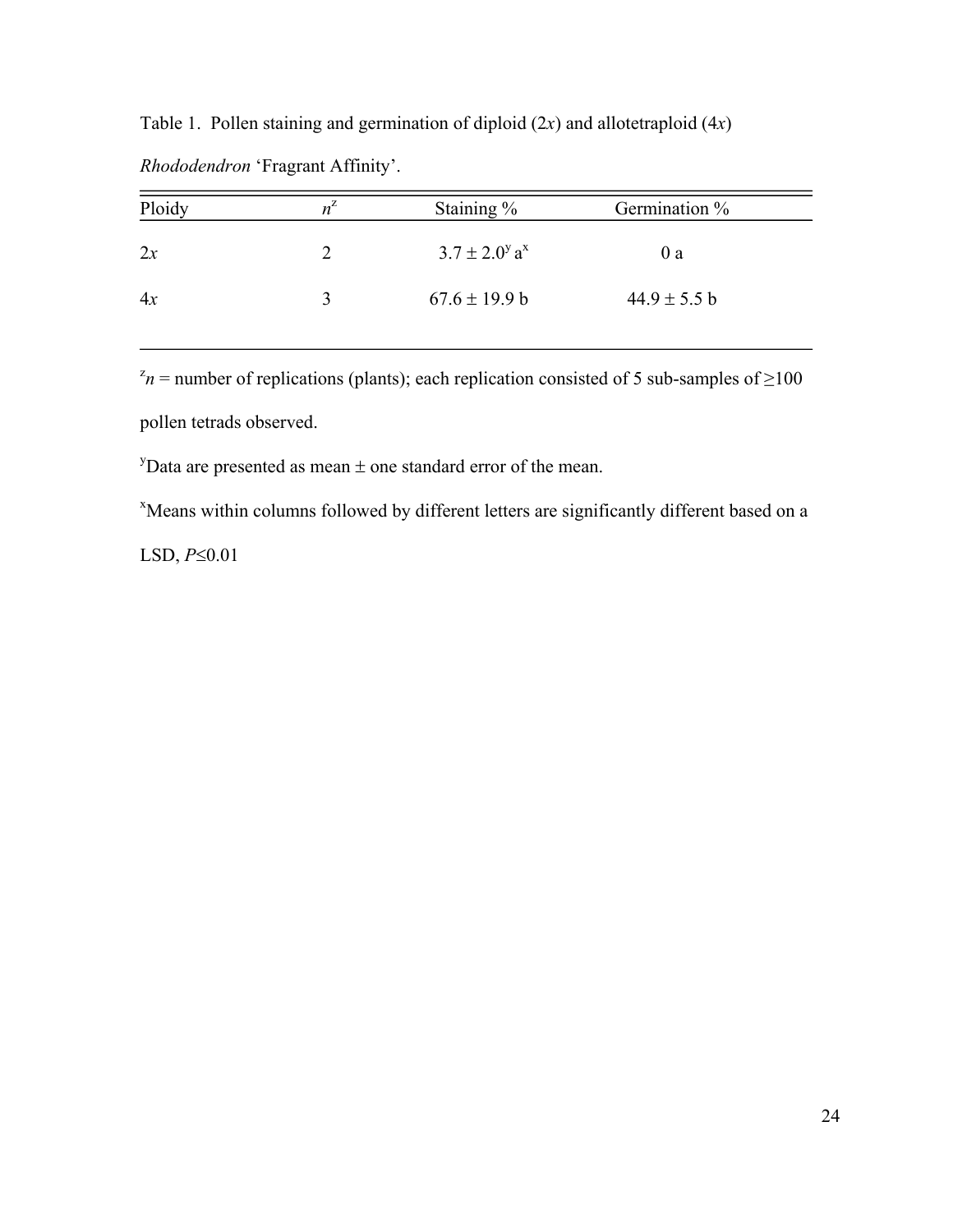| Female        | Male           | $n^z$          | No. flowers<br>pollinated | Average<br>seed set <sup>y</sup> | Germination<br>$(\%)$ |
|---------------|----------------|----------------|---------------------------|----------------------------------|-----------------------|
| $2x R$ . 'FA' | $2x R$ . 'FA'  | 3              | 292                       | $0.0a^x$                         |                       |
| $2x R$ . 'FA' | $4x R$ . 'FA'  | 3              | 403                       | 0.0a                             |                       |
| $2x R$ . 'FA' | R. catawbiense | 2              | 441                       | 0.0a                             |                       |
| $4x R$ . 'FA' | R. catawhiense | $\overline{4}$ | 436                       | 0.1a                             | 25.0a                 |
| $4x R$ . 'FA' | $4x R$ . $FA$  | 5              | 409                       | 2.0 <sub>b</sub>                 | 12.3a                 |

Table 2. Fertility and interploid crossability of diploid (2*x*) and allotetraploid (4*x*) *Rhododendron* 'Fragrant Affinity' ('FA').

<sup>2</sup>Number of replications (plants).

<sup>y</sup>Average number of seed set per pollinated flower.

x Means within columns followed by different letters are significantly different based on a

LSD, *P*≤0.05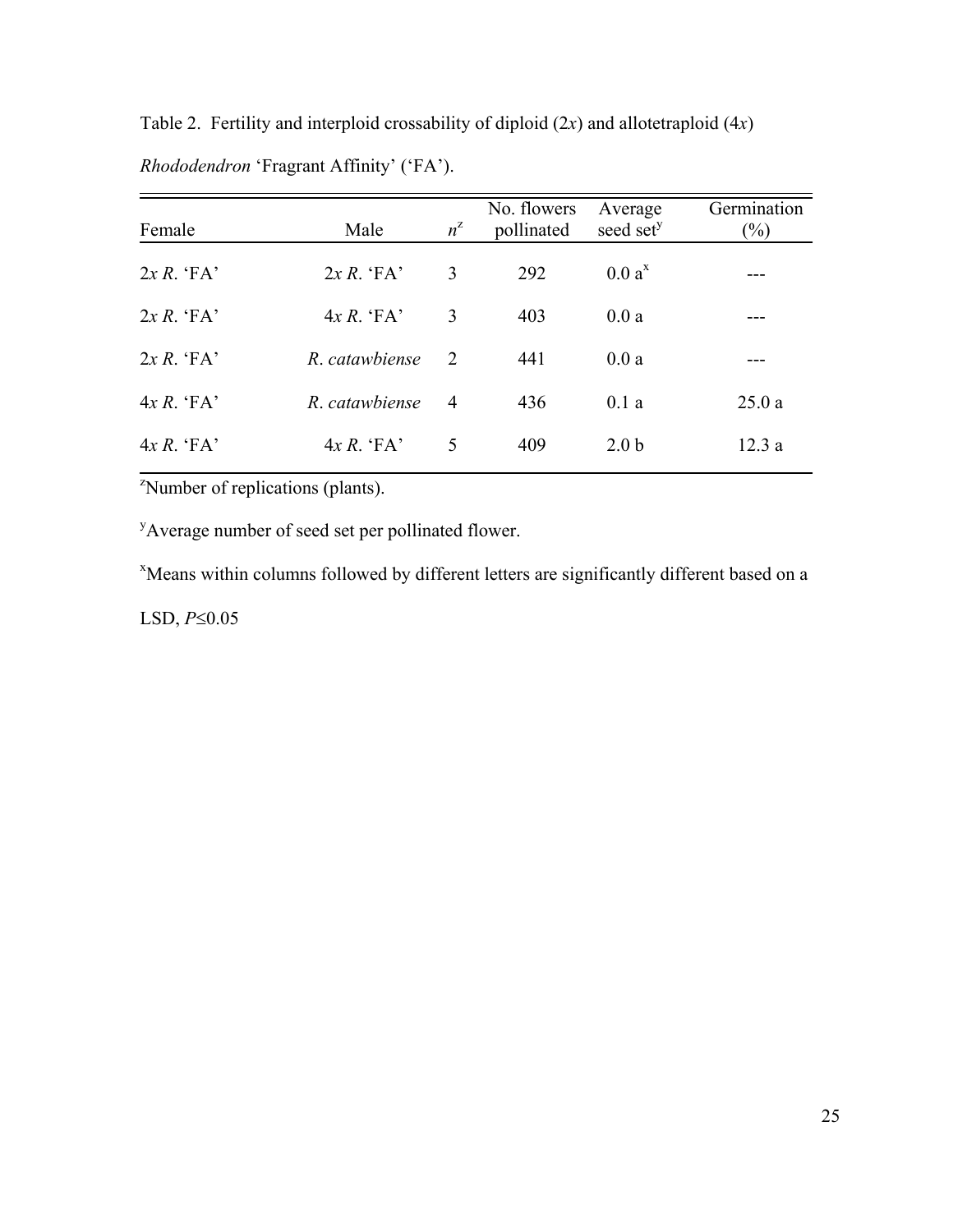

Fig. 1. Determination of ploidy level and DNA content of diploid (2*x*) and allotetraploid (4*x*) *R*. 'Fragrant Affinity' using flow cytometry with *Pisum sativum* 'Ctirad' used as an internal standard of known genome size (9.09 pg). Mean relative fluorescence was 55.42, 109.96, and 313.35 for the diploid, allotetraploid, and internal standard, respectively*.* Sample DNA contents were calculated using the formula: 9.09 pg \* (mean fluorescence of sample/mean fluorescence of standard).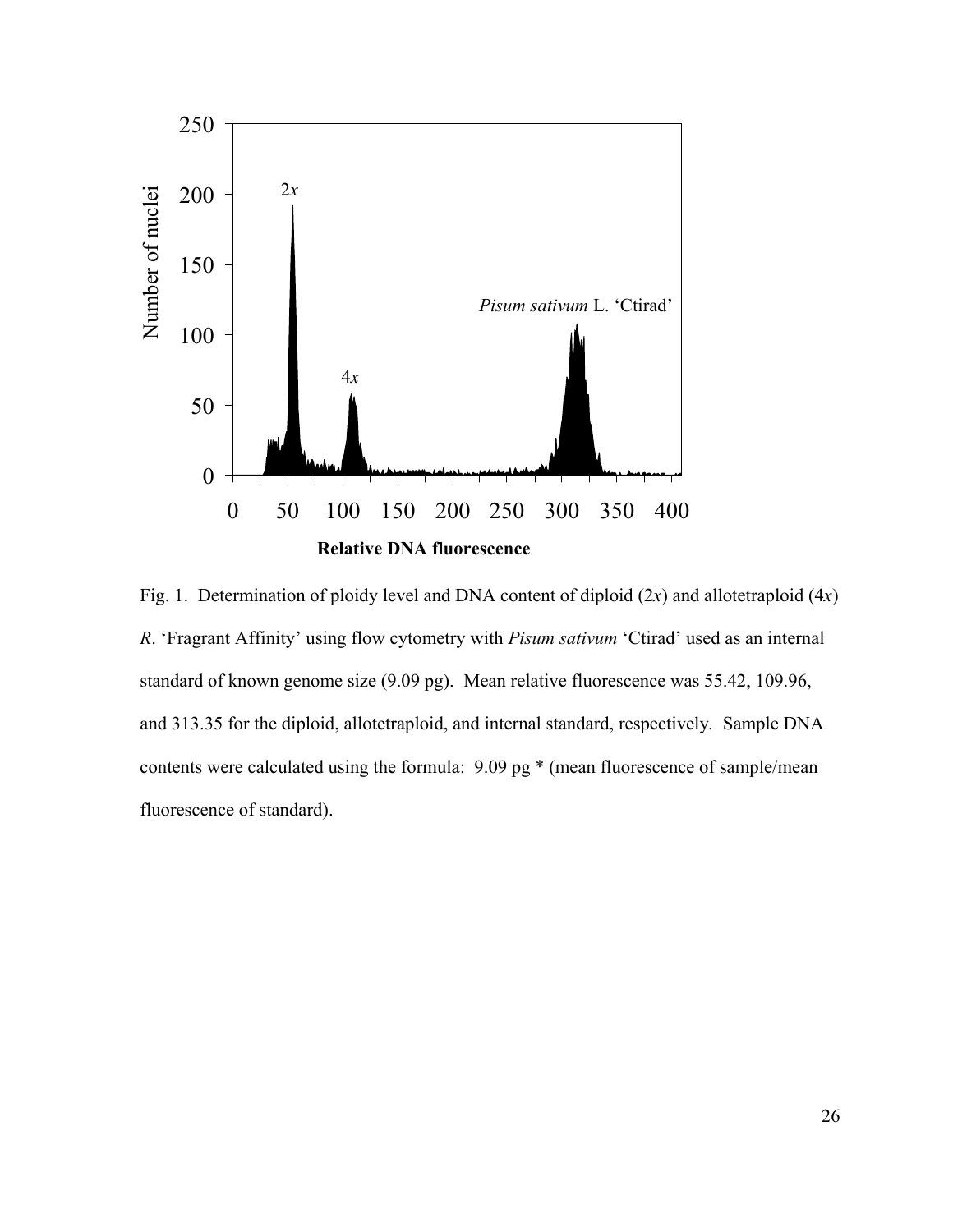![](_page_38_Figure_0.jpeg)

 Fig. 2. Micrographs of meiotic cells from diploid (2*n* = 2*x* = 26) *Rhododendron* 'Fragrant Affinity'. Diploid cells in metaphase I (MI) (A–B) and anaphase I (AI) (C). Arrows indicate bridges (A–B) and laggards (C).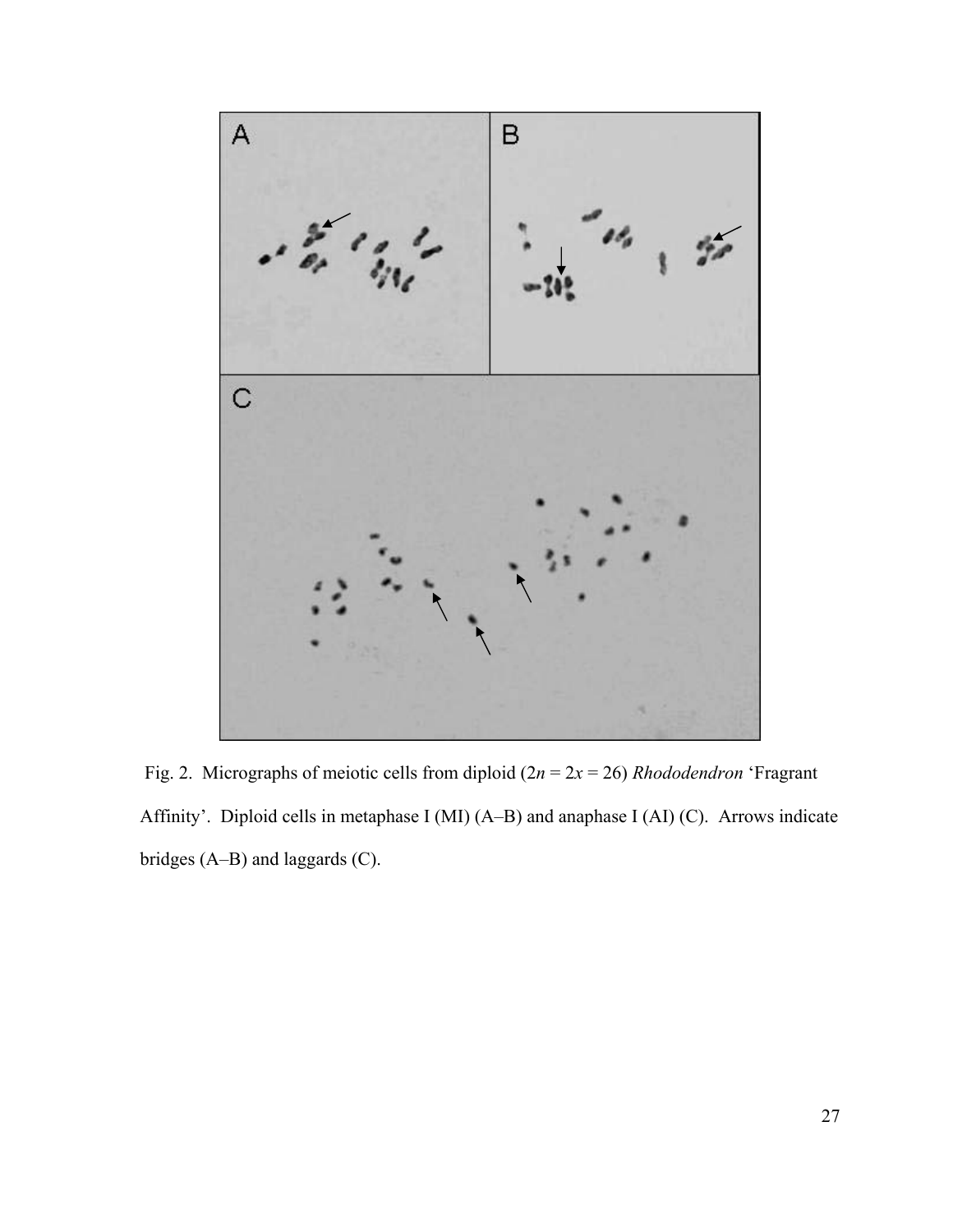Chapter 2

Investigating Parentage and Hybridity of Three

Azaleodendrons Using AFLP Analysis

(In the format appropriate for submission to HortScience)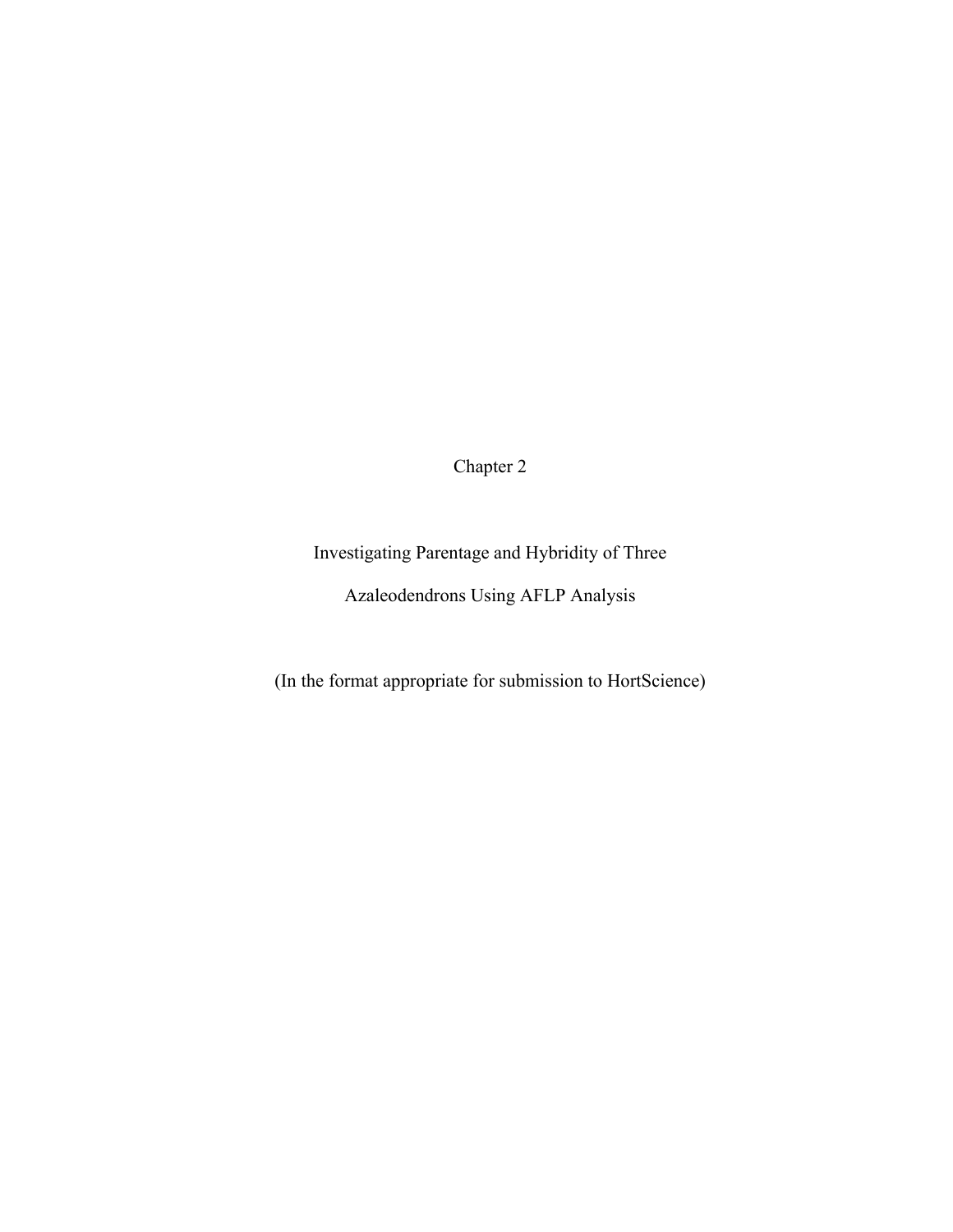Investigating Parentage and Hybridity of Three Azaleodendrons Using AFLP Analysis

Ryan N. Contreras<sup>1</sup> and Thomas G. Ranney<sup>2</sup>

*Department of Horticultural Science, Mountain Horticultural Crops Research and Extension Center, North Carolina State University, Fletcher, NC 28732-9244* 

Susana R. Milla-Lewis<sup>3</sup>

*Department of Crop Science, North Carolina State University, Raleigh, NC 27695-7629*

G. Craig Yencho $<sup>4</sup>$ </sup>

*Department of Horticultural Science, North Carolina State University, Raleigh, NC 27695- 7609*

This research was funded, in part, by the American Rhododendron Society (ARS), Niagara Falls, NY, 14304, the North Carolina Association of Nurserymen, Inc., Raleigh, NC, 27607- 4939, and the North Carolina Agricultural Research Service (NCARS), Raleigh, NC, 27695- 7643. The authors wish to thank Dr. Shyamalrau Tallury and the NCSU College of Agriculture and Life Sciences (CALS) Molecular Marker Facility for use of their respective facilities. We also thank Dr. Paul Fantz for his assistance with the morphological analysis and Harold Greer for cuttings provided for use in this study. From a thesis submitted by Ryan N. Contreras as partial fulfillment of the requirements for the M.S. degree.

<sup>1</sup>Graduate Research Assistant. Email: ryan\_contreras@ncsu.edu.

<sup>2</sup>Professor and corresponding author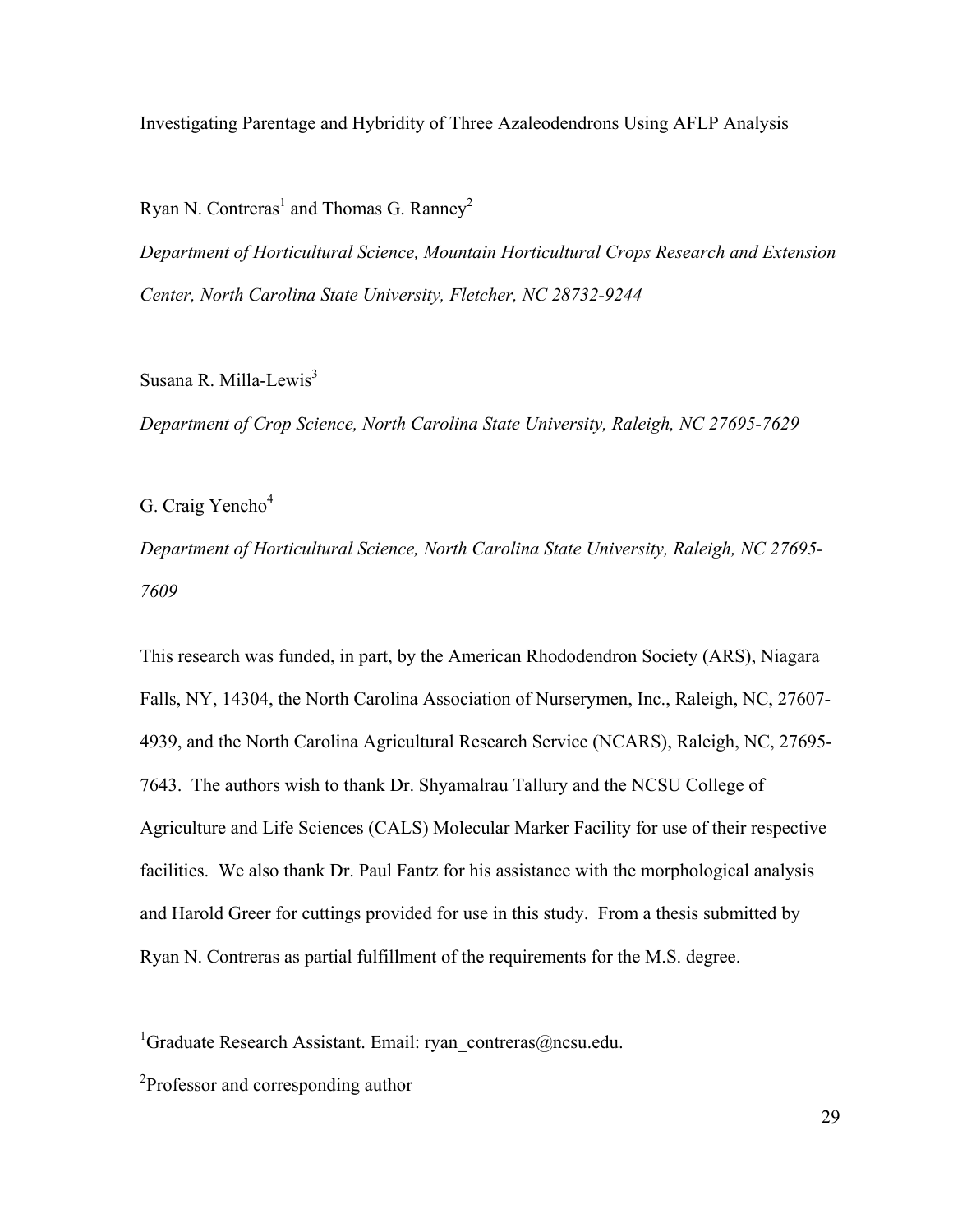Senior Researcher

Associate Professor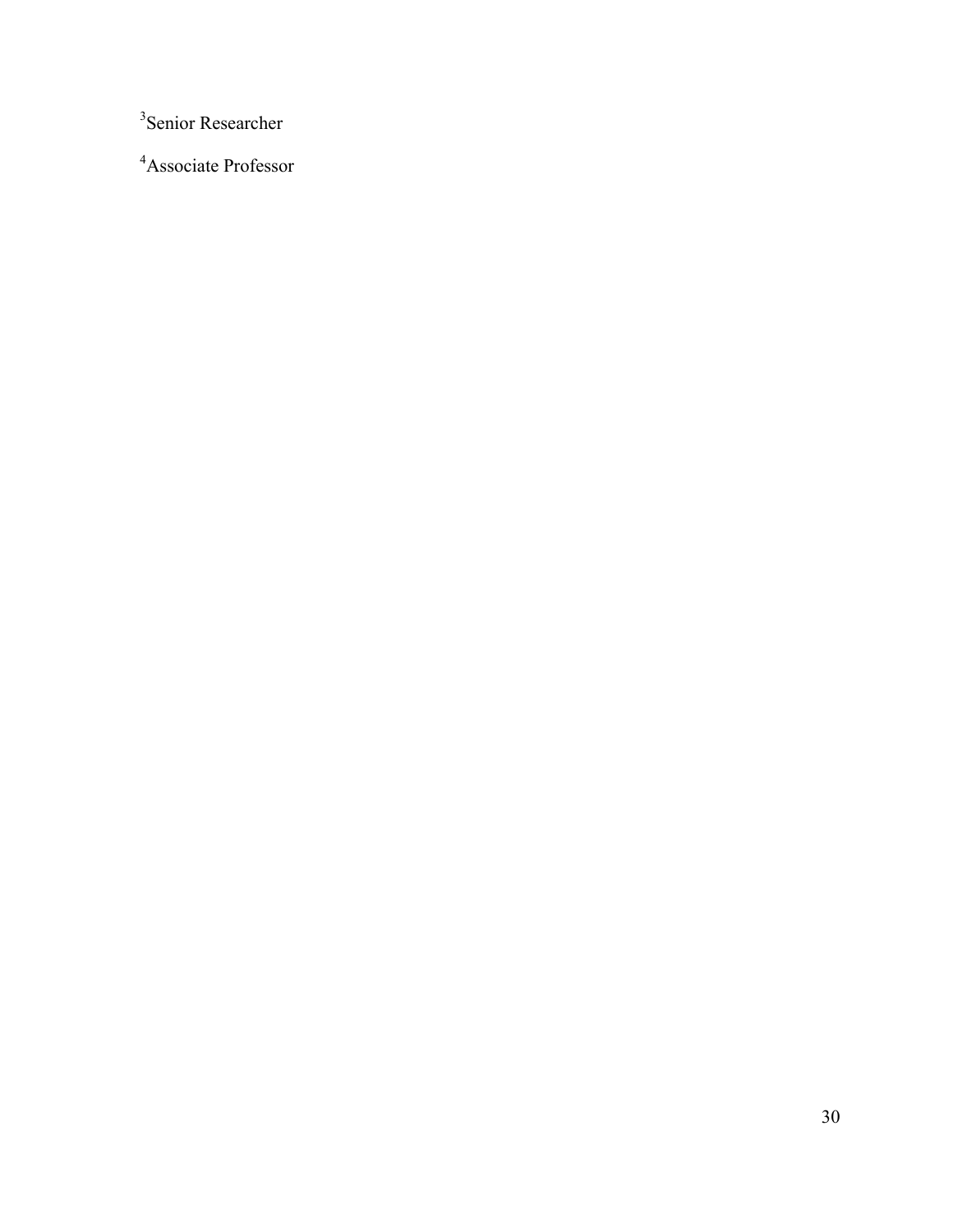Subject Category: Breeding, Cultivars, Rootstocks, and Germplasm Resources

Investigating Parentage and Hybridity of Three Azaleodendrons Using AFLP Analysis

*Additional index words.* azalea, rhododendron, AFLP, 'Fragrans', 'Fragrans Affinity', 'Fragrant Affinity', plant breeding

*Abstract*. Morphological analysis has historically been used to determine parentage of unknown hybrids. This can be difficult when the potential parents have very similar morphology as in the case of the three azaleodendron cultivars *R*. 'Fragrans', 'Fragrans Affinity', and 'Fragrant Affinity', which are purported hybrids of *R. catawbiense* Michx. or *R. ponticum* L. and *R. viscosum* (L.) Torr. Morphological and AFLP analyses were conducted to determine if the cultivars are synonyms or distinct clones and to elucidate the parental species. The three cultivars, suspected to be hybrids between taxa in subgenera *Hymenanthes* (Blume) K.Koch (evergreen rhododendrons) and *Pentanthera* (G.Don) Pojarkova (deciduous azaleas), and related taxa from each subgenus were evaluated using 31 primer combinations. Morphological comparison suggested that *R. ponticum* is the evergreen rhododendron parent of *R*. 'Fragrant Affinity' based on intermediate petiole and leaf blade lengths and floral characteristics. Genetic similarity calculated using Jaccard's coefficient was highest between the hybrids and *R. ponticum* among the evergreen rhododendrons and *R. viscosum* among the deciduous azaleas, respectively. Genetic similarities among the three azaleodendrons indicated that they are distinct cultivars and not synonyms but likely share the same parental species. A dendrogram generated using the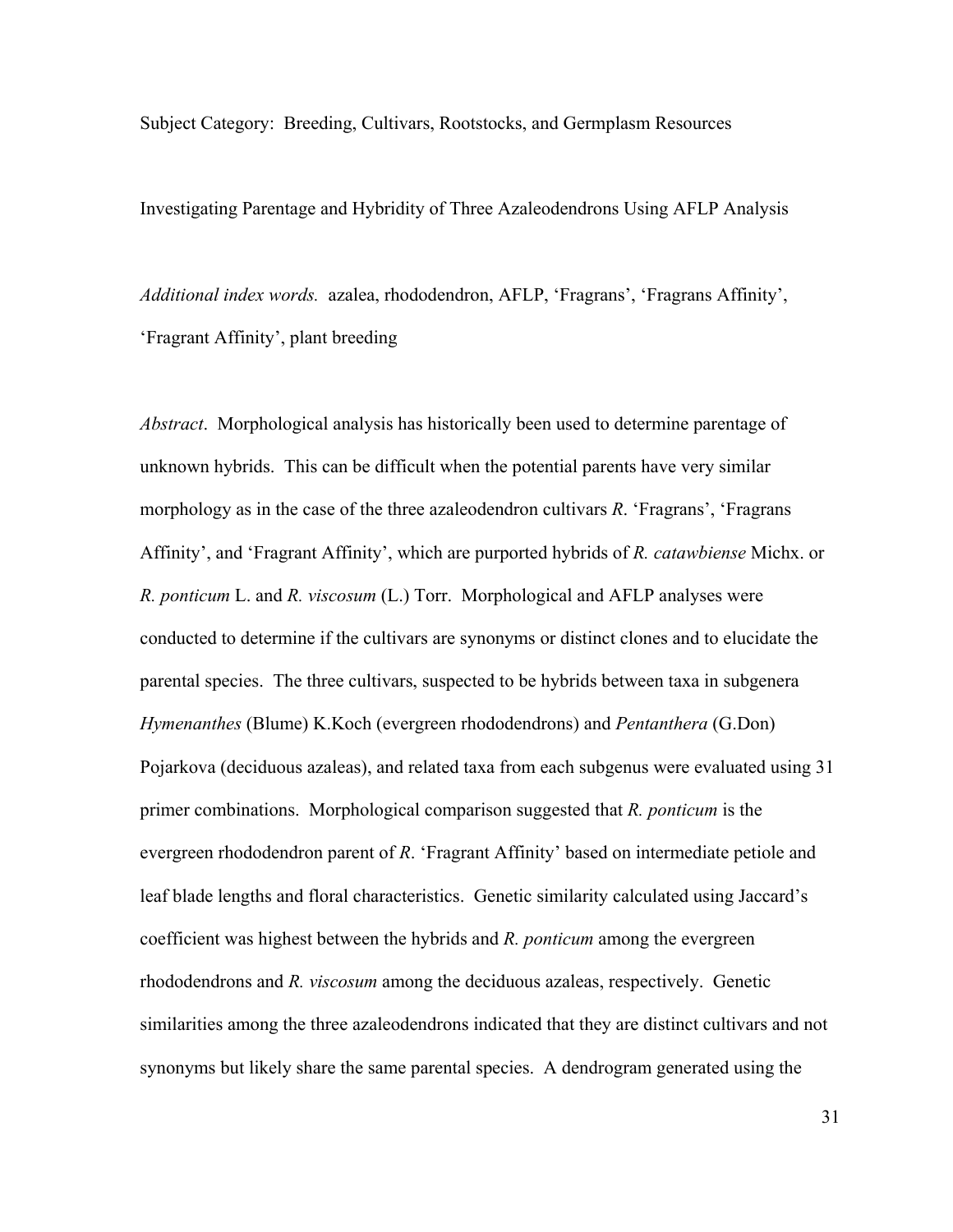genetic similarity matrix grouped taxa into generally accepted taxonomic groups. The hybrids were intermediate between the evergreen rhododendrons and deciduous azaleas but nested with subgenus *Hymenanthes* and R. ponticum in particular, suggesting it is the evergreen rhododendron parent. Additionally, a plot of the first three principle components also showed *R. ponticum* to be grouped more closely with the hybrids. Furthermore, there were 18 fragments unique to *R. ponticum* and the hybrids. However, no unique bands were found that were shared exclusively among the hybrids and the purported deciduous azalea parent, *R. visosum*, leading to the hypothesis that the original azalea parent may have been a hybrid.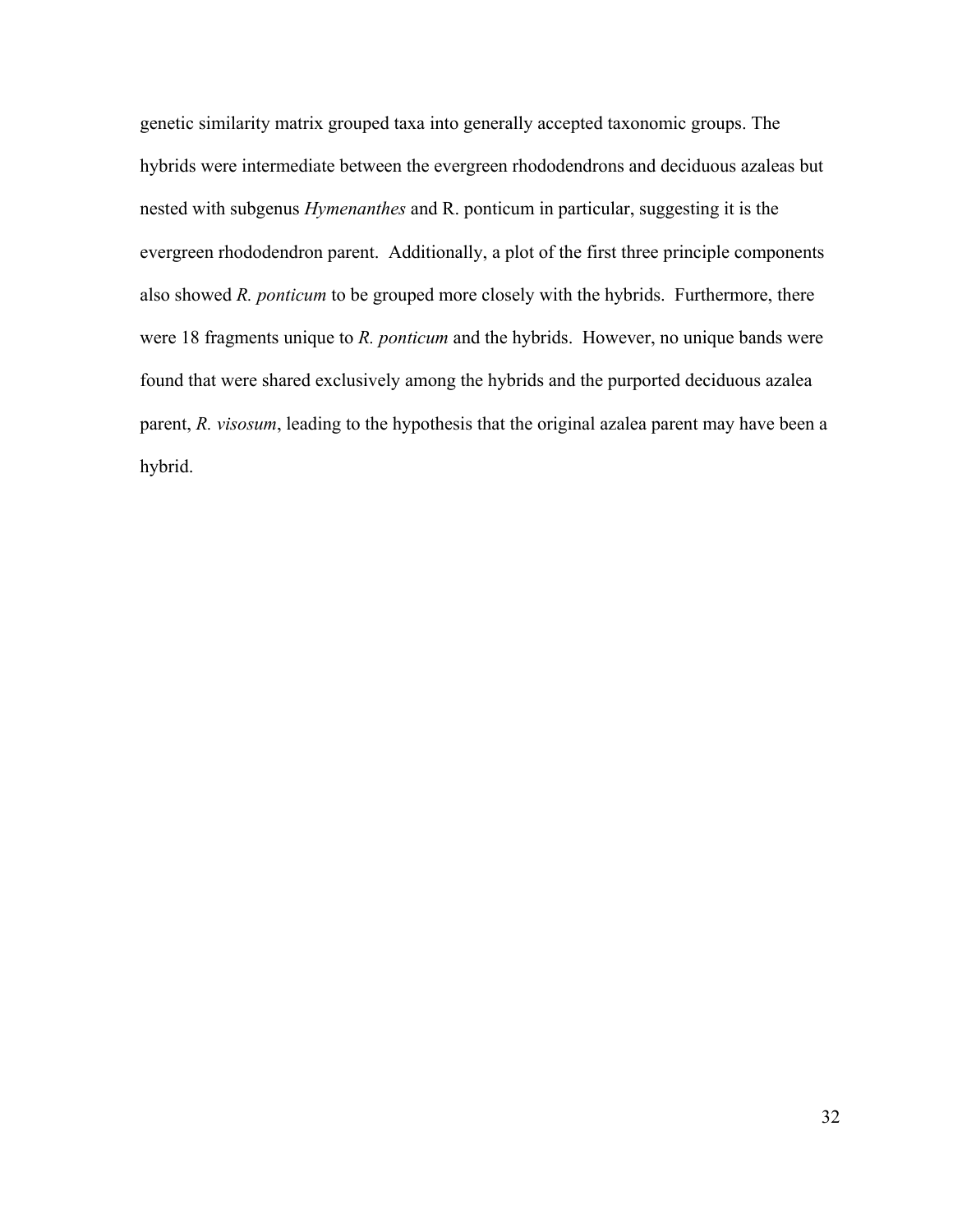The genus *Rhododendron* L. is extremely diverse with 8 subgenera and over 1,000 species (Chamberlain et al., 1996). This diversity, combined with broad crossability, has led to the development of over 28,000 cultivars registered with The Royal Horticulture Society (RHS) including 14,298 rhododendrons, 12,989 azaleas, and 108 azaleodendrons (inter subgeneric hybrids between azaleas and rhododendrons) (Leslie, 2002).

There are three azaleodendrons that exist in the trade with similar names: *R.* 'Fragrant Affinity', 'Fragrans Affinity', and 'Fragrans'. The history of *R.* 'Fragrant Affinity' is vague. We received a plant in 2000 from the late Dr. A. Kehr who indicated it was a hybrid between *R. viscosum* and *R. catawbiense*. The name 'Fragrant Affinity' is not registered with RHS or the American Rhododendron Society (ARS) and the ultimate origin of this material is unknown. Although *R*. 'Fragrant Affinity' is sterile, an allotetraploid form of *R*. 'Fragrant Affinity', named *R*. 'Fragrant Affinity Tetra', was developed and exhibits restored fertility (Contreras et al., 2006). *Rhododendron* 'Fragrans Affinity' was found in a group of deciduous azalea seedlings at Greer Gardens, Eugene, Ore., in the 1950's. Harold Greer (pers. comm.) speculated that it may be a hybrid of *R. ponticum* L. and *R. viscosum* L. (Torrey) or *R. catawbiense* Michx. and *R*. *viscosum*. The plant was named 'Fragrans Affinity' due to its similarity to *R.* 'Fragrans'. *Rhododendron* 'Fragrans' is another purported hybrid of *R. catawbiense* and *R. viscosum* that was introduced by Paxton, of Chandler & Sons, Nursery, London, in 1843. *R*. 'Fragrans' is described as, "A sweet-scented azaleodendron, fast-growing and compact with trusses of small flowers, pale mauve with centers lighter to white," (Salley and Greer, 1986).

 The suspected parents of these azaleodendrons are taxonomically distinct and classified in separate subgenera. *R. catawbiense* and *R. ponticum* are in the subgenus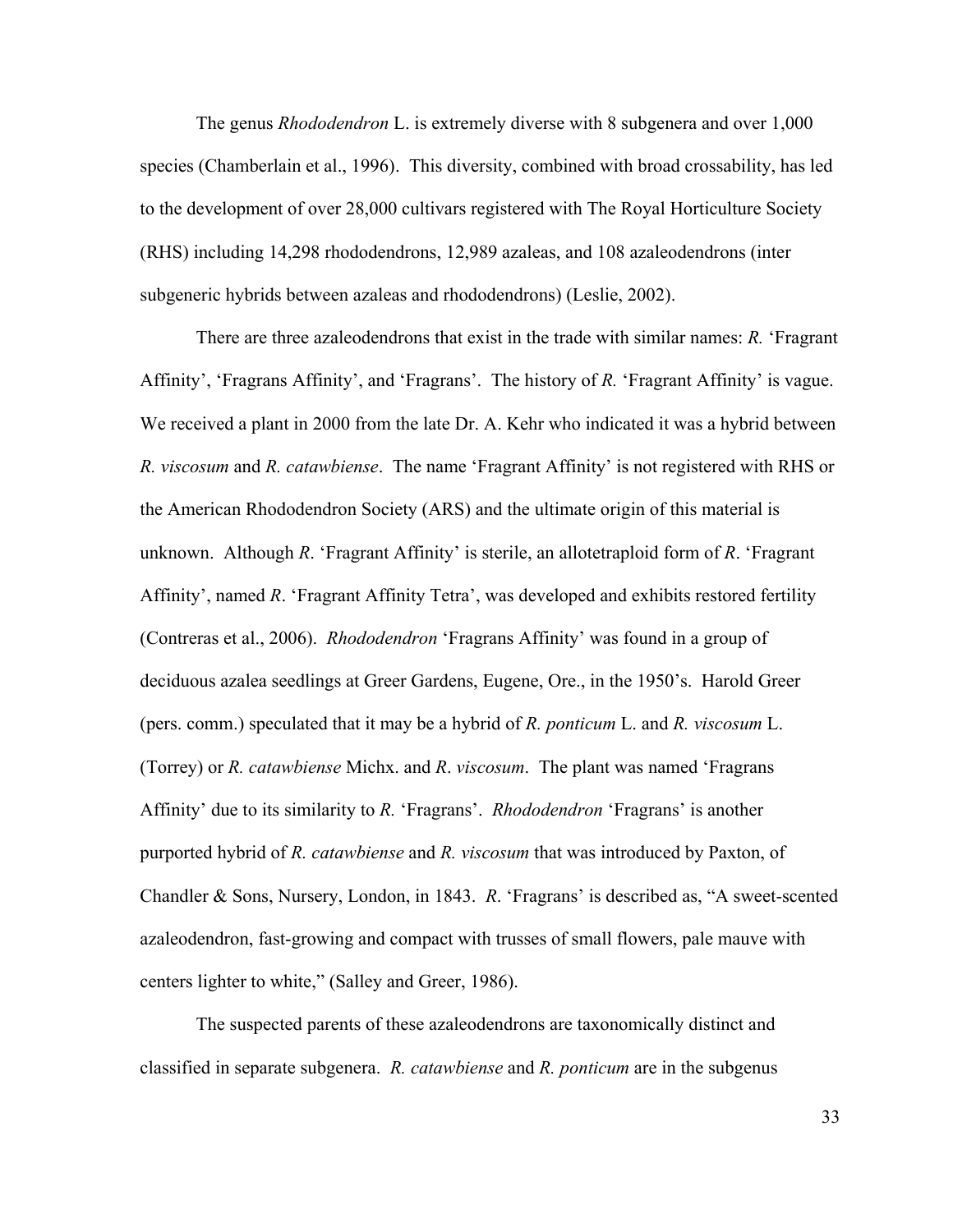*Hymenanthes* (Blume) K.Koch, section *Ponticum* G.Don, subsection *Pontica* Sleumer. This subsection contains evergreen species from North America, Europe, and Asia, including *R. hyperythrum* L. and *R. maximum* L. *Rhododendron viscosum* is in the subgenus *Pentanthera* (G.Don) Pojarkova, section *Pentanthera* G.Don. This section contains other fragrant, deciduous species from North America including *R. arborescens* (Pursh) Torrey*, R. atlanticum* (Ashe) Rehd., *R. canescens* (Michx.) Sweet, and *R. periclymenoides* (Michx.) Shinners (Chamberlain el al., 1996).

 Since these azaleodendrons were not the result of controlled pollinations, their parentage is difficult to determine. Furthermore, use of traditional morphological comparison to clarify parentage is complicated due to the number of species that could potentially be involved and the similarity of traits among species within each subgenus. Molecular techniques can be used to precisely assess genetic relationships among plants. Amplified fragment length polymorphism (AFLP) technique (Zabeau and Vos, 1993; Vos et al., 1995) can distinguish between species as well as cultivars of the same species (DeHaan et al., 2003; Mellsih et al., 2002; Paul et al., 1997; Perera et al., 1998; Zhang et al., 2000). Due to the use of restriction fragment analysis, AFLPs have the advantage of being highly reproducible in comparison to random amplified polymorphic DNA (RAPD) markers. Milla et al. (2005) reported reproducibility of markers used in a study of *Arachis* L. ranged from 96 to 100%. AFLP analysis also has very high resolution, requires no prior knowledge of the genome(s) being studied (Vos et al., 1995), and has the capacity to simultaneously screen for many DNA regions distributed throughout the genome producing hundreds of genetic markers (Mueller and Wolfenbarger, 1999). AFLPs have been used to confirm hybridity in a number of plants. The AFLP technique was used by Teo et al. (2002) to confirm the hybrid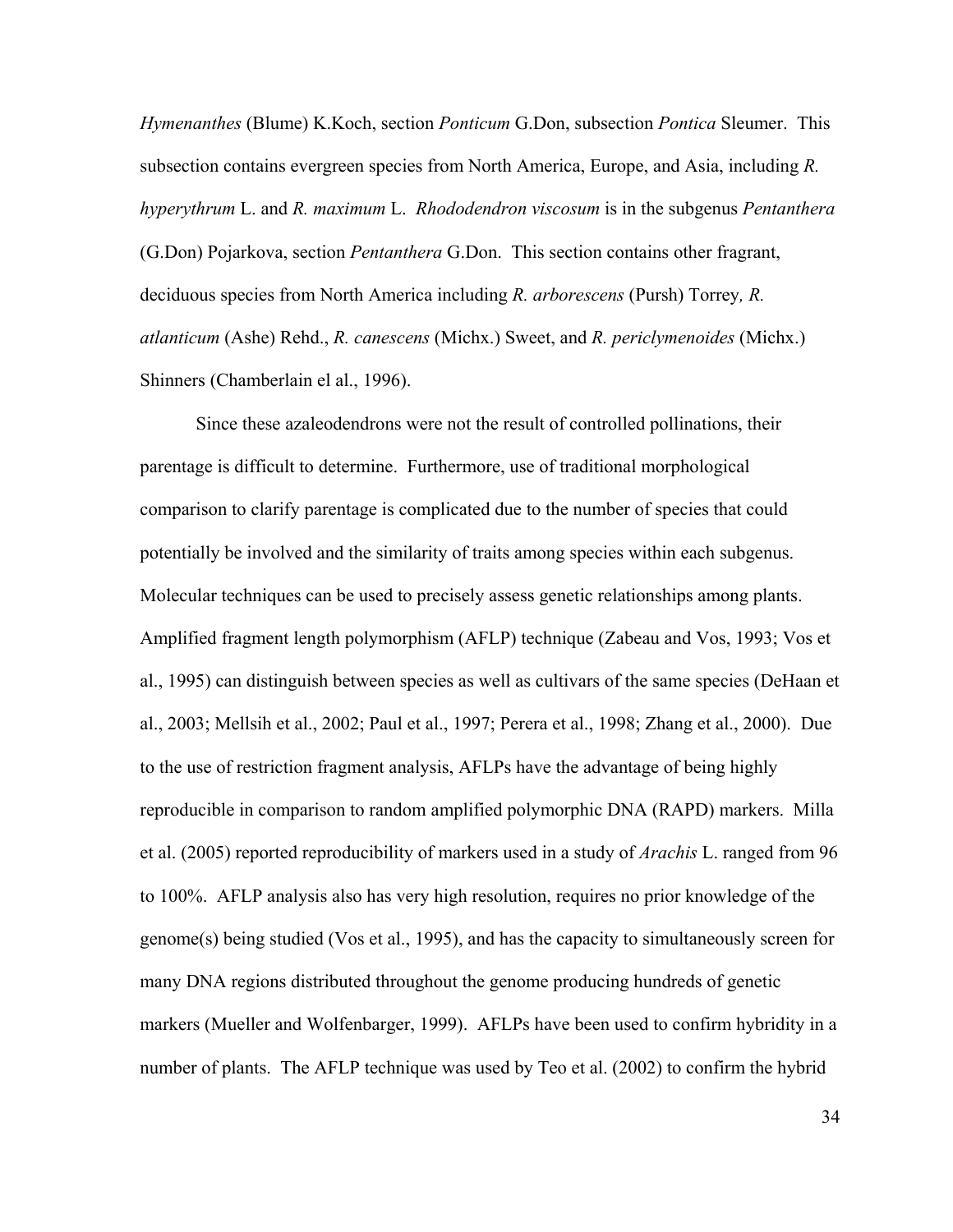status of *Mangifera odorata* Griff. and by Kiew et al. (2003) to assess hybrid status of four genera of Malesian plants. AFLP analysis was also used to differentiate between *Salix alba*, *S. fragilis*, and their hybrid *S.* ×*rubens* (Beismann et al., 1997) when morphological analysis was inconclusive.

The objectives of this study were to 1) elucidate the progenitor species of *R.* 'Fragrant Affinity', 'Fragrans Affinity', and 'Fragrans' and 2) to determine if these cultivars are all distinct clones or possibly synonyms.

#### **Materials and Methods**

 *Plant material*. Genotypes evaluated in this study included cultivars *Rhododendron* 'Fragrant Affinity', *R*. 'Fragrans Affinity', *R*. 'Fragrans', putative parents, and related taxa. Putative parental and related taxa included *R*. *catawbiense*, *R*. *ponticum*, *R*. *maximum* and *R*. *hyperythrum* from subgenus *Hymenanthes*, and *R*. *viscosum*, *R*. *arborescens*, *R. canescens* 'Varnadoes Phlox Pink', and *R*. 'Marydel' (*R. atlanticum* x *R. periclymenoides*) from subgenus *Pentanthera*. *Kalmia latifolia* L. 'Sharon Rose' was used as an outgroup. Container plants were grown in pine bark medium amended with  $0.59 \text{ kg} \cdot \text{m}^{-3}$  dolomitic lime and 1.0 kg·m-3 micronutrient blend (Micromax, Scotts, Marysville, Ohio) under 50% shade and fertilized using 17N–7.4P–14.1K controlled-release fertilizer (Multicote, Vicksburg Chemical Co., Vicksburg, Mo.). Plant material was maintained at the Mountain Horticultural Crops Research Station (MHCRS), Fletcher, N.C. and the J.C. Raulston Arboretum (JCRA), Raleigh, N.C. (Table 1). Material maintained at JCRA was grown in display beds.

 *Morphological comparison*. Morphological comparisons of *Rhododendron catawbiense*, *R. ponticum*, *R. viscosum*, and *R*. 'Fragrant Affinity' were conducted using 50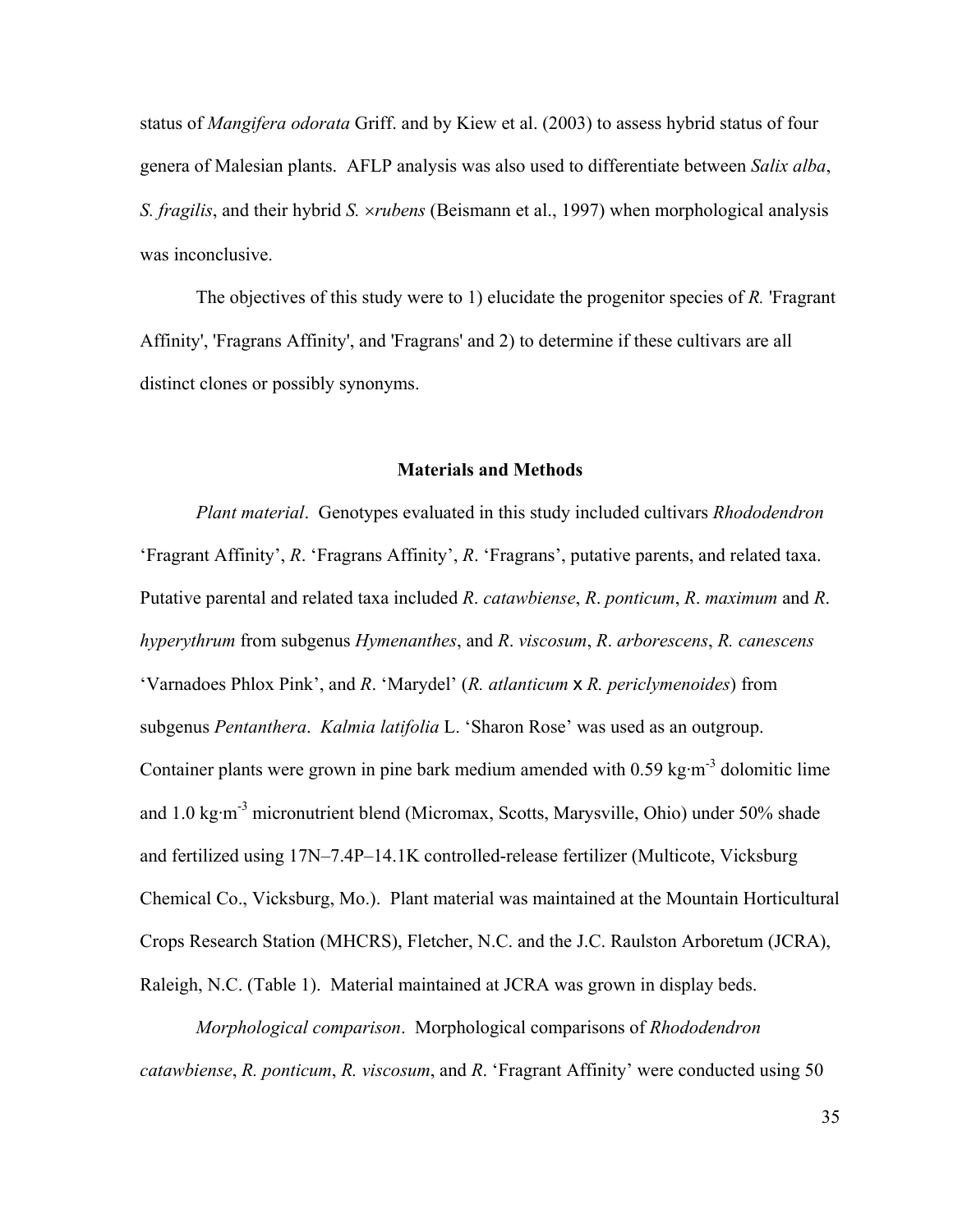taxonomically relevant characters such as leaf and flower morphology in an attempt to identify the rhododendron parent of this hybrid. Flowering plants of 'Fragrans Affinity' and 'Fragrans' were not available at the time and were therefore not included. A representative sample of taxa studied was vouchered for deposit in herbaria at North Carolina State Univ., Raleigh, and the US National Arboretum, Washington D.C. They were accessioned under the voucher numbers of Dr. Paul Fantz as Fantz & Contreras 8371, 8399–8406, and 8424.

 *DNA extraction*.Total genomic DNA was extracted using a cetyltrimethylammonium bromide (CTAB) extraction method described by Stein et al. (2001), with modifications. Approximately 100-200 mg of tissue from newly opening leaves was collected in 2.0 mL conical tubes. Samples were kept on ice until submerged in 600 µL CTAB extraction buffer  $(0.015 \text{ g CTAB}, 0.21 \text{ mL} 5 \text{m} \text{ NaCl}, 0.03 \text{ mL} 0.5 \text{m} \text{EDTA}, 0.075 \text{ mL}$ 1<sub>M</sub> Tris-HCl pH 8.0, 0.435 mL H<sub>2</sub>0, and 7.5 μL 1<sup>%</sup> β-Mercaptoethanol). Samples were ground for 35 s in a Fast Prep FP 120 (Thermo Savant, Holbrook, N.Y.) and transferred to a water bath at 65 °C for one hour, inverting the tubes every 15 min. Proteins were precipitated by adding 500 µL of 24 chloroform : 1 isoamyl alcohol solution (by volume), shaking for 15 min and centrifuging at 12,298  $g_n$  for 8 min. Supernatants (approximately 600  $\mu$ L) were transferred to clean tubes and RNA was degraded by adding 2 µL RNAse A (1000U·ml) and incubating for 15 min at 37 °C. DNA was precipitated using 350  $\mu$ L cold (–20 °C) isopropanol and incubating at –20 °C for 10 min. Samples were then centrifuged at 20,784 *g*n for 8 min. Supernatants were discarded and pellets were washed with 350 µL washing solution consisting of  $20\mu$ M sodium acetate and  $76\%$  ethanol. Pellets were then washed twice using  $70\%$  ethanol, allowed to air dry and resuspended in 150  $\mu$ L of low TE buffer (10mm Tris-HCl pH  $8.0$  and  $0.1$  mm EDTA).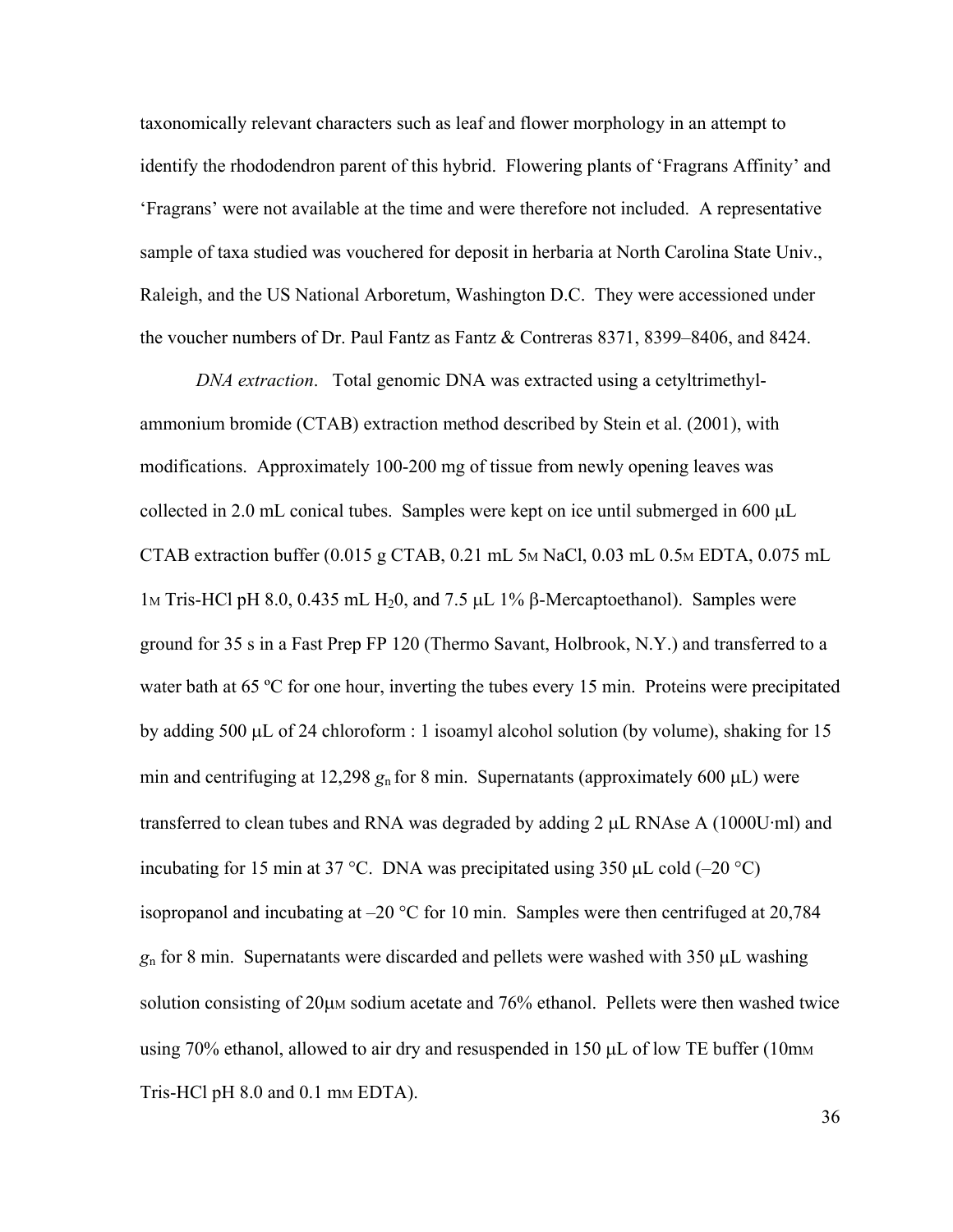*DNA quantitation and quantification.* Stock DNA was diluted 1:100 using sterile distilled water and quantified using a Milton Roy Spectronic 1201 spectrophotometer (Milton Roy, Ivyland, Pa.). Absorbance at 260, 280 and 320 nm were measured and used to determine purity of DNA. The ratio of  $A_{260}$ : $A_{280}$  was used to determine if samples were contaminated with proteins with ratios of 1.8 to 2.0 considered acceptable.  $A_{320}$  was used to determine if there was light scatter due to particulates in solution. In addition samples were run on a 0.8% agarose gel to check quality.

 *Digestion of DNA*. Approximately 500 ng of DNA was simultaneously digested with *Eco*RI and *Mse*I at 37 °C for 1.5 hr using 12U *Eco*RI, 8U *Mse*I, and 6 µl of 5× restrictionligation buffer (50 mm Tris-acetate, 50 mm magnesium acetate, 250 mm potassium acetate, 25 mm DTT, and 250 ng/ $\mu$ L BSA) in a final volume of 30  $\mu$ L. DNA was run on a 0.8% agarose gel to verify complete digestion.

 *Adaptor ligation*. Adaptor ligation was performed by adding 5 pmol *Eco*RI adapter, 50 pmol *Mse*I adapter, 10 mM ATP, 0.5U of T4 DNA ligase, and 1 µL 5× restriction-ligation buffer to 20 µL of each double-digested DNA sample (25 µL final volume) and incubating overnight at 37 °C.

 *Pre-amplification*.A pre-amplification step was performed using primers complementary to the adaptor sequences and carrying an additional selective nucleotide (Table 2). A 1:10 dilution of the digested and adapter-ligated DNA was used as a template for this step. PCR reactions were carried out in a total volume of 20  $\mu$ L containing 2  $\mu$ L of  $10\times$  PCR buffer (100 mm Tris-HCl pH 8.3, 15 mm magnesium chloride, 500 mm potassium chloride), 2.5 mM of each dNTP, 30 ng primer E01-A, 30 ng primer M02-C, 1.2 U *Taq* DNA polymerase (Qiagen, Valencia, Calif.), and 5 µL of DNA template. PCR amplifications were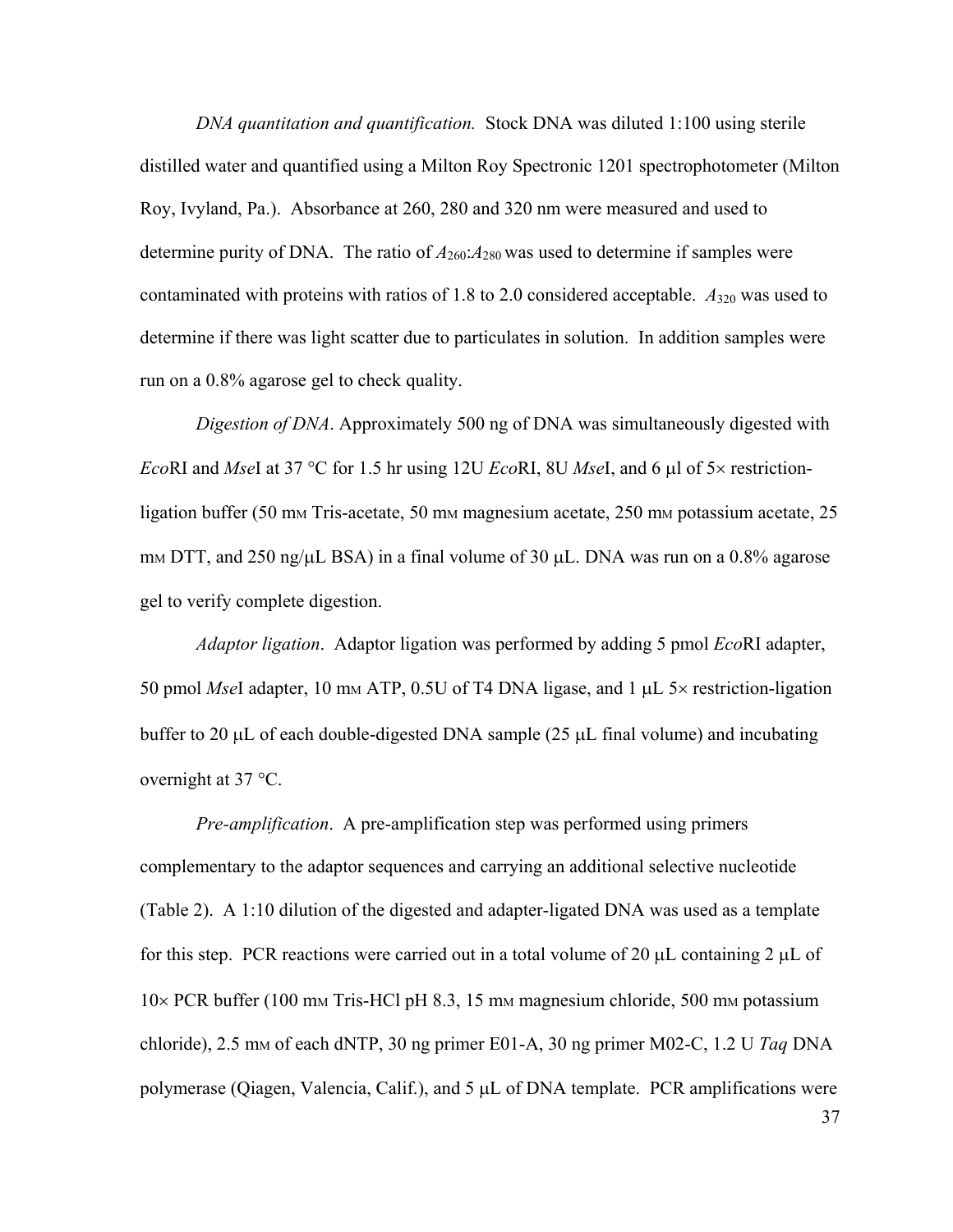carried out in a PTC-100 programmable thermal controller (MJ Research Inc., Reno, Nev.) using the following temperature profile: 28 cycles of 15 s at 94 °C, 30 s at 60 °C, and 60 s + 1 s per cycle of extension at 72 °C; followed by one cycle of 2 min at 72 °C. Upon completion of amplification, 15  $\mu$ L of each sample was diluted 1:20 with low TE (10 mm Tris-HCl pH 8.0 and 0.1 mm EDTA). The remaining 5  $\mu$ L of each sample was checked on a 0.8% agarose gel with amplified products visible as a smear in the 100 to 1200 bp range.

 *Selective amplification and polyacrylamide gel electrophoresis (PAGE)*.For the selective amplification, primers with three selective nucleotides were used (Table 2). *Eco*RI primers were labeled with a fluorescent near-infrared group (IRD-700 or IRD-800). The PCR amplification mixture (20  $\mu$ L final volume) was comprised of 2  $\mu$ L of 10× PCR buffer, 2.5 mM of each dNTP, 30 ng unlabeled *Mse*I+3 primer, 5 ng labeled EcoRI+3 primer, 1.2 U *Taq* DNA polymerase, and 5 µL of diluted pre-amplification product. Selective amplification was carried out in a PTC-100 programmable thermal controller using the following temperature profile: 13 cycles of 10 s at 94 °C, 30 s at 65 °C –0.7 °C per cycle after the first cycle, and 60 s at 72 °C; followed by 25 cycles of 10 s at 94 °C, 30 s at 56 °C, and 60 s + 1 s per cycle of extension at 72 °C; followed by one cycle of 2 min at 72 °C. After amplification samples were denatured by adding 10 µL of loading dye (95% deionized formamide, 20 mm EDTA, and 0.8 mg·ml<sup>-1</sup> bromophenol blue), heated at 94 °C for 3 min, then chilled on ice. AFLP fragments were separated by polyacrylamide gel electrophoresis (PAGE) using a LI-COR 4200 DNA Analyzer Sequencer on 25 cm gels using 8% denaturing polyacrylamide gels (7 M ultra pure Urea, 0.8× TBE, and 8% Long Ranger acrylamide (BioWhittaker Molecular Applications, Rockland, Maine)). Near-infrared labeled size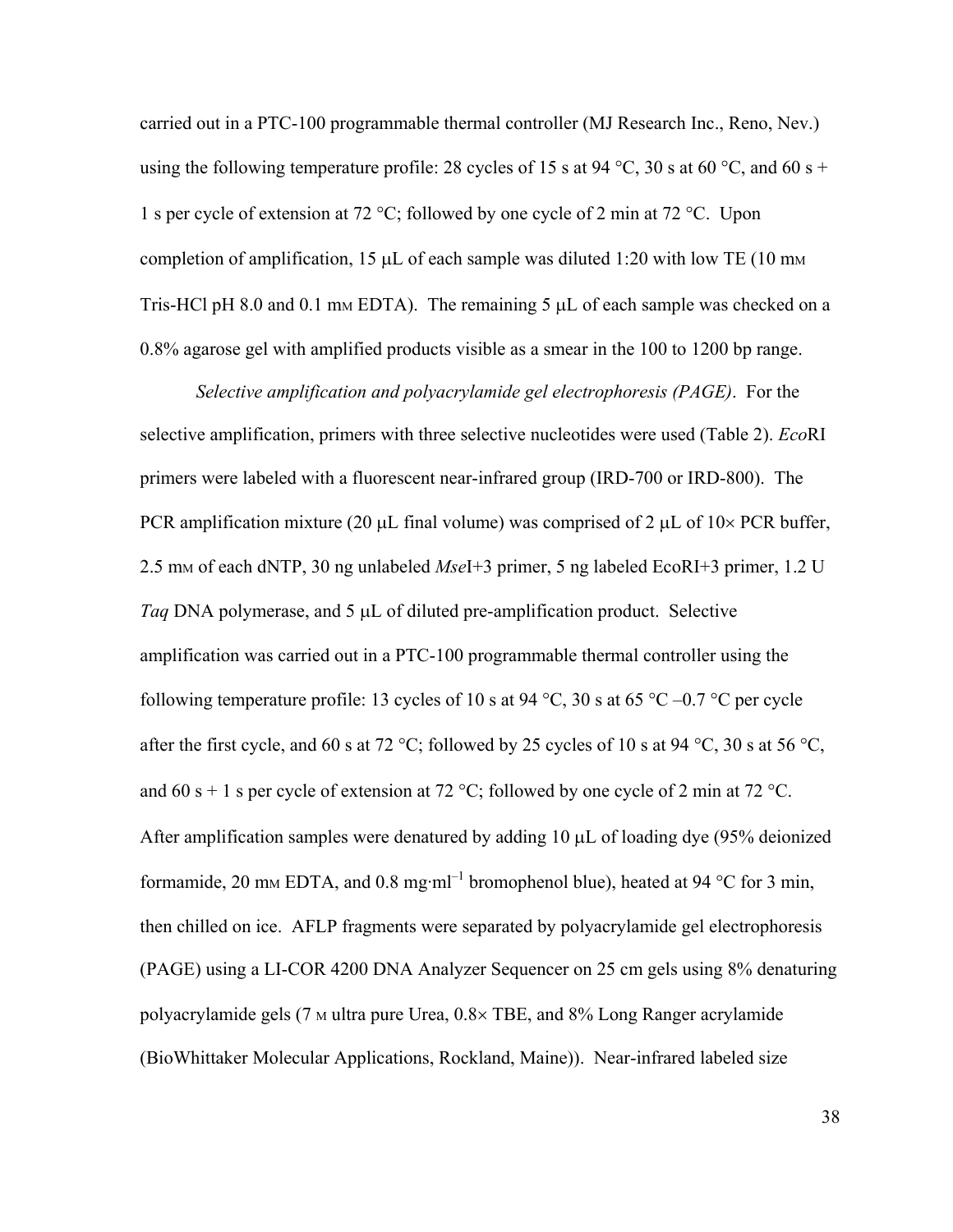standards (LI-COR Inc., Lincoln, Nebr.) were loaded on each gel for sizing of the AFLP fragments.

*Data analysis*.The AFLP-Quantar 1.0 (Keygene Products B.V., Wageningen, Netherlands) software package was used to score distinct, major, unambiguous bands. Presence or absence of each AFLP fragment was scored as a binary unit character (present = 1, absent = 0). Jaccard's coefficient of similarity was calculated using the SIMQUAL function of NTSYSpc 2.1 software (Exeter Software, Setauket, N.Y.) and subsequently used to construct a dendrogram using the unweighted pair group method with arithmetic averages (UPGMA). Principle component analysis was based on the variance-covariance matrix of the data using the PRINCOMP function of SAS 9.1 software (SAS Institute, Cary, N.C.). SigmaPlot 9.0 (Systat Software, Inc., Richmond, Calif.) was used to create a scatter plot of the first three principle components.

#### **Results**

 *Morphological comparison*. Out of the 50 characters evaluated, only eight are presented that helped to verify hybridity and differentiate between *R. catawbiense* and *R. ponticum* as the evergreen rhododendron parent (Table 3.). Petiole and leaf blade lengths of *R*. 'Fragrant Affinity' were intermediate between *R. ponticum* and *R. viscosum*. Furthermore, the yellow blotch on the lobes of the flowers in *R*. 'Fragrant Affinity' was very similar to that of *R. ponticum*. These characters suggested that *R. ponticum* was the evergreen rhododendron parent of *R*. 'Fragrant Affinity'.

 *AFLP analysis*. The 31 primer combinations used generated a total of 152 scorable AFLP fragments (Table 2) ranging in size from 106.8 to 614.2 bp. Only bands that were unambiguous were scored and used for analysis (Fig. 1). The number of scored bands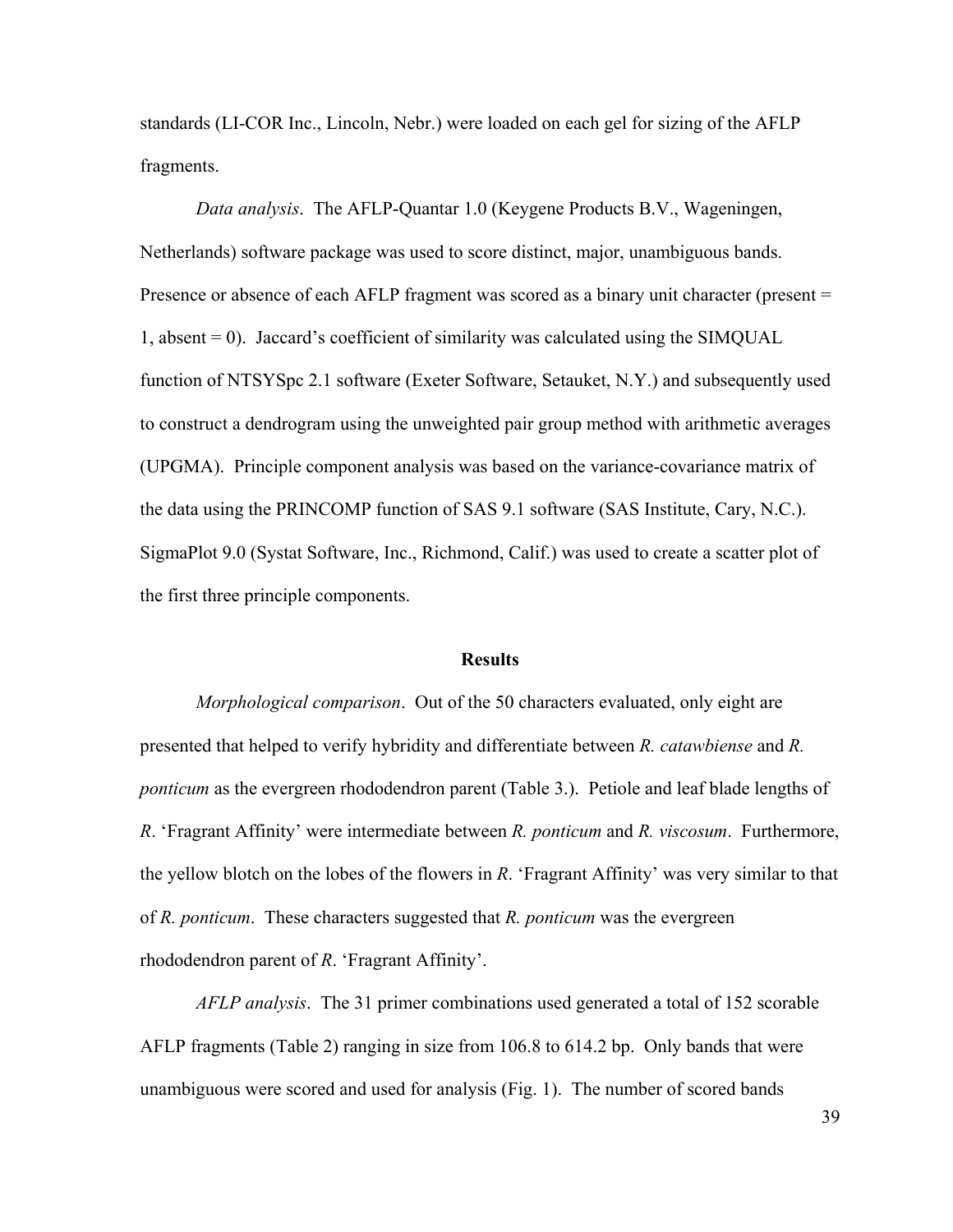generated by each primer combination ranged from one to ten with a mean of five. A total of 18 bands specific only to *R. ponticum* and the hybrids were observed (Fig. 1), however no bands specific only to *R. viscosum* and the hybrids were observed.

 *Genetic similarity matrix and cluster analysis*. The pairwise genetic similarities ranged from 0.04 to 0.72 with a mean of 0.25 (Table 4). Genetic similarities among the hybrids ranged from 53 to 71%, suggesting that they are distinct cultivars and not a single clone. The degree of similarity with the hybrids was highest with *R. ponticum* (53 to 61%) among the evergreen rhododendrons and with *R*. *viscosum* (26 to 48%) among the deciduous azaleas, respectively. The dendrogram generated from the similarity matrix (Fig. 2) has subgenera generally nested in accordance with recognized taxonomic groups. The upper branch contains the evergreen rhododendrons from subgenus *Hymenanthes*. All three azaleodendron cultivars nested in this clade and were particularly closely allied with *R. ponticum* suggesting that it is closely related and may be a parent. The clade below the hybrids contains the deciduous azaleas from subgenus *Pentanthera* with the exceptions of *R*. 'Marydel' and *R. arborescens*. *Kalmia latifolia* 'Sharon Rose', the outgroup, was most distantly related and formed the rooting branch.

*Principle component analysis*. Principle components one, two, and three accounted for 22, 16, and 15% of the variance observed between all samples, respectively, for a total of 53% of the observed variation. A plot of the first principle component separated the taxa into two groups. In one group were the deciduous azaleas and *Kalmia latifolia* 'Sharon Rose' and the other contained the hybrids and the evergreen rhododendrons. Adding the second principle component added separation between the hybrids and the evergreen rhododendrons. The third component separates *Kalmia latifolia* 'Sharon Rose' from deciduous azaleas and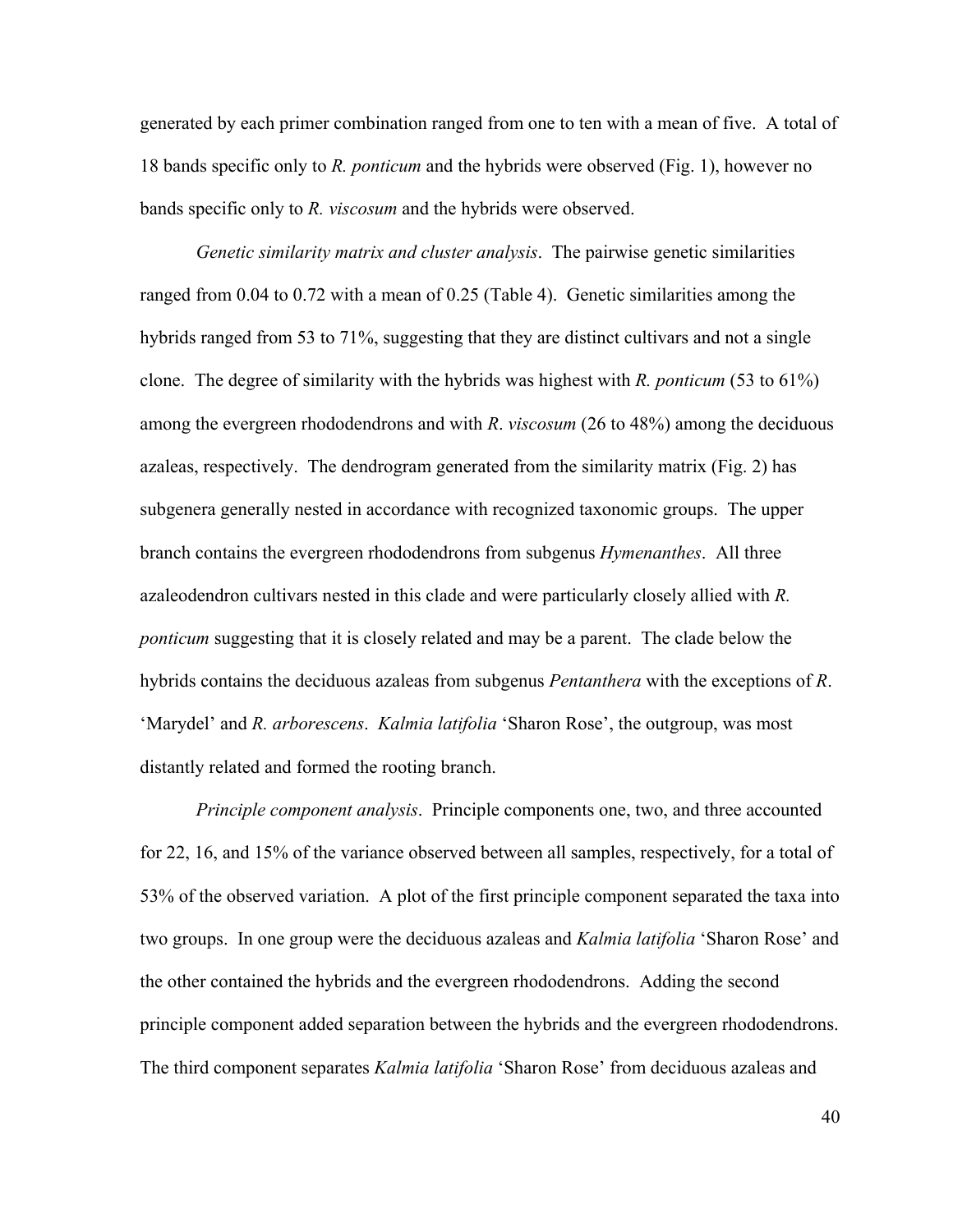also shows that *R. arborescens* and *R*. 'Marydel' group with the other deciduous azaleas in contrast to what was observed in the dendrogram. The groups are well defined with the exception of the two accessions of *R. ponticum* (Fig. 3)*.*

#### **Discussion**

 The AFLP technique has proven effective for elucidating information about hybridity. Beismann et al. (1997) used UPGMA analysis of AFLP data to segregate the hybrid *Salix* ×*rubens* from one of its parents which it closely resembles morphologically and Teo et al. (2002) used cluster analysis and AFLP profiles to determine that *Mangifera odorata* is a hybrid of *M. indica* and *M. foetida*. These studies show that AFLP is a useful tool for determining hybridity as in the current study.

 The results of the morphological and molecular analyses provide strong evidence that *R. ponticum,* not *R. catawbiense,* was most likely the evergreen rhododendron parent of 'Fragrans', 'Fragrans Affinity', and 'Fragrant Affinity'. Genetic similarities among the three azaleodendron cultivars ranged from 53 to 71% indicating that the three hybrids are all distinct cultivars and not a single clone. Morphological comparison showed that the leaf and flower morphology of *R. ponticum* is very similar to the hybrids. AFLP data also supports the hypothesis that *R. ponticum* is a parent of the three cultivars. The genetic similarity with the hybrids was highest with *R. ponticum* among the evergreen rhododendrons, ranging from 53 to 61% genetically similar. The other species ranged from 21 to 37% with the hybrids. Cluster analysis nested the three azaleodendrons with subgenus *Hymenanthes* and they were particularly closely allied with *R. ponticum*. Principle component analysis also grouped the hybrids more closely with *R. ponticum* than any other species included. Additionally, there were 18 species specific markers unique to *R. ponticum* and the hybrids.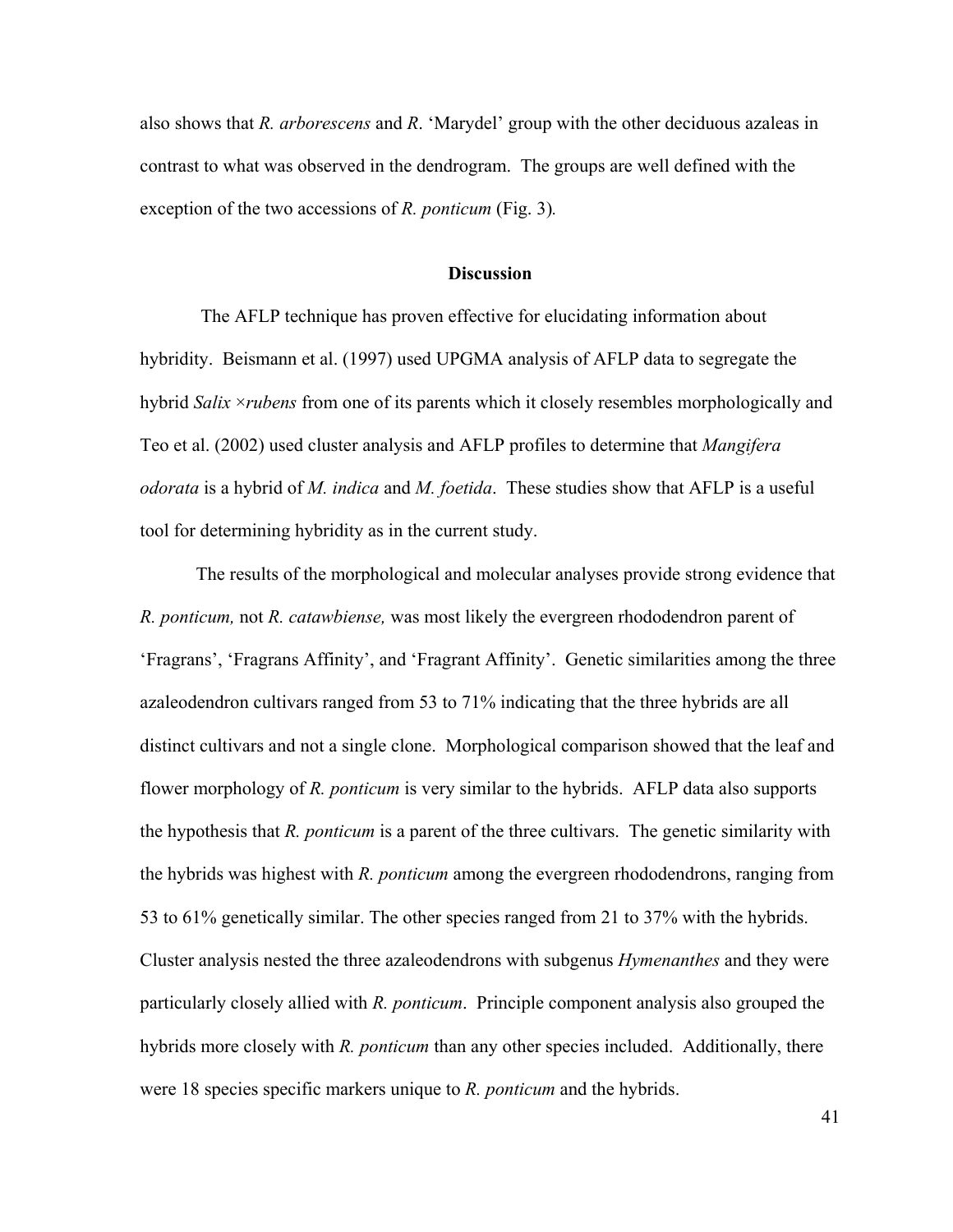The data on the deciduous azalea parent is less conclusive. *Rhododendron viscosum* had the highest coefficient of similarity with the hybrids (26 to 44%) among the deciduous azaleas, but there were no markers specific to *R. viscosum* that were also common to the hybrids. The deciduous azaleas in *Pentanthera* hybridize freely in cultivation and in the wild and it is often difficult to differentiate between species and hybrids (Towe, 2004). It is possible that a hybrid azalea was a parent in these azaleodendron crosses.

 The current study provides evidence that the three azaleodendron cultivars are intersubgeneric hybrids between an evergreen rhododendron and a deciduous azalea. Morphology of 'Fragrant Affinity' was intermediate and all three azaleodendrons were nested between subgenus *Hymenanthes* and subgenus *Pentanthera* in the dendrogram. Confirmation that wide hybridization is possible may encourage more rhododendron breeders to attempt wide crosses to develop novel cultivars possessing traits from diverse taxa. Additionally, the AFLP technique proved to be a useful tool in determining parentage of cultivars of uncertain origin. It is clear that the evergreen rhododendron parent of the three azaleodendrons is *R. ponticum*, but additional AFLP analysis is necessary to accurately determine the deciduous azalea parent.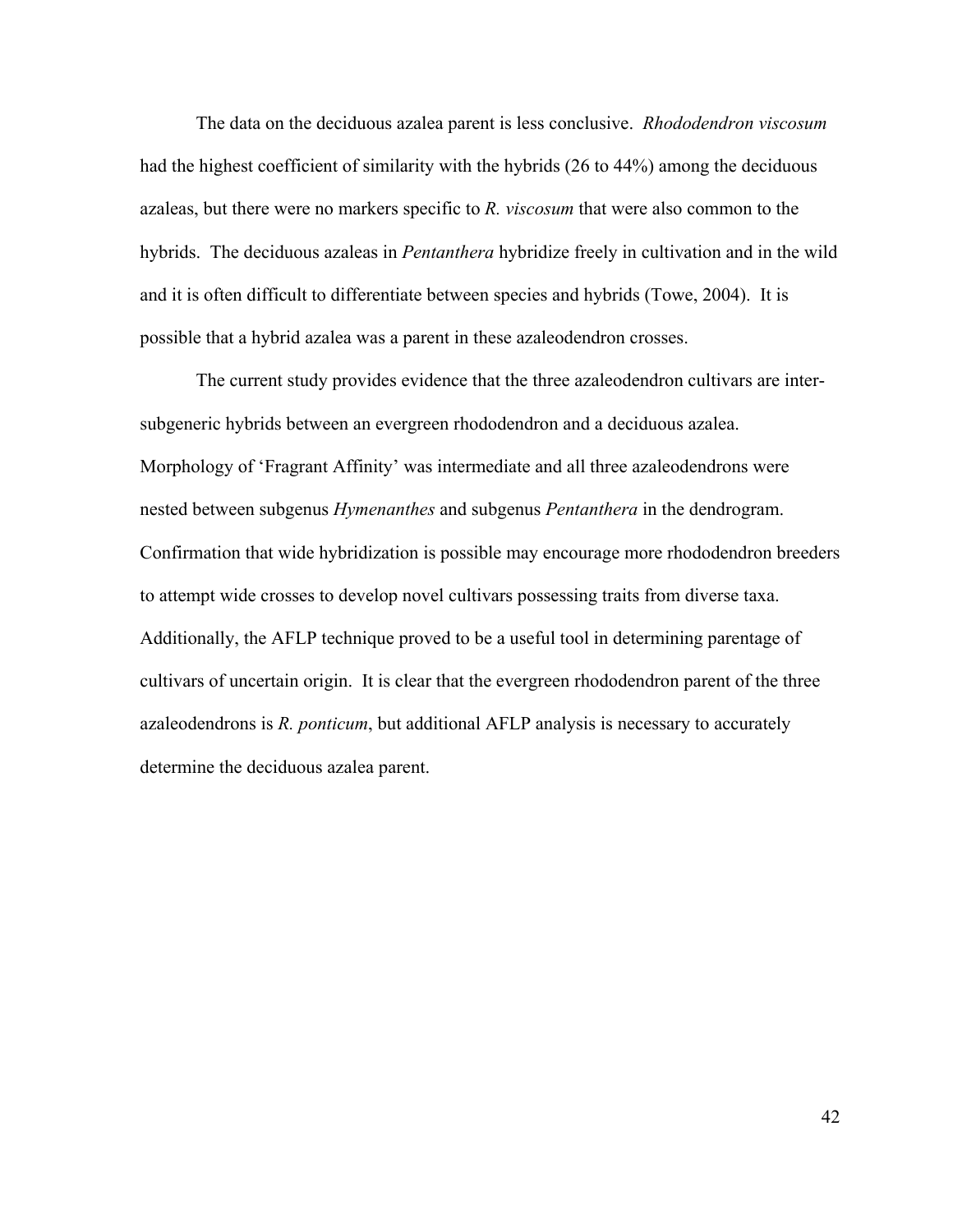#### **Literature Cited**

- Beismann, H., J.H.A. Barker, A. Karp, and T. Speck. 1997. AFLP analysis sheds light on distribution of two Salix species and their hybrid along a natural gradient. Molecular Ecology 6:989-993.
- Chamberlain, D.F., R. Hyam, G. Argent, F. Fairweather and K.S. Walter. 1996. Genus *Rhododendron*: Its classification and synonymy. Royal Botanic Garden Edinburgh, Edinburgh, United Kingdom.
- Contreras, R.N., T.G. Ranney, and S.P. Tallury. 2006. Reproductive behavior of diploid and allotetraploid *Rhododendron* 'Fragrant Affinity'. HortScience (in submission)
- DeHaan, L.R., N.J. Ehlke, C.C. Sheaffer, G.J. Muehlbauer, and D.L. Wyse. Illinois bundleflower genetic diversity determined by AFLP analysis. Crop Sci. 43:402- 408.
- Kiew, R., Teo, L. L. & Gan, Y. Y. 2003. Assessment of the hybrid status of some Malesian plants using Amplified Fragment Length Polymorphism. Telopea 10:225–233.
- Leslie, A.C. 2002. The international *Rhododendron* register and checklist. 2<sup>nd</sup> ed. Royal Botanic Garden Edinburgh, Edinburgh, United Kingdom.
- Mellish, A., B. Coulman, and Y. Ferdinandez. 2002. Genetic relationships among selected crested wheatgrass cultivars and species determined on the basis of AFLP markers. Cell Biology & Molecular Genetics 42:1662-1668.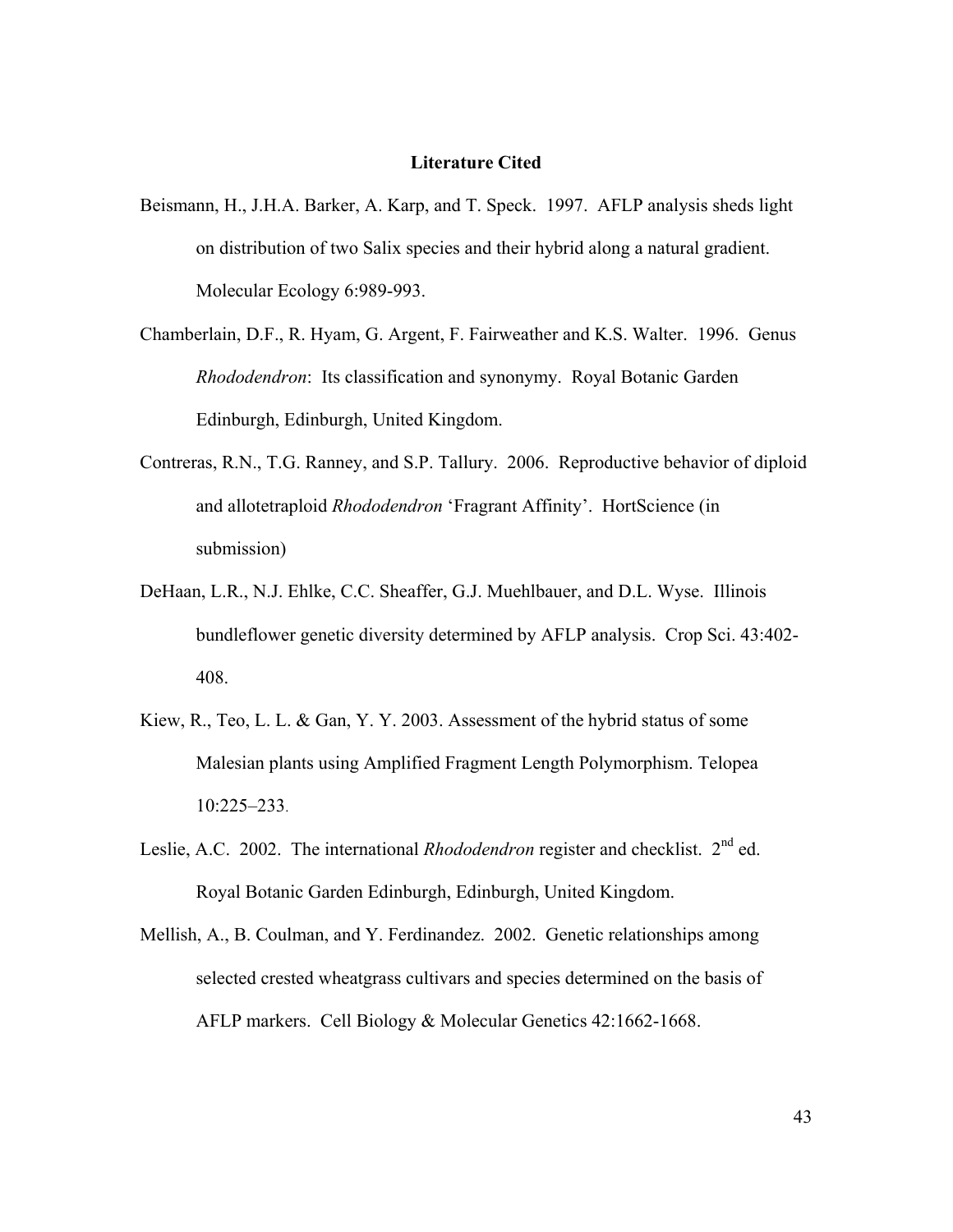- Milla, S.R., T.G. Isleid, and H.T. Stalker. 2005. Taxonomic relationships among *Arachis* sect. *Arachis* species as revealed by AFLP markers. Genome 48:1-11.
- Mueller, U.G. and L.L. Wolfenbarger. 1999. AFLP genotyping and fingerprinting. Trends in Evolution and Ecology 14(10):389-394.
- Paul, S., F.N. Wachira, W. Powell, and R. Waugh. 1997. Diversity and genetic differentiation among populations of Indian and Kenyan tea (*Camellia sinensis* (L.) O. Kuntze) revealed by AFLP markers. Theor. Appl. Genet. 94:255-263.
- Perera, L., J.R. Russell, J. Provan, J.W. McNicol, W. Powell. 1998. Evaluating genetic relationships between indigenous coconut (*Cocos nucifera* L.) accessions from Sri Lanka by means of AFLP profiling. Theor. Appl. Genet. 96:545-550.
- Salley, H.E. and H.E. Greer. 1992. Rhododendron hybrids: (includes selected, named forms of rhododendron species).  $2<sup>nd</sup>$  ed. Timber Press, Portland Ore.
- Stein, N., G. Herren, and B. Keller. 2001. A new DNA extraction method for highthroughput marker analysis in a large genome species such as *Triticum aestivum*. Plant Breeding 120:354-356.
- Teo, L.L., R. Kiew, O. Set, S.K. Lee, and Y.Y. Gan. 2002. Hybrid status of kuwini, *Mangifera odorata* Griff. (Anacardiaceae) verified by amplified fragment length polymorphism. Molecular Ecology 11:1465-1469.
- Towe, C.L. 2004. American azaleas. Timber Press. Portland, Ore.
- Vos, P., R. Hogers, M., Bleeker, M. Reijans, T. van de Lee, M. Hornes, A. Frijters, J. Pot, J. Peleman, M. Kuiper, and M. Zabeau. 1995. AFLP: a new technique for DNA fingerprinting. Nucleic Acids Research 23(21):4407-4414.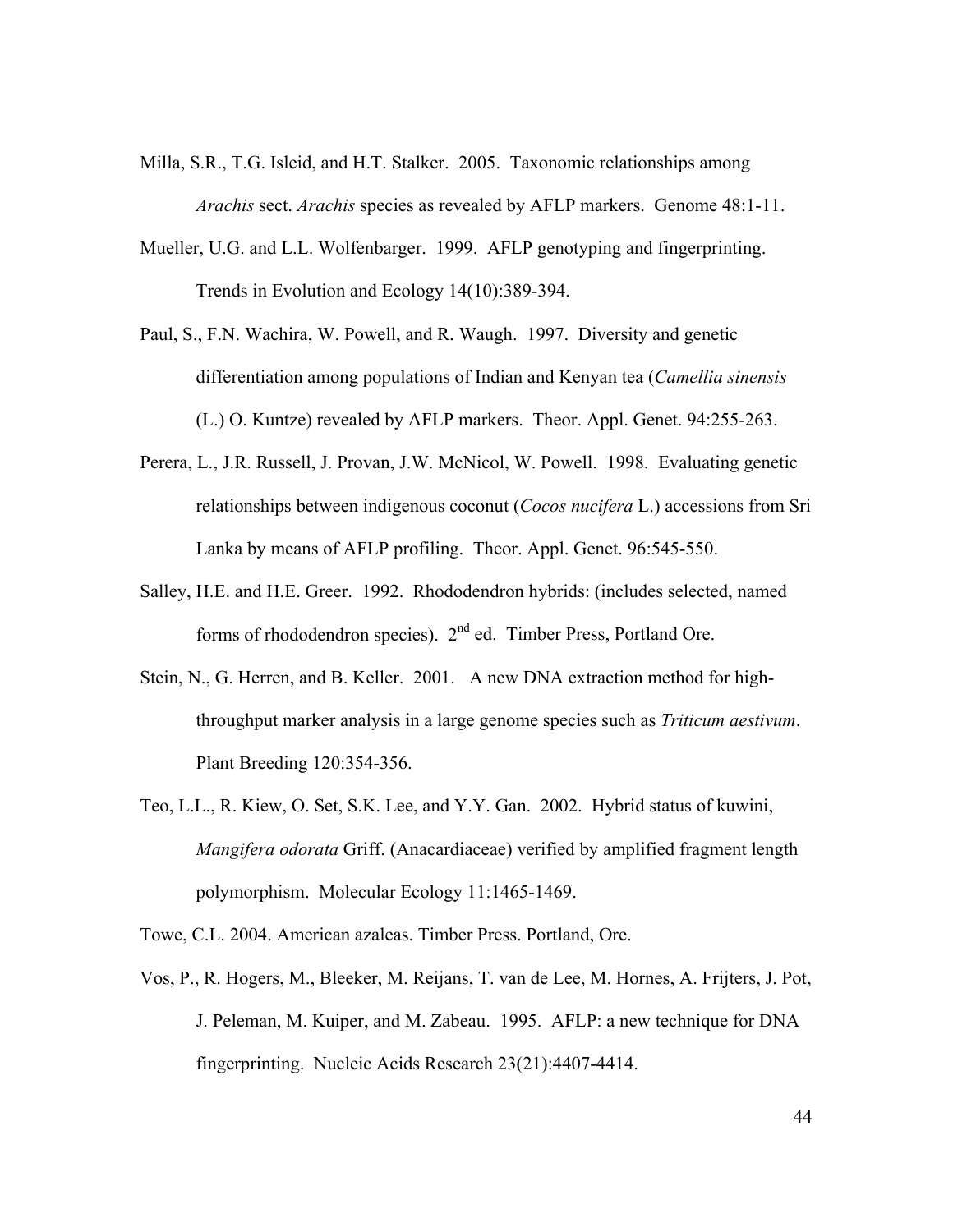- Zabeau, M. and P. Vos. 1993. Selective restriction fragment amplification: A general method for DNA fingerprinting. European Patent Application number: 92402629.7, Publication Number EP 0534858.
- Zhang, D., J. Cervantes, Z. Huamán, E. Carey, and M. Ghislain. 2000. Assessing genetic diversity of sweet potato (*Ipomoea batatas* (L.) Lam.) cultivars from tropical America using AFLP. Genetic Resources and Crop Evaluation 47:659- 665.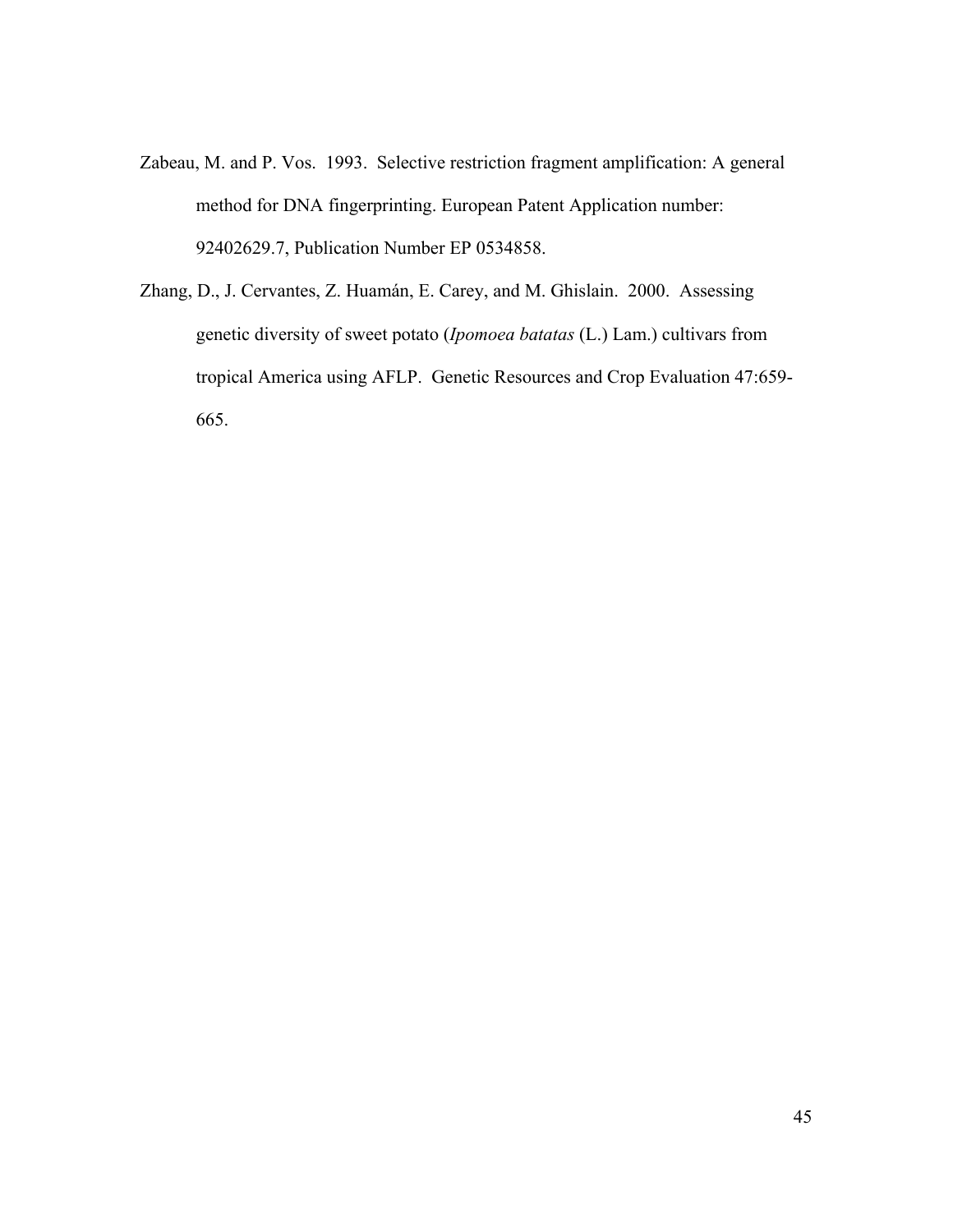Table 1. Taxa used in AFLP analysis to elucidate parentage and hybridity of 'Fragrans', 'Fragrans Affinity', and 'Fragrant Affinity'.

| Taxa                                      | Subgenus           | Location <sup><math>z</math></sup> | Accession |
|-------------------------------------------|--------------------|------------------------------------|-----------|
| R. 'Fragrans'                             |                    | <b>MHCRS</b>                       | 2005-235  |
| R. 'Fragrans Affinity'                    |                    | <b>MHCRS</b>                       | 2005-218  |
| R. 'Fragrant Affinity'                    |                    | <b>MHCRS</b>                       | 2000-189  |
| R. arborescens                            | Pentanthera        | <b>MHCRS</b>                       | 2004-115  |
| R. catawbiense                            | <b>Hymenanthes</b> | <b>MHCRS</b>                       | 2005-242  |
| R. hyperythrum                            | Hymenanthes        | <b>MHCRS</b>                       | 2006-029  |
| R. maximum                                | <b>Hymenanthes</b> | <b>MHCRS</b>                       | 2005-243  |
| R. ponticum                               | Hymenanthes        | <b>MHCRS</b>                       | 2004-076  |
| R. ponticum                               | Hymenanthes        | <b>MHCRS</b>                       | 2005-217  |
| R. viscosum 'Roseum'                      | Pentanthera        | <b>MHCRS</b>                       | 2004-219  |
| R. viscosum                               | Pentanthera        | <b>MHCRS</b>                       | 2004-116  |
| <i>R. canescens</i> 'Varnadoes Plox Pink' | Pentanthera        | <b>JCRA</b>                        | 950316    |
| R. 'Marydel' <sup>y</sup>                 | Pentanthera        | <b>JCRA</b>                        | 040705    |
| Kalmia latifolia 'Sharon Rose'            |                    | <b>JCRA</b>                        | X         |

<sup>2</sup>Mountain Horticultural Crops Research Station (MHCRS), Fletcher, N.C. and J.C.

Raulston Arboretum (JCRA), Raleigh, N.C.

y Hybrid of *R. atlanticum* x *R. periclymenoides*.

x No accession number available, plant located in bed L14.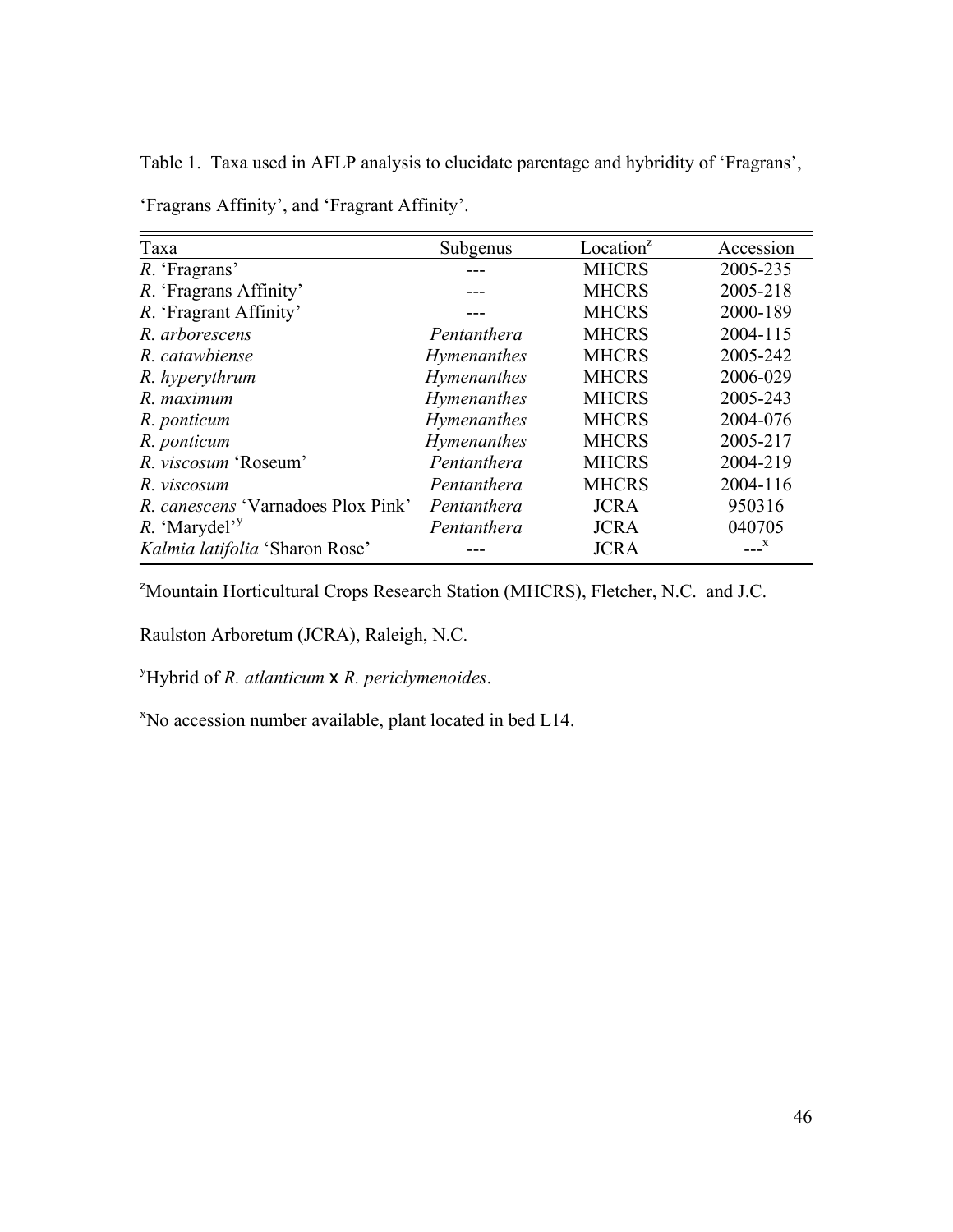|  |  |  | Table 2. 31 primer combinations used in AFLP |  |  |
|--|--|--|----------------------------------------------|--|--|
|--|--|--|----------------------------------------------|--|--|

| analysis and number of polymorphic bands scored. |  |
|--------------------------------------------------|--|

 $=$ 

| Primer combination | No. bands      |
|--------------------|----------------|
|                    | scored         |
| E+AAC/M+CTA        | 4              |
| E+AAC/M+CTC        | 6              |
| E+AAC/M+CTG        | 6              |
| E+AAC/M+CTT        | 4              |
| E+AAG/M+CTA        | 8              |
| E+AAG/M+CTC        | 7              |
| E+AAG/M+CTG        | 6              |
| E+AAG/M+CTT        | 6              |
| E+ACC/M+CGA        | $\mathbf{1}$   |
| E+ACC/M+CGC        | $\overline{4}$ |
| E+ACC/M+CGT        |                |
| E+ACG/M+CTA        | $\frac{2}{5}$  |
| E+ACG/M+CTC        | $\overline{c}$ |
| E+ACG/M+CTG        | $\overline{4}$ |
| $E + ACG/M + CTT$  | $\overline{c}$ |
| E+ACT/M+CTA        | 6              |
| E+ACT/M+CTC        | $\overline{7}$ |
| E+ACT/M+CTG        | $\overline{4}$ |
| E+ACT/M+CTT        | $\overline{4}$ |
| E+ATC/M+CTA        | 5              |
| E+ATC/M+CTC        | 5              |
| E+ATC/M+CTG        | 6              |
| E+ATC/M+CTT        | 3              |
| $E+ATG/M+CGA$      | 5              |
| E+ATG/M+CGC        | $\overline{4}$ |
| E+ATG/M+CGG        | $\mathbf{1}$   |
| E+ATG/M+CGA        | 6              |
| E+ATT/M+CTA        | 10             |
| E+ATT/M+CTC        | 10             |
| E+ATT/M+CTG        | 6              |
| E+ATT/M+CTT        | 7              |
| Totals             | 152            |
|                    |                |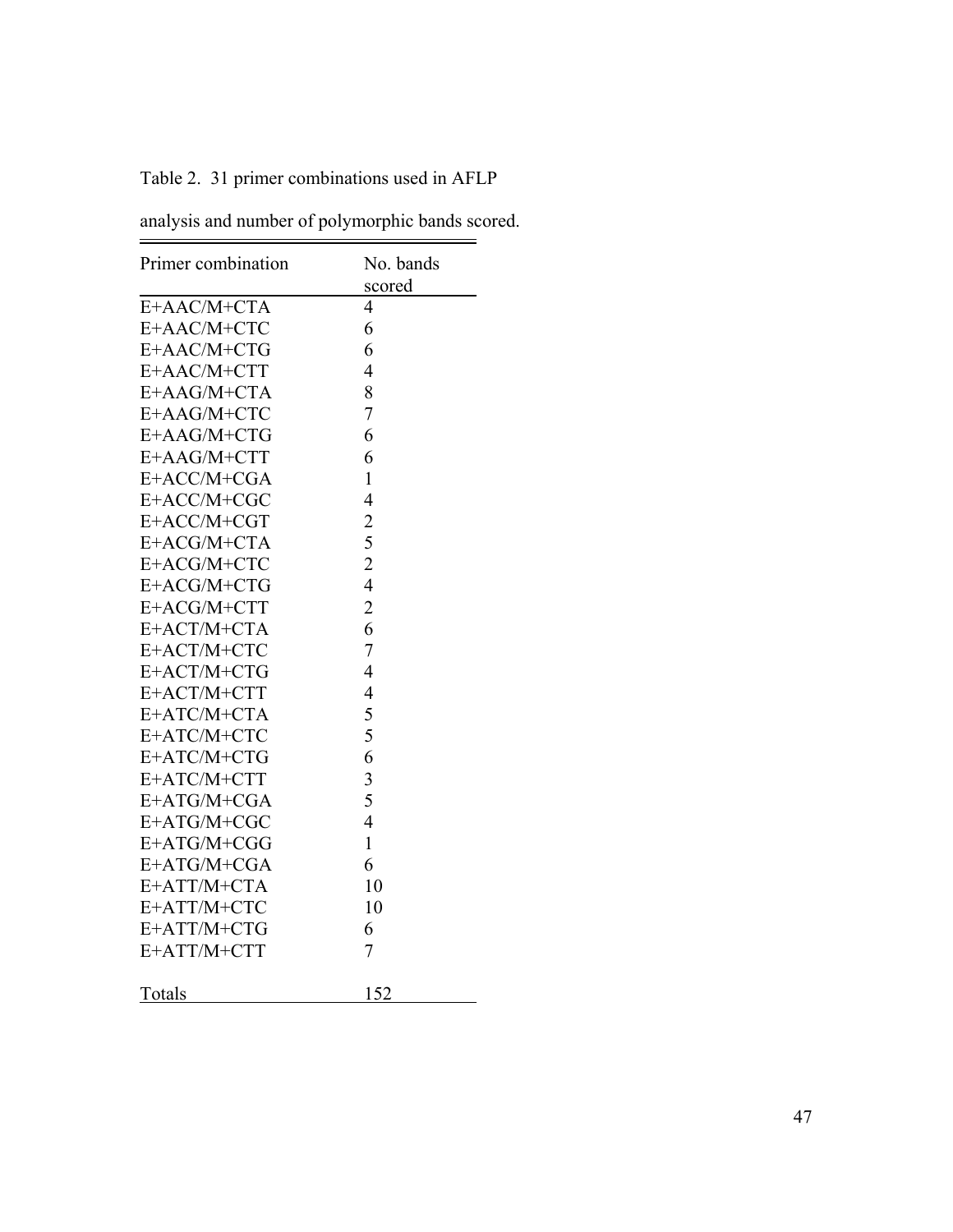| Character<br>R. catawbiense |                                               | R. ponticum                                | R. 'Fragrant Affinity'                                                         | R. viscosum                 |  |  |
|-----------------------------|-----------------------------------------------|--------------------------------------------|--------------------------------------------------------------------------------|-----------------------------|--|--|
|                             |                                               |                                            | Leaf sizes                                                                     |                             |  |  |
| Petiole                     | $1.7 \text{ to } 2.6 \text{ cm}$              | $0.8$ to $1.2$ cm                          | $0.4$ to $1.0$ cm                                                              | 2.5 to 4.0 cm               |  |  |
| Blade length                | 7.0 to 9.2 cm                                 | 8.5 to 13 cm                               | 6.5 to 11 cm                                                                   | 4.4 to 5.4 cm               |  |  |
|                             |                                               |                                            | Leaf blade                                                                     |                             |  |  |
| Margin                      | Entire, revolute                              | Entire                                     | Entire                                                                         | Entire with glandular hairs |  |  |
| Rounded<br>Base             |                                               | Aequilateral to cuneate                    | Broadly cuneate to sub-attenuate                                               | Cuneate                     |  |  |
|                             |                                               |                                            | Corolla                                                                        |                             |  |  |
| Width at base               | 5.0 to 8.0 mm                                 | 4.0 to $6.0 \text{ mm}$                    | 3.0 to 4.0 mm                                                                  | 2.5 to 4.0 mm               |  |  |
| Width at throat             | 17 to 22 mm                                   | 25 to 30 mm                                | 8.0 to 10 mm                                                                   | 4.0 to 9.0 mm               |  |  |
| Color                       | Lavender to pink with<br>whitish green blotch | Pale purple-lavender<br>with yellow blotch | White throat with lobes flushed<br>pale lavender to pink<br>with yellow blotch | White; rarely pink          |  |  |
|                             |                                               |                                            | <b>Pistil</b>                                                                  |                             |  |  |
| Style length                | 2.5 to 3.5 cm                                 | 1.5 to 2.0 cm                              | 3.0 to 3.5 cm                                                                  | 5.8 to 6.2 cm               |  |  |

Table 3. Morphological comparison of *R. catawbiense*, *R. ponticum*, *R*. 'Fragrant Affinity' and *R. viscosum*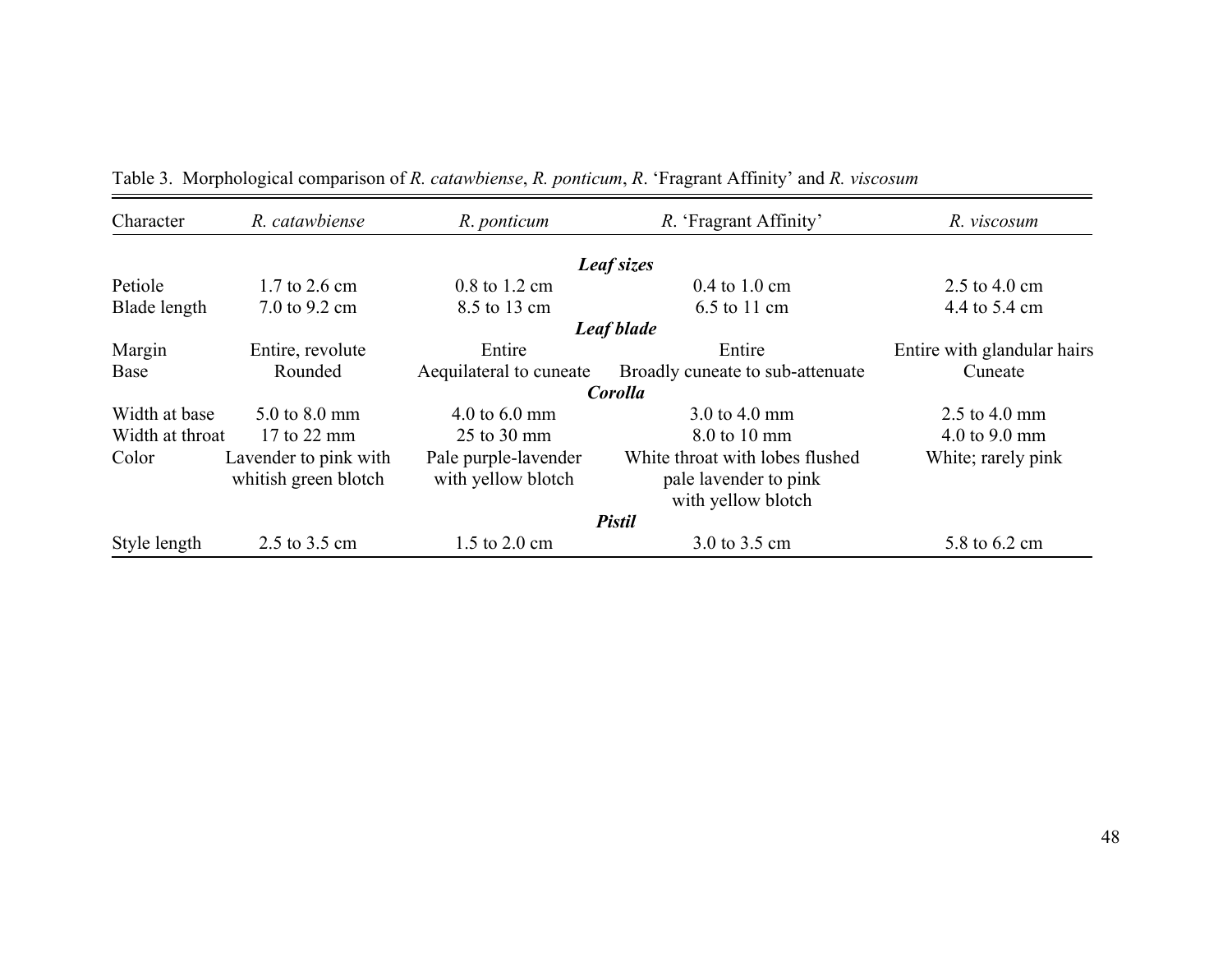|                                    | catawbiense | maximum | hyperythrum | 2005-217<br>ponticum | 2004-076<br>ponticum | Affinity'<br>Fragrans | 'Fragrant Affinity' | 'Fragrans' | 2004-116<br>viscosum | 'Roseum'<br>viscosum | arborescens | 'Marydel' | $VPP^{12}$<br>canescens | Kalmia latifolia 'SR <sup>iy</sup> |
|------------------------------------|-------------|---------|-------------|----------------------|----------------------|-----------------------|---------------------|------------|----------------------|----------------------|-------------|-----------|-------------------------|------------------------------------|
| Species                            | R.          | R.      | R.          | R.                   | R.                   | R.                    | $\approx$           | R.         | R.                   | R.                   | R.          | $\kappa$  | $\approx$               |                                    |
| R. catawbiense                     | 1.00        |         |             |                      |                      |                       |                     |            |                      |                      |             |           |                         |                                    |
| R. maximum                         | 0.36        | 1.00    |             |                      |                      |                       |                     |            |                      |                      |             |           |                         |                                    |
| R. hyperythrum                     | 0.55        | 0.41    | 1.00        |                      |                      |                       |                     |            |                      |                      |             |           |                         |                                    |
| R. ponticum 2005-217               | 0.43        | 0.30    | 0.43        | 1.00                 |                      |                       |                     |            |                      |                      |             |           |                         |                                    |
| R. ponticum 2004-076               | 0.35        | 0.26    | 0.39        | 0.72                 | 1.00                 |                       |                     |            |                      |                      |             |           |                         |                                    |
| R. 'Fragrans Affinity'             | 0.31        | 0.25    | 0.37        | 0.58                 | 0.53                 | 1.00                  |                     |            |                      |                      |             |           |                         |                                    |
| R. 'Fragrant Affinity'             | 0.37        | 0.27    | 0.40        | 0.61                 | 0.58                 | 0.53                  | 1.00                |            |                      |                      |             |           |                         |                                    |
| R. 'Fragrans'                      | 0.31        | 0.21    | 0.35        | 0.55                 | 0.53                 | 0.53                  | 0.71                | 1.00       |                      |                      |             |           |                         |                                    |
| R. viscosum 2004-116               | 0.16        | 0.12    | 0.16        | 0.14                 | 0.20                 | 0.26                  | 0.33                | 0.38       | 1.00                 |                      |             |           |                         |                                    |
| R. viscosum 'Roseum'               | 0.28        | 0.23    | 0.25        | 0.26                 | 0.24                 | 0.37                  | 0.44                | 0.48       | 0.57                 | 1.00                 |             |           |                         |                                    |
| R. arborescens                     | 0.06        | 0.06    | 0.06        | 0.09                 | 0.09                 | 0.11                  | 0.13                | 0.16       | 0.24                 | 0.17                 | 1.00        |           |                         |                                    |
| R. 'Marydel'                       | 0.16        | 0.14    | 0.15        | 0.10                 | 0.15                 | 0.15                  | 0.22                | 0.23       | 0.28                 | 0.29                 | 0.14        | 1.00      |                         |                                    |
| R. canescens 'VPP <sup>12</sup>    | 0.23        | 0.23    | 0.25        | 0.19                 | 0.19                 | 0.27                  | 0.26                | 0.28       | 0.31                 | 0.35                 | 0.14        | 0.20      | 1.00                    |                                    |
| Kalmia latifolia 'SR' <sup>y</sup> | 0.14        | 0.09    | 0.12        | 0.06                 | 0.07                 | 0.11                  | 0.07                | 0.11       | 0.11                 | 0.16                 | 0.04        | 0.09      | 0.12                    | 1.00                               |

Table 4. Genetic similarity matrix based on Jaccard's coefficient of similarity of the 14 taxa evaluated to elucidate parentage and hybridity of 'Fragrans', 'Fragrans Affinity', and 'Fragrant Affinity'.

<sup>z</sup>*R. canescens* 'Varnadoes Plox Pink'

<sup>y</sup>*Kalmia latifolia* 'Sharon Rose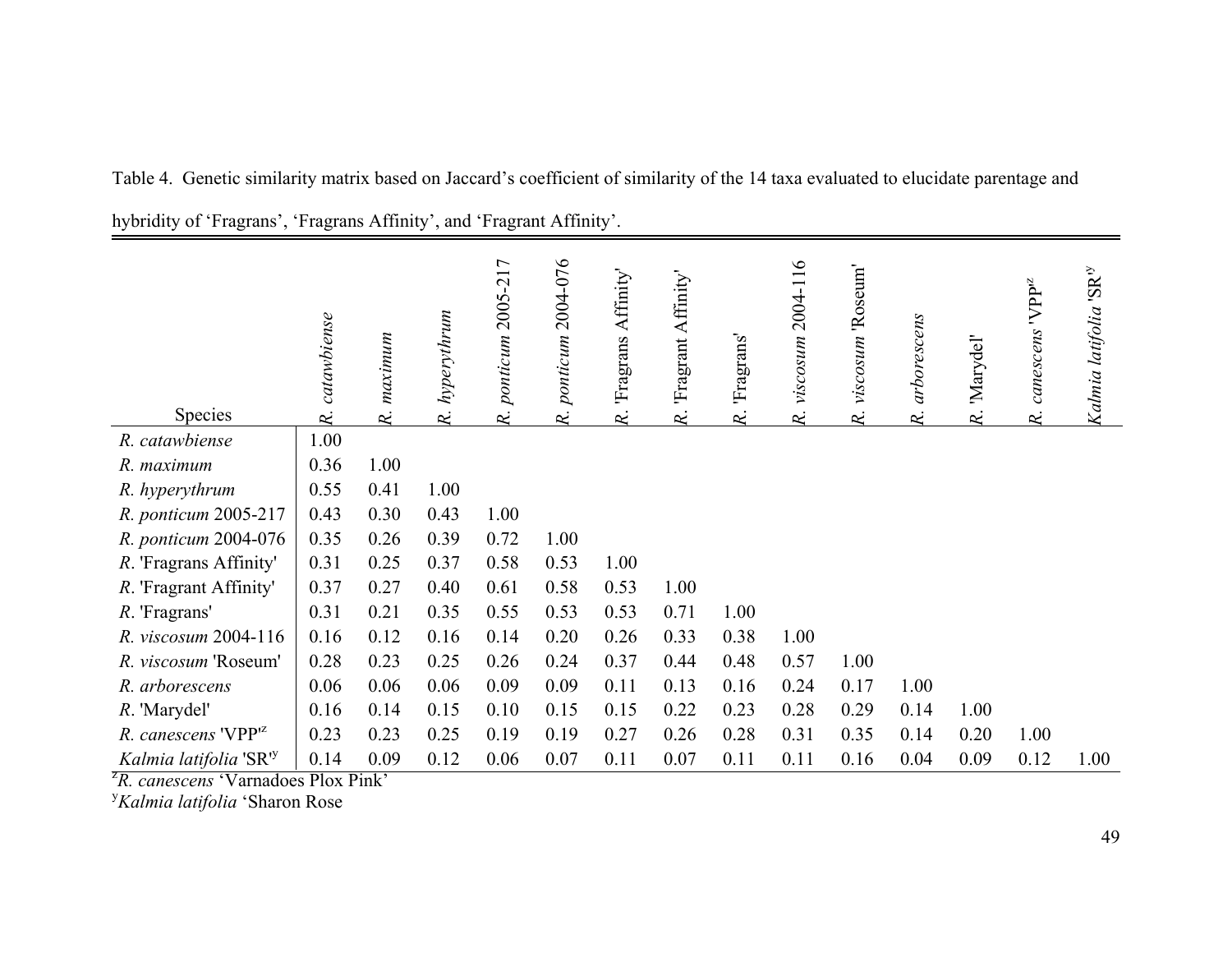![](_page_61_Figure_0.jpeg)

Fig. 1. AFLP profile generated by primer combination E+ATC/M+CTA. Fragment weights in italics are representative of scored fragments used in the current analysis. 135 bp fragment specific to both *R. ponticum* accessions and the hybrids. Samples are arranged from left to right in the order of (1) *R. catawbiense*, (2) *R. maximum*, (3) *R. hyperythrum*, (4) *R. ponticum* 2005-217, (5) *R. ponticum* 2004-076, (6) *R*. 'Fragrans Affinity', (7) *R*. 'Fragrant Affinity', (8) *R*. 'Fragrans', (9) *R. viscosum* 2004-116, (10) *R. viscosum* 'Roseum', (11) *R. arborescens*, (12) *R*. 'Marydel' (*R. atlanticum* x *R. periclymenoides*), (13) *R. canescens* 'Varnadoes Phlox Pink', (14) *Kalmia latifolia* 'Sharon Rose', (15) size standard.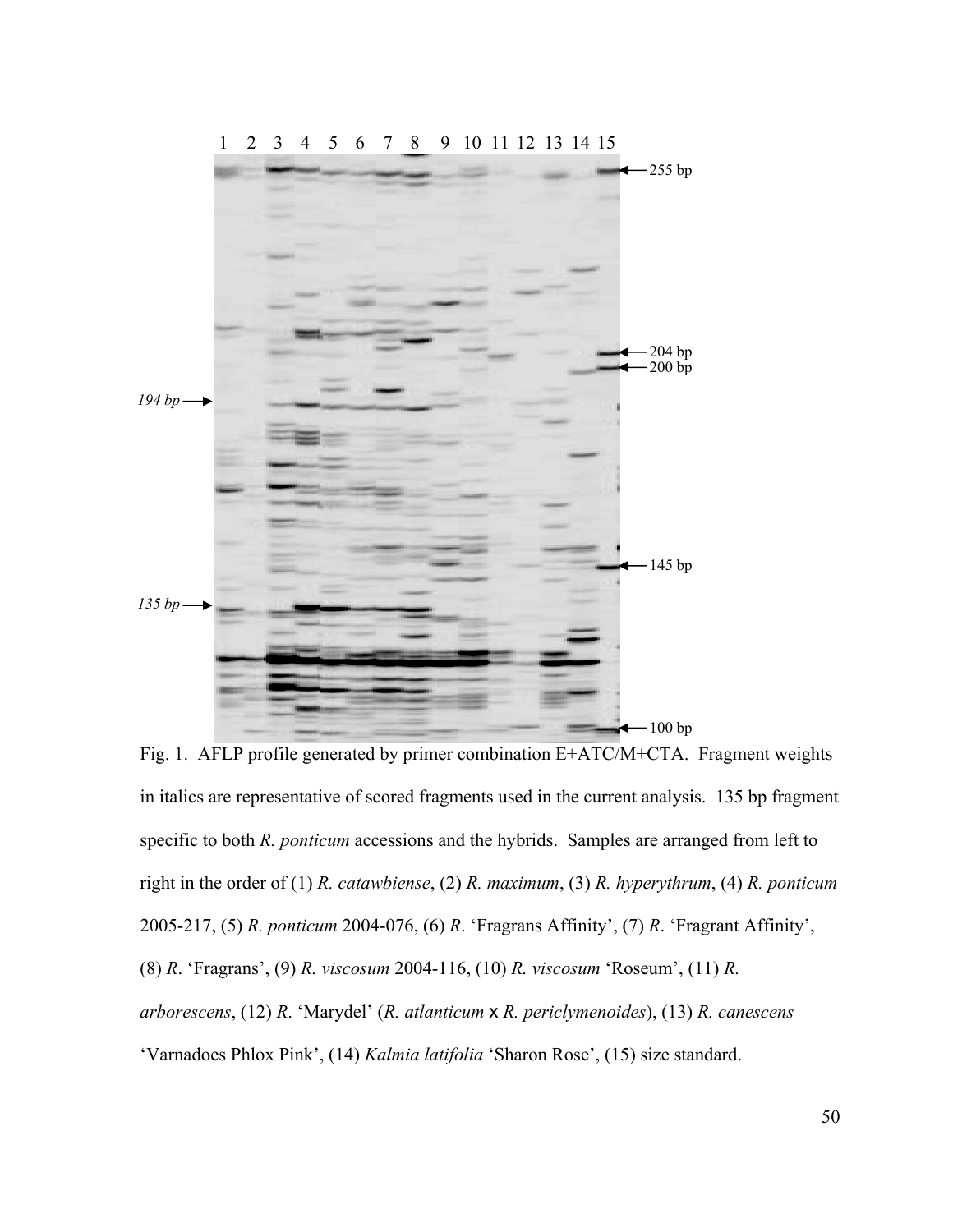![](_page_62_Figure_0.jpeg)

Fig. 2. Dendrogram created using the unweighted pair group method with arithmetic averages (UPGMA) based on Jaccard's coefficient of similarity of the 14 taxa included in the current study. *R*. 'Marydel' is a hybrid of *R. atlanticum* and *R. periclymenoides*.